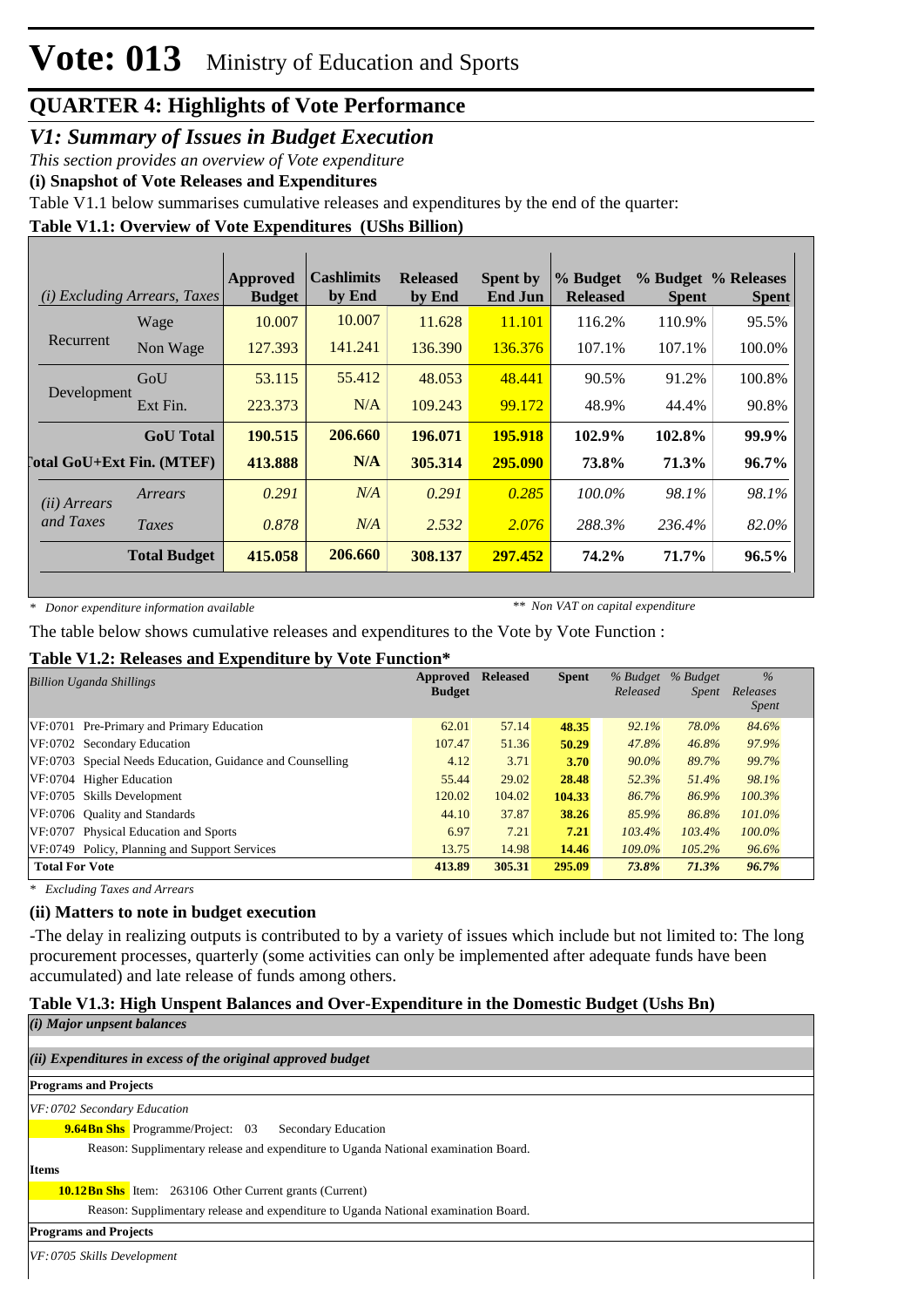# **Vote: 013** Ministry of Education and Sports

| <b>QUARTER 4: Highlights of Vote Performance</b>                                             |
|----------------------------------------------------------------------------------------------|
| 2.03Bn Shs Programme/Project: 10<br><b>NHSTC</b>                                             |
| Reason: Supplimentary release and expenditure for Uganda National Examination Board          |
| <b>Items</b>                                                                                 |
| <b>2.04 Bn Shs</b> Item: 263106 Other Current grants (Current)                               |
| Reason: Supplimentary release and expenditure for Uganda National Examination Board          |
| <b>Programs and Projects</b>                                                                 |
| VF: 0701 Pre-Primary and Primary Education                                                   |
| <b>1.94Bn Shs</b> Programme/Project: 0943 Emergency Construction of Primary Schools (0943)   |
| Reason: Supplimentary release and expenditure for emergency constuction of schools in Kamuli |
| <b>Items</b>                                                                                 |
| <b>1.96Bn Shs</b> Item: 231001 Non Residential buildings (Depreciation)                      |
| Reason: Supplimentary release and expenditure for emergency constuction of schools in Kamuli |
| <b>Programs and Projects</b>                                                                 |
| VF: 0705 Skills Development                                                                  |
| <b>1.11Bn Shs</b> Programme/Project: 05<br><b>BTVET</b>                                      |
| Reason: Supplimentary release for Uganda Business and Technical Examination Board.           |
| <b>Items</b>                                                                                 |
| <b>1.30 Bn Shs</b> Item: 263106 Other Current grants (Current)                               |
| Reason: Supplimentary release for Uganda Business and Technical Examination Board.           |
| <b>Programs and Projects</b>                                                                 |
| VF: 0749 Policy, Planning and Support Services                                               |
| <b>0.84Bn Shs</b> Programme/Project: 01<br>Headquarter                                       |
| Reason: Additonal provision for general staff wage                                           |
| <b>Items</b>                                                                                 |
| <b>1.12Bn Shs</b> Item: 211101 General Staff Salaries                                        |
| Reason: Additonal provision for general staff wage                                           |
| <b>Excluding Taxes and Arrears</b>                                                           |

### *V2: Performance Highlights*

*This section provides highlights of output performance, focusing on key outputs and actions impelemented to improve section performance.*

### **Table V2.1: Key Vote Output Indicators and Expenditures\***

| <i>Vote, Vote Function</i><br><b>Key Output</b>                      | <b>Approved Budget and</b><br><b>Planned outputs</b>                                                                                                                                                                                                                                                                                                                                                                                                                                                                                                                                                                                          | <b>Cumulative Expenditure</b><br>and Performance                                                                                                                                                                                                                                                                                                                                                                                                                                                                                                                                                                                                                                          | <b>Status and Reasons for</b><br>any Variation from Plans |  |  |  |
|----------------------------------------------------------------------|-----------------------------------------------------------------------------------------------------------------------------------------------------------------------------------------------------------------------------------------------------------------------------------------------------------------------------------------------------------------------------------------------------------------------------------------------------------------------------------------------------------------------------------------------------------------------------------------------------------------------------------------------|-------------------------------------------------------------------------------------------------------------------------------------------------------------------------------------------------------------------------------------------------------------------------------------------------------------------------------------------------------------------------------------------------------------------------------------------------------------------------------------------------------------------------------------------------------------------------------------------------------------------------------------------------------------------------------------------|-----------------------------------------------------------|--|--|--|
|                                                                      | Vote Function: 0701 Pre-Primary and Primary Education                                                                                                                                                                                                                                                                                                                                                                                                                                                                                                                                                                                         |                                                                                                                                                                                                                                                                                                                                                                                                                                                                                                                                                                                                                                                                                           |                                                           |  |  |  |
| Output: 070102<br><b>Instructional Materials for Primary Schools</b> |                                                                                                                                                                                                                                                                                                                                                                                                                                                                                                                                                                                                                                               |                                                                                                                                                                                                                                                                                                                                                                                                                                                                                                                                                                                                                                                                                           |                                                           |  |  |  |
| Description of Performance: IMU                                      | Procurement of 73,374 copies<br>of assorted P5-P7 instructional<br>materials, 509,815 copies of<br>assorted instructional materials<br>for P5 and P6, 384 pieces of<br>assorted instructional materials<br>(Hearing Aids and their)<br>accessories), 40,500 copies of<br>textbooks for the revised PTE<br>curriculum<br>Donor<br>And commencement of<br>procurement of instructional<br>materials for 18 schools in the<br>Karamoja region these include<br>;- Kiru Primary School,<br>Morulem Boys Primary School<br>(Mixed School), Orwamuge<br>Primary school Kalas Girls<br>Primary School, Katikit Primary<br>School, Kalas Boys Primary | -Paid up to 80% contract sum<br>to Baroque for supply of;<br>96.096 P.5 Science textbooks<br>and teachers 'guide, 58,492 P.6<br>Science Textbooks and teachers<br>'guide, 92550 P.7 Science<br>textbooks and Trs' Guide.<br>92550 CRE textbooks and<br>Teachers' guide.<br>-Conducted monitoring exercise<br>on the delivery of Goods<br>Received Notes in Core<br>PTCs(i.e. Bishop Willis Iganga<br>Mukuju, St. Aloysius Ngora, St.<br>John Bosco Nyondo,<br>Moroto, Gulu, Loro, Kitgum,<br>Lodonga, Arua, Canon<br>Apollo, Bushenyi,, St. George<br>Ibanda, Bishop Stuart, Kibingo<br>,Kabale-Bukinda, Kibuli,<br>Shimoni.<br>Nakaseke, Kabulasoke, Busubizi,<br>Bulera and Ndegeya and | -Nil                                                      |  |  |  |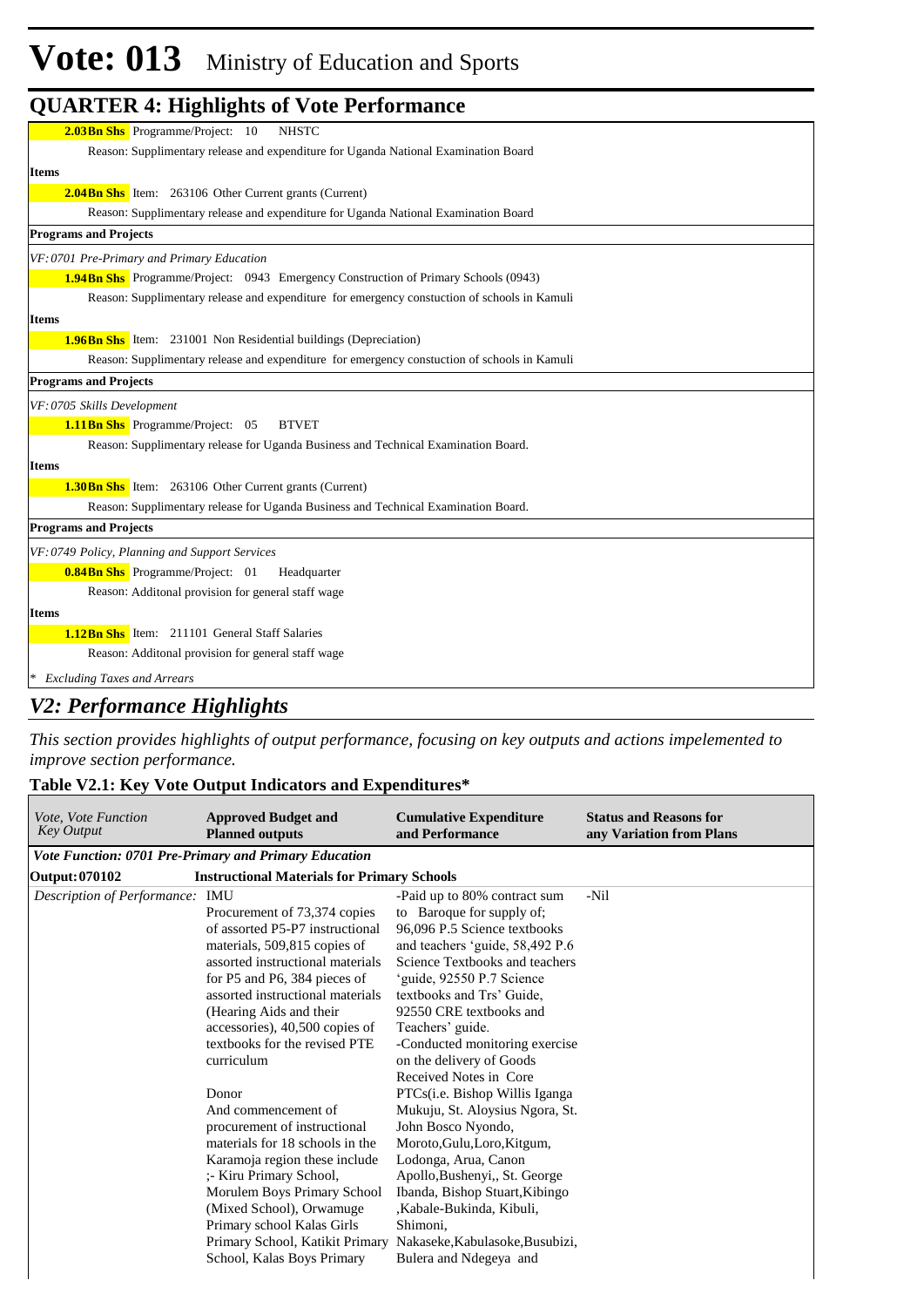| Vote, Vote Function<br><b>Key Output</b>            | <b>Approved Budget and</b><br><b>Planned outputs</b>                                                                                                                                                                                                                                                                                                                                                                | <b>Cumulative Expenditure</b><br>and Performance                                                                                                                                                                                                                                                                                                                                                                                                                                                | <b>Status and Reasons for</b><br>any Variation from Plans                                                                                                                                                                                                                                                                                                                                                                                                    |
|-----------------------------------------------------|---------------------------------------------------------------------------------------------------------------------------------------------------------------------------------------------------------------------------------------------------------------------------------------------------------------------------------------------------------------------------------------------------------------------|-------------------------------------------------------------------------------------------------------------------------------------------------------------------------------------------------------------------------------------------------------------------------------------------------------------------------------------------------------------------------------------------------------------------------------------------------------------------------------------------------|--------------------------------------------------------------------------------------------------------------------------------------------------------------------------------------------------------------------------------------------------------------------------------------------------------------------------------------------------------------------------------------------------------------------------------------------------------------|
|                                                     | School, Karenga Boys Primary<br>School (Mixed), Komukuny<br>Girls Primary School, Nakalas<br>Primary School, Kotido Primary Pelican and East African<br>School, Lokitelaebu Primary<br>School, Napumpum Primary<br>School, Moroto KDA, Naitakwi conducted Needs Assessment<br>Primary School, Kasimeri<br>Primary School, Nakapiripirit<br>Primary School, Tokora<br>Primary School, Lorengedwat<br>Primary Schools | Primary schools.<br>-Paid the final 20% contract<br>sum to Publishers (St. Bernard,<br>Education).<br>-Hired Consultancy to<br>for learners with hearing<br>impairment.<br>-Conducted a monitoring<br>exercise on the state and<br>Management of instructional<br>materials in school.<br>-Committed funds for the<br>procurement of Local Language<br>books for P.5 to P.7.<br>-Verification of deliveries and<br>final payments was done.                                                     |                                                                                                                                                                                                                                                                                                                                                                                                                                                              |
| Performance Indicators:                             |                                                                                                                                                                                                                                                                                                                                                                                                                     |                                                                                                                                                                                                                                                                                                                                                                                                                                                                                                 |                                                                                                                                                                                                                                                                                                                                                                                                                                                              |
| No. of text books procured<br>and distributed *     | 40,500                                                                                                                                                                                                                                                                                                                                                                                                              | 339688                                                                                                                                                                                                                                                                                                                                                                                                                                                                                          |                                                                                                                                                                                                                                                                                                                                                                                                                                                              |
| No. of curriculum materials<br>procured*            | 583,189                                                                                                                                                                                                                                                                                                                                                                                                             | $\mathbf{0}$                                                                                                                                                                                                                                                                                                                                                                                                                                                                                    |                                                                                                                                                                                                                                                                                                                                                                                                                                                              |
| <b>Output Cost:</b>                                 | UShs Bn:<br>24.808                                                                                                                                                                                                                                                                                                                                                                                                  | UShs Bn:<br>14.596                                                                                                                                                                                                                                                                                                                                                                                                                                                                              | 58.8%<br>% Budget Spent:                                                                                                                                                                                                                                                                                                                                                                                                                                     |
| Output: 070103<br>Description of Performance: TRACE | <b>Monitoring and Supervision of Primary Schools</b>                                                                                                                                                                                                                                                                                                                                                                | -Supported officers of BE                                                                                                                                                                                                                                                                                                                                                                                                                                                                       | - Nil                                                                                                                                                                                                                                                                                                                                                                                                                                                        |
|                                                     | 300 nursery teachers trained and Department to monitor schools<br>care givers trained in 3 districts<br>60 nursery schools /ECD<br>centres and 120 primary schools<br>supervised and<br>Monitored<br>1,053 school Monitoring visits<br>carried out by WFP<br>cars serviced and maintained.                                                                                                                          | in Districts of their jurisdiction<br>-Mentored and disseminated<br>positive attitude to caregivers<br>and support supervised delivery<br>of ECD services.<br>-Supported members of ECD<br>division to monitor ECD centers<br>and nursery schools.<br>-Conducted the verification of<br>Head Teachers, Deputy Head<br>Teachers and Teachers staffing<br>gaps in districts.                                                                                                                      |                                                                                                                                                                                                                                                                                                                                                                                                                                                              |
| Performance Indicators:                             |                                                                                                                                                                                                                                                                                                                                                                                                                     |                                                                                                                                                                                                                                                                                                                                                                                                                                                                                                 |                                                                                                                                                                                                                                                                                                                                                                                                                                                              |
| No. Monitoring Visits done                          | 1,233                                                                                                                                                                                                                                                                                                                                                                                                               | $\boldsymbol{0}$                                                                                                                                                                                                                                                                                                                                                                                                                                                                                |                                                                                                                                                                                                                                                                                                                                                                                                                                                              |
| <b>Output Cost:</b>                                 | UShs Bn:<br>0.906                                                                                                                                                                                                                                                                                                                                                                                                   | UShs Bn:<br>0.387                                                                                                                                                                                                                                                                                                                                                                                                                                                                               | 42.7%<br>% Budget Spent:                                                                                                                                                                                                                                                                                                                                                                                                                                     |
| Output: 070105<br>Description of Performance:       | Support to war affected children in Northern Uganda                                                                                                                                                                                                                                                                                                                                                                 | -Provided goods and services to -Funds were not released to<br>Laroo Boarding Primary School Laroo School in Q4. This is<br>-Paid 4 members of staff to<br>monitor and support staff of<br>Laroo<br>-Conducted a verification<br>exercise on how to best the<br>community can use Laroo<br>School of War Affected<br>Children given that the war has<br>since ended. The verification<br>exercise was carried out by 4<br>officers who also extended<br>support supervision to Laroo<br>School. | because the sector is yet to<br>determine how to best the<br>community can use Laroo<br>School of War Affected<br>Children given that the war has<br>since ended. However, a<br>position was reached by the<br><b>Basic Education Department</b><br>that there should be internal re-<br>allocations to Department for<br>Quarter One 2015/2016 to<br>enable the payment of all debts,<br>including the claims for Court<br>charges, Bailiffs and transport. |
| <b>Output Cost:</b>                                 | UShs Bn:<br>0.303                                                                                                                                                                                                                                                                                                                                                                                                   | UShs Bn:<br>0.228                                                                                                                                                                                                                                                                                                                                                                                                                                                                               | % Budget Spent:<br>75.0%                                                                                                                                                                                                                                                                                                                                                                                                                                     |
| Output: 070151<br>Description of Performance:       | <b>Assessment of Primary Education (PLE)</b><br>Pay examination fees for<br>502,778 pupils                                                                                                                                                                                                                                                                                                                          | Disbursed all funds to UNEB                                                                                                                                                                                                                                                                                                                                                                                                                                                                     | -All funds were released to<br>UNEB by the end of Q2.                                                                                                                                                                                                                                                                                                                                                                                                        |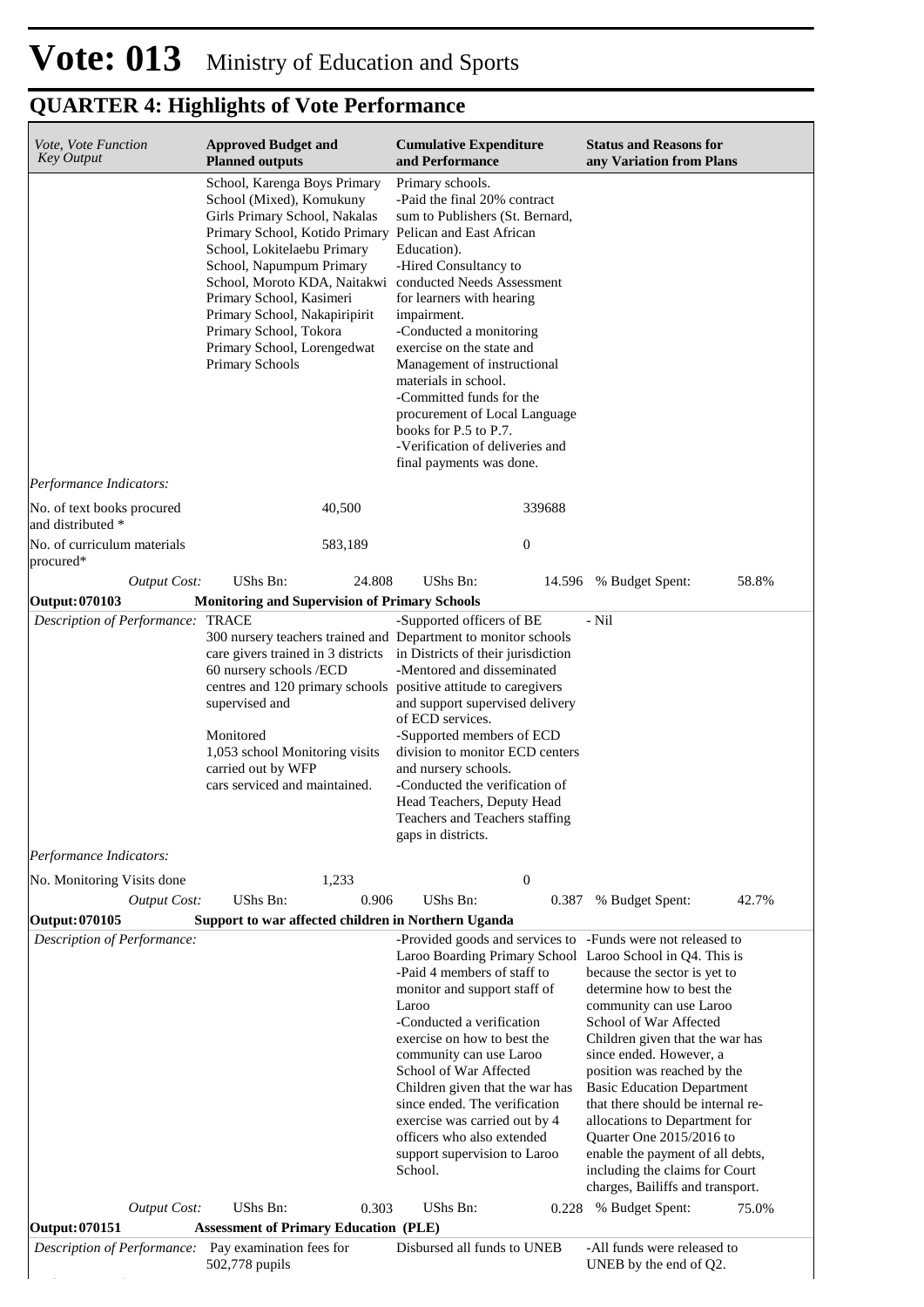# **Vote: 013** Ministry of Education and Sports

## **QUARTER 4: Highlights of Vote Performance**

| Vote, Vote Function<br><b>Key Output</b> | <b>Approved Budget and</b><br><b>Planned outputs</b>                                                                                                                                                                                                                                                                                                                                                                                                                                                                                                                                                                                                                                                                                                                                                                                                                                                                                                | <b>Cumulative Expenditure</b><br>and Performance                                                                                                                                                                                                                                                                                                                                                                                                                                                                                                                                                                                                                              | <b>Status and Reasons for</b><br>any Variation from Plans                                                                                                                                                                                                                                                                                                                                                                                                                                                                                                                                  |
|------------------------------------------|-----------------------------------------------------------------------------------------------------------------------------------------------------------------------------------------------------------------------------------------------------------------------------------------------------------------------------------------------------------------------------------------------------------------------------------------------------------------------------------------------------------------------------------------------------------------------------------------------------------------------------------------------------------------------------------------------------------------------------------------------------------------------------------------------------------------------------------------------------------------------------------------------------------------------------------------------------|-------------------------------------------------------------------------------------------------------------------------------------------------------------------------------------------------------------------------------------------------------------------------------------------------------------------------------------------------------------------------------------------------------------------------------------------------------------------------------------------------------------------------------------------------------------------------------------------------------------------------------------------------------------------------------|--------------------------------------------------------------------------------------------------------------------------------------------------------------------------------------------------------------------------------------------------------------------------------------------------------------------------------------------------------------------------------------------------------------------------------------------------------------------------------------------------------------------------------------------------------------------------------------------|
| No. of Pupils sitting PLE's              | 502,778                                                                                                                                                                                                                                                                                                                                                                                                                                                                                                                                                                                                                                                                                                                                                                                                                                                                                                                                             | 604961                                                                                                                                                                                                                                                                                                                                                                                                                                                                                                                                                                                                                                                                        |                                                                                                                                                                                                                                                                                                                                                                                                                                                                                                                                                                                            |
| <b>Output Cost:</b>                      | UShs Bn:<br>6.383                                                                                                                                                                                                                                                                                                                                                                                                                                                                                                                                                                                                                                                                                                                                                                                                                                                                                                                                   | UShs Bn:<br>8.524                                                                                                                                                                                                                                                                                                                                                                                                                                                                                                                                                                                                                                                             | % Budget Spent:<br>133.5%                                                                                                                                                                                                                                                                                                                                                                                                                                                                                                                                                                  |
| <b>Output: 070153</b>                    | <b>Primary Teacher Development (PTC's)</b>                                                                                                                                                                                                                                                                                                                                                                                                                                                                                                                                                                                                                                                                                                                                                                                                                                                                                                          |                                                                                                                                                                                                                                                                                                                                                                                                                                                                                                                                                                                                                                                                               |                                                                                                                                                                                                                                                                                                                                                                                                                                                                                                                                                                                            |
| Description of Performance: NIL          |                                                                                                                                                                                                                                                                                                                                                                                                                                                                                                                                                                                                                                                                                                                                                                                                                                                                                                                                                     | -At the beginning of<br>FY2014/15, Shs 2.5bn was<br>provided as a supplement to the<br>shs.4.3 billion that had been<br>provided in FY 2013/14 to<br>support the operations of the<br>SACCO. To date the following<br>has been done:<br>-A contract was signed with the<br>Fund Manager (Micro Finance<br>Support Centre) in October<br>2014<br>-Micro Finance Support Center<br>disbursed funds to teachers'<br>SACCOs to a tune of Shs. 500m<br>to Mukono-Kayunga teachers<br>and Shs.140 m to Luwero<br>Teachers SACCO respectively.                                                                                                                                       | -Nil                                                                                                                                                                                                                                                                                                                                                                                                                                                                                                                                                                                       |
| Performance Indicators:                  |                                                                                                                                                                                                                                                                                                                                                                                                                                                                                                                                                                                                                                                                                                                                                                                                                                                                                                                                                     |                                                                                                                                                                                                                                                                                                                                                                                                                                                                                                                                                                                                                                                                               |                                                                                                                                                                                                                                                                                                                                                                                                                                                                                                                                                                                            |
| No. of students enrolled in<br>PTC's     | $\boldsymbol{0}$                                                                                                                                                                                                                                                                                                                                                                                                                                                                                                                                                                                                                                                                                                                                                                                                                                                                                                                                    | 16239                                                                                                                                                                                                                                                                                                                                                                                                                                                                                                                                                                                                                                                                         |                                                                                                                                                                                                                                                                                                                                                                                                                                                                                                                                                                                            |
| <b>Output Cost:</b>                      | UShs Bn:<br>5.000                                                                                                                                                                                                                                                                                                                                                                                                                                                                                                                                                                                                                                                                                                                                                                                                                                                                                                                                   | UShs Bn:<br>5.000                                                                                                                                                                                                                                                                                                                                                                                                                                                                                                                                                                                                                                                             | 100.0%<br>% Budget Spent:                                                                                                                                                                                                                                                                                                                                                                                                                                                                                                                                                                  |
| <b>Output: 070180</b>                    | <b>Classroom construction and rehabilitation (Primary)</b>                                                                                                                                                                                                                                                                                                                                                                                                                                                                                                                                                                                                                                                                                                                                                                                                                                                                                          |                                                                                                                                                                                                                                                                                                                                                                                                                                                                                                                                                                                                                                                                               |                                                                                                                                                                                                                                                                                                                                                                                                                                                                                                                                                                                            |
|                                          | <i>Description of Performance:</i> 19 primary schools construct &<br>Rehabilitated. These are :-<br>Kyamate P/School - Ntungamo<br>Buyodi Primary School - Kaliro latrine block, construction of a<br>Waluwerere P/School Bugiri<br>Kigalagala Primary School- Jinja Waluwerere P/S<br>Nsangi Mixed Primary School-<br>Wakiso<br>Budumba Primary School -<br>Butaleja<br>Nalinaibi Primary School -<br>Kamuli<br>Butsibo Primary School-<br>Sheema<br>Butaalunga Primary School -<br>Butambala<br>Mukono Boarding Primary<br>School - Mukono<br>Nankodo Primary School -<br>Kibuku<br>Ogelaki Primary School - Serere glazing stage at Buyodi P/S<br>Hahoola Primary School -<br>Butaleja<br>Tombwe Primary School -<br>Bundibugyo<br>St. Theresa, Bbika P/School -<br>Wakiso<br>Nakanyonyi Primary School -<br>Mukono<br>Yepa Primary School - Kitgum<br>St. Joseph, Nabbingo Primary<br>School - Wakiso<br>Hakitara Primary School-<br>Bundibugyo | -Completed the rehabilitation of -A total of 20 Primary Schools<br>a 4-classroom block with office, had been earmarked to benefit<br>construction of a 5-stance VIP<br>2-stance VIP latrine block at<br>-Completed the construction of<br>a 2-classroom block with office<br>& store, a 2-stance VIP latrine<br>block, procurement of 41-3<br>seater desks and 3 sets of<br>teachers' chairs/tables in<br>Kyamate P/S<br>-Construction of a 2-classroom<br>block, a 2-stance VIP latrine<br>block, provision of a 5000L rain -The performance of<br>water harvesting tank,<br>procurement of 45, 3 seater<br>desks and 2 sets of teachers'<br>table and chair at painting and | under the Project in FY<br>$2014/15$ , however, only 8<br>government primary schools<br>had received funds by the end<br>of FY 2014/15.<br>-The re-introduction of VAT<br>has affected the planned scope<br>of works. A case in point is<br>Nabalanga P/S where the<br>construction of a single 2-<br>classroom block cannot be<br>completed unless extra funds<br>are dispatched to the school.<br>construction works was also<br>affected by the delayed release<br>of funds to schools. The schools<br>that were meant to receive funds<br>in Q2 only received their funds<br>in $Q4$ . |
| Performance Indicators:                  |                                                                                                                                                                                                                                                                                                                                                                                                                                                                                                                                                                                                                                                                                                                                                                                                                                                                                                                                                     |                                                                                                                                                                                                                                                                                                                                                                                                                                                                                                                                                                                                                                                                               |                                                                                                                                                                                                                                                                                                                                                                                                                                                                                                                                                                                            |
| No. of rehabilitated primary             | 22                                                                                                                                                                                                                                                                                                                                                                                                                                                                                                                                                                                                                                                                                                                                                                                                                                                                                                                                                  | 4                                                                                                                                                                                                                                                                                                                                                                                                                                                                                                                                                                                                                                                                             |                                                                                                                                                                                                                                                                                                                                                                                                                                                                                                                                                                                            |

No. of rehabilitated primary schools established\*\*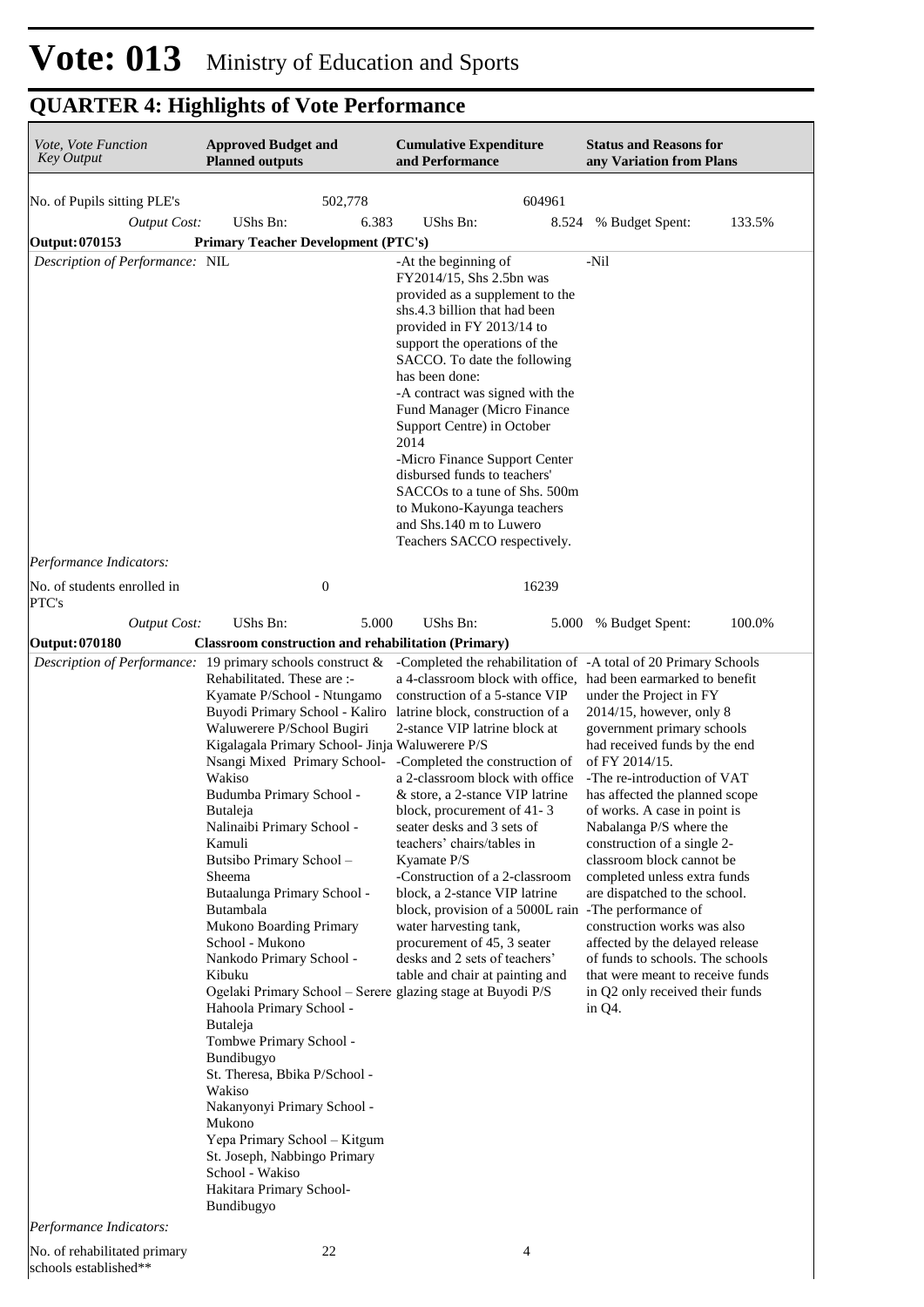| Vote, Vote Function<br><b>Key Output</b>                   | <b>Approved Budget and</b><br><b>Planned outputs</b>                                                                                                                                                                                                             |        | <b>Cumulative Expenditure</b><br>and Performance                                                                                                                                                                                                                                                                                                                                                                                                                                                                                                                                                                                                                                                                                                                                                                                                                                                                                                                                                  |       | <b>Status and Reasons for</b><br>any Variation from Plans                                                                                                                                                                                                                                                                                                                            |       |
|------------------------------------------------------------|------------------------------------------------------------------------------------------------------------------------------------------------------------------------------------------------------------------------------------------------------------------|--------|---------------------------------------------------------------------------------------------------------------------------------------------------------------------------------------------------------------------------------------------------------------------------------------------------------------------------------------------------------------------------------------------------------------------------------------------------------------------------------------------------------------------------------------------------------------------------------------------------------------------------------------------------------------------------------------------------------------------------------------------------------------------------------------------------------------------------------------------------------------------------------------------------------------------------------------------------------------------------------------------------|-------|--------------------------------------------------------------------------------------------------------------------------------------------------------------------------------------------------------------------------------------------------------------------------------------------------------------------------------------------------------------------------------------|-------|
| No. of classrooms<br>constructed (primary)**               | 33                                                                                                                                                                                                                                                               |        | $\mathfrak{2}$                                                                                                                                                                                                                                                                                                                                                                                                                                                                                                                                                                                                                                                                                                                                                                                                                                                                                                                                                                                    |       |                                                                                                                                                                                                                                                                                                                                                                                      |       |
| <b>Output Cost:</b>                                        | UShs Bn:                                                                                                                                                                                                                                                         | 16.615 | <b>UShs Bn:</b>                                                                                                                                                                                                                                                                                                                                                                                                                                                                                                                                                                                                                                                                                                                                                                                                                                                                                                                                                                                   |       | 3.720 % Budget Spent:                                                                                                                                                                                                                                                                                                                                                                | 22.4% |
| <b>Vote Function Cost</b>                                  | <b>UShs Bn:</b>                                                                                                                                                                                                                                                  |        | 62.011 UShs Bn:                                                                                                                                                                                                                                                                                                                                                                                                                                                                                                                                                                                                                                                                                                                                                                                                                                                                                                                                                                                   |       | 48.350 % Budget Spent:                                                                                                                                                                                                                                                                                                                                                               | 78.0% |
| Vote Function: 0702 Secondary Education                    |                                                                                                                                                                                                                                                                  |        |                                                                                                                                                                                                                                                                                                                                                                                                                                                                                                                                                                                                                                                                                                                                                                                                                                                                                                                                                                                                   |       |                                                                                                                                                                                                                                                                                                                                                                                      |       |
| <b>Output: 070202</b>                                      | <b>Instructional Materials for Secondary Schools</b>                                                                                                                                                                                                             |        |                                                                                                                                                                                                                                                                                                                                                                                                                                                                                                                                                                                                                                                                                                                                                                                                                                                                                                                                                                                                   |       |                                                                                                                                                                                                                                                                                                                                                                                      |       |
| Description of Performance: Continue with the expansion    | programme for digital science<br>project.<br>100 UPOLOET schools<br>provided with a full set of ICT<br>equipment<br>5th cycle of 100 schools under<br>Digital Science Cyber handled<br>300 UPOLET schools provided<br>with science and mathematics<br>text books |        | -Provided funds to delivery and<br>supply of computers and ups for materials and Science kits to<br>secondary schools.<br>-Facilitated procurement of<br>instructional materials to<br>Namwezi SS.<br>-Facilitated data collection and<br>update on ICT/computers and<br>software distribution and<br>installation in secondary schools funding as had been planned<br>-Paid Cyber Schools<br>Technology solutions for<br>installing digital science content to facilitate the establishment of<br>on computers supplied by<br><b>Uganda Communications</b><br>Commission (UCC)                                                                                                                                                                                                                                                                                                                                                                                                                   |       | -The indicators on instructional<br>secondary schools were<br>designed with identified direct<br>funding from the now defunct<br>Adjustable Programme Lending<br>Project (APL1). With the<br>winding up of the project, the<br>indicators nolonger attract direct<br>during the design of the project.<br>-Funds were not released in Q4<br>digital science centers of<br>excellence |       |
| Performance Indicators:                                    |                                                                                                                                                                                                                                                                  |        |                                                                                                                                                                                                                                                                                                                                                                                                                                                                                                                                                                                                                                                                                                                                                                                                                                                                                                                                                                                                   |       |                                                                                                                                                                                                                                                                                                                                                                                      |       |
|                                                            |                                                                                                                                                                                                                                                                  |        |                                                                                                                                                                                                                                                                                                                                                                                                                                                                                                                                                                                                                                                                                                                                                                                                                                                                                                                                                                                                   |       |                                                                                                                                                                                                                                                                                                                                                                                      |       |
| No. of Science kits provided<br>to Secondary Schools**     | $\boldsymbol{0}$                                                                                                                                                                                                                                                 |        | $\boldsymbol{0}$                                                                                                                                                                                                                                                                                                                                                                                                                                                                                                                                                                                                                                                                                                                                                                                                                                                                                                                                                                                  |       |                                                                                                                                                                                                                                                                                                                                                                                      |       |
| No. of Instructional                                       | $\boldsymbol{0}$                                                                                                                                                                                                                                                 |        | $\boldsymbol{0}$                                                                                                                                                                                                                                                                                                                                                                                                                                                                                                                                                                                                                                                                                                                                                                                                                                                                                                                                                                                  |       |                                                                                                                                                                                                                                                                                                                                                                                      |       |
| Materials procured                                         |                                                                                                                                                                                                                                                                  |        |                                                                                                                                                                                                                                                                                                                                                                                                                                                                                                                                                                                                                                                                                                                                                                                                                                                                                                                                                                                                   |       |                                                                                                                                                                                                                                                                                                                                                                                      |       |
| <b>Output Cost:</b>                                        | UShs Bn:                                                                                                                                                                                                                                                         | 4.167  | <b>UShs Bn:</b>                                                                                                                                                                                                                                                                                                                                                                                                                                                                                                                                                                                                                                                                                                                                                                                                                                                                                                                                                                                   | 3.834 | % Budget Spent:                                                                                                                                                                                                                                                                                                                                                                      | 92.0% |
| Output: 070203                                             | <b>Monitoring and Supervision of Secondary Schools</b>                                                                                                                                                                                                           |        |                                                                                                                                                                                                                                                                                                                                                                                                                                                                                                                                                                                                                                                                                                                                                                                                                                                                                                                                                                                                   |       |                                                                                                                                                                                                                                                                                                                                                                                      |       |
| Description of Performance: Site meetings for the 50 sites | conducted<br>5 Technical Institutions<br>benefitting under                                                                                                                                                                                                       |        | Monitored the progress of civil<br>works in the following<br>institutions: Dokolo Technical<br>Institute, St. Peter's Senior<br>Secondary School (SSS),<br>Nsambya, Kalisozo Town<br>Council Seed School, Gombe<br>SSS, Makerere College School,<br>St. Joseph's SSS Laibi, Sacred<br>Heart SSS, Arua Technical<br>Institute (TI), Mubende TI,<br>Nyakatare TI, Iganga TI,<br>Kiryandongo TI, Purongo SSS,<br>Ogoko SSS, Apo SSS, Romogi<br>SSS, Bulamu SSS, Ayer SSS,<br>Patongo SSS, Mbarara High,<br>Muntuyera, Kasese SS, Ibanda<br>SS, Busoga College Mwiri,<br>Mityana SS, Nabisunsa,<br>Nsambya, Kyebambe, Kyegobe,<br>Iganga SS, Nabumali, Pallisa<br>SS, Mbale SS, Tororo Girls,<br>Bukedi College Kachonga, St.<br>Peters Tororo, Lumino High<br>and Sebei College<br>Tegeres.<br>Monitored the progress of the 5<br><b>Technical Institutions</b><br>benefitting under South Korean<br>Co-financing (Kiryandongo TI,<br>Iganga TI, Arua TI, Nyakatare<br>TI and Mubende TI) Currently, |       | -The targeted number of 50<br>schools for monitoring was not<br>attained because a number of<br>institutions have since been<br>completed and handed over.<br>Therefore, this number could<br>not be realised.                                                                                                                                                                       |       |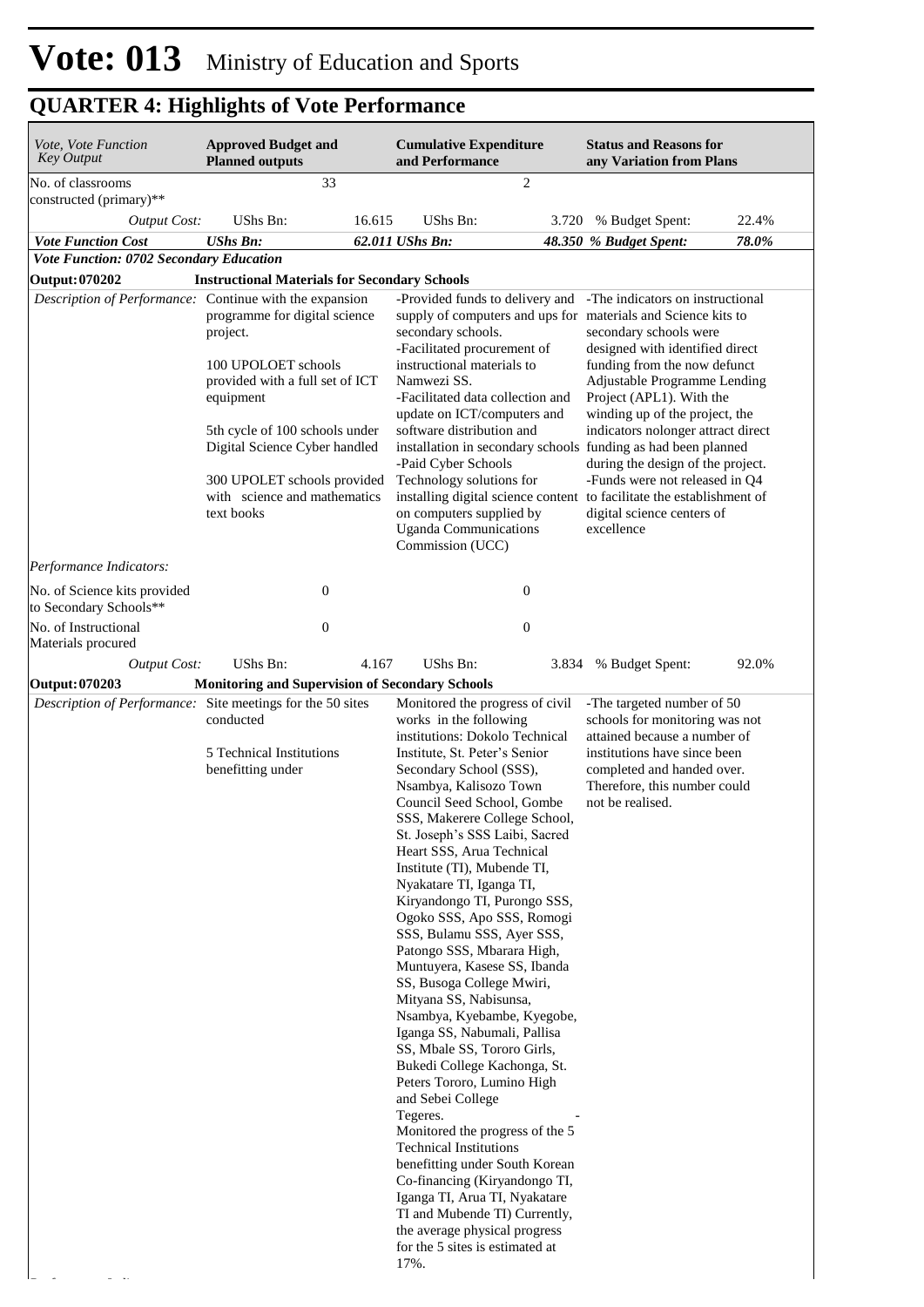| Vote, Vote Function<br><b>Key Output</b>                  | <b>Approved Budget and</b><br><b>Planned outputs</b>                                                                                                                                                                             | <b>Cumulative Expenditure</b><br>and Performance                                                                                                                                                                                                                                                                                                                                                                                                                                                                                                                                                                                                                                                                                                                                                                                                                                                                                                                                                                                                                                                                                                                                                                                                                                           | <b>Status and Reasons for</b><br>any Variation from Plans                                                                                                                                                        |
|-----------------------------------------------------------|----------------------------------------------------------------------------------------------------------------------------------------------------------------------------------------------------------------------------------|--------------------------------------------------------------------------------------------------------------------------------------------------------------------------------------------------------------------------------------------------------------------------------------------------------------------------------------------------------------------------------------------------------------------------------------------------------------------------------------------------------------------------------------------------------------------------------------------------------------------------------------------------------------------------------------------------------------------------------------------------------------------------------------------------------------------------------------------------------------------------------------------------------------------------------------------------------------------------------------------------------------------------------------------------------------------------------------------------------------------------------------------------------------------------------------------------------------------------------------------------------------------------------------------|------------------------------------------------------------------------------------------------------------------------------------------------------------------------------------------------------------------|
| No.of schools Monitored                                   | 50                                                                                                                                                                                                                               | 39                                                                                                                                                                                                                                                                                                                                                                                                                                                                                                                                                                                                                                                                                                                                                                                                                                                                                                                                                                                                                                                                                                                                                                                                                                                                                         |                                                                                                                                                                                                                  |
| <b>Output Cost:</b>                                       | UShs Bn:<br>0.576                                                                                                                                                                                                                | UShs Bn:<br>0.566                                                                                                                                                                                                                                                                                                                                                                                                                                                                                                                                                                                                                                                                                                                                                                                                                                                                                                                                                                                                                                                                                                                                                                                                                                                                          | 98.4%<br>% Budget Spent:                                                                                                                                                                                         |
| <b>Output: 070204</b>                                     | <b>Training of Secondary Teachers</b>                                                                                                                                                                                            |                                                                                                                                                                                                                                                                                                                                                                                                                                                                                                                                                                                                                                                                                                                                                                                                                                                                                                                                                                                                                                                                                                                                                                                                                                                                                            |                                                                                                                                                                                                                  |
| Performance Indicators:                                   | Description of Performance: 3,800 science teachers trained<br>with 2,000 governments and<br>1,800 Public Private Partnership -Trained 97 science and<br>Induction training for 300<br>newly appointed Board of<br>Governors done | -Trained 1,391 science and<br>mathematics teachers in Q4<br>Mathematics teachers and<br>monitored and facilitated<br>SESEMAT activities (classroom accommodate a little more<br>observation in Central and<br>North Western regions,<br>Midterm evaluation of<br>SESEMAT activities and<br>inventory stock taking in<br>Western region<br>-Facilitated<br>induction/orientation of 95<br>Senior Accounts Assistants and<br>Bursars in Government Schools<br>-Trained 2660 science and<br>Mathematics teachers:<br>Arua/Nebbi Regional INSET-<br>520 ,National INSET West and<br>South West-112, Regional<br><b>INSET West and South West-</b><br>1752, Mpigi Regional INSET<br>128, Karamoja Regional<br>INSET -71, Karamoja Technical<br>Workshop for S&M Teachers -<br>77<br>-Facilitated processing,<br>verification and approval of 107<br>school Boards of Governors in<br>Q <sub>1</sub><br>-Facilitated training of Science<br>& Mathematics teachers at<br>Kololo National INSET<br>-Trained science and<br>Mathematics teachers and<br>Monitored & facilitated<br><b>SESEMAT</b> activities (classroom<br>observation in Eastern & North<br>Eastern regions)<br>-Monitored SESEMAT<br>activities<br>-Facilitated In-Service training<br>for NTC Lecturers at Kabale<br><b>NTC</b> | - The final number of teachers<br>trained by the end of the<br>Financial Year was slightly<br>higher than the annual planned<br>target because the funds could<br>number of teachers due to<br>efficiency gains. |
| No. of Secondary School                                   | 3,800                                                                                                                                                                                                                            | 4051                                                                                                                                                                                                                                                                                                                                                                                                                                                                                                                                                                                                                                                                                                                                                                                                                                                                                                                                                                                                                                                                                                                                                                                                                                                                                       |                                                                                                                                                                                                                  |
| Teachers Trained (science<br>and mathematics)**           |                                                                                                                                                                                                                                  |                                                                                                                                                                                                                                                                                                                                                                                                                                                                                                                                                                                                                                                                                                                                                                                                                                                                                                                                                                                                                                                                                                                                                                                                                                                                                            |                                                                                                                                                                                                                  |
| No. of Head teachers<br>trained**                         | 300                                                                                                                                                                                                                              | 107                                                                                                                                                                                                                                                                                                                                                                                                                                                                                                                                                                                                                                                                                                                                                                                                                                                                                                                                                                                                                                                                                                                                                                                                                                                                                        |                                                                                                                                                                                                                  |
| <b>Output Cost:</b>                                       | UShs Bn:<br>2.720                                                                                                                                                                                                                | UShs Bn:                                                                                                                                                                                                                                                                                                                                                                                                                                                                                                                                                                                                                                                                                                                                                                                                                                                                                                                                                                                                                                                                                                                                                                                                                                                                                   | 1.197 % Budget Spent:<br>44.0%                                                                                                                                                                                   |
| Output: 070251                                            | <b>USE Tuition Support</b>                                                                                                                                                                                                       |                                                                                                                                                                                                                                                                                                                                                                                                                                                                                                                                                                                                                                                                                                                                                                                                                                                                                                                                                                                                                                                                                                                                                                                                                                                                                            |                                                                                                                                                                                                                  |
| Description of Performance: Head Count Exercise and       | Validation done East African<br>essay competitions carried out                                                                                                                                                                   | -Facilitated organizing and<br>coordinating East African Essay<br>writing competitions                                                                                                                                                                                                                                                                                                                                                                                                                                                                                                                                                                                                                                                                                                                                                                                                                                                                                                                                                                                                                                                                                                                                                                                                     | -Nil                                                                                                                                                                                                             |
| <b>Output Cost:</b>                                       | UShs Bn:<br>0.890                                                                                                                                                                                                                | UShs Bn:<br>0.668                                                                                                                                                                                                                                                                                                                                                                                                                                                                                                                                                                                                                                                                                                                                                                                                                                                                                                                                                                                                                                                                                                                                                                                                                                                                          | 75.1%<br>% Budget Spent:                                                                                                                                                                                         |
| Output: 070253                                            | <b>Secondary Examinations (UNEB)</b>                                                                                                                                                                                             |                                                                                                                                                                                                                                                                                                                                                                                                                                                                                                                                                                                                                                                                                                                                                                                                                                                                                                                                                                                                                                                                                                                                                                                                                                                                                            |                                                                                                                                                                                                                  |
| Description of Performance: Registration fees for 142,489 | UCE students paid                                                                                                                                                                                                                | All funds transferred directly                                                                                                                                                                                                                                                                                                                                                                                                                                                                                                                                                                                                                                                                                                                                                                                                                                                                                                                                                                                                                                                                                                                                                                                                                                                             | -All funds were transferred to<br>UNEB by the end of Q2.                                                                                                                                                         |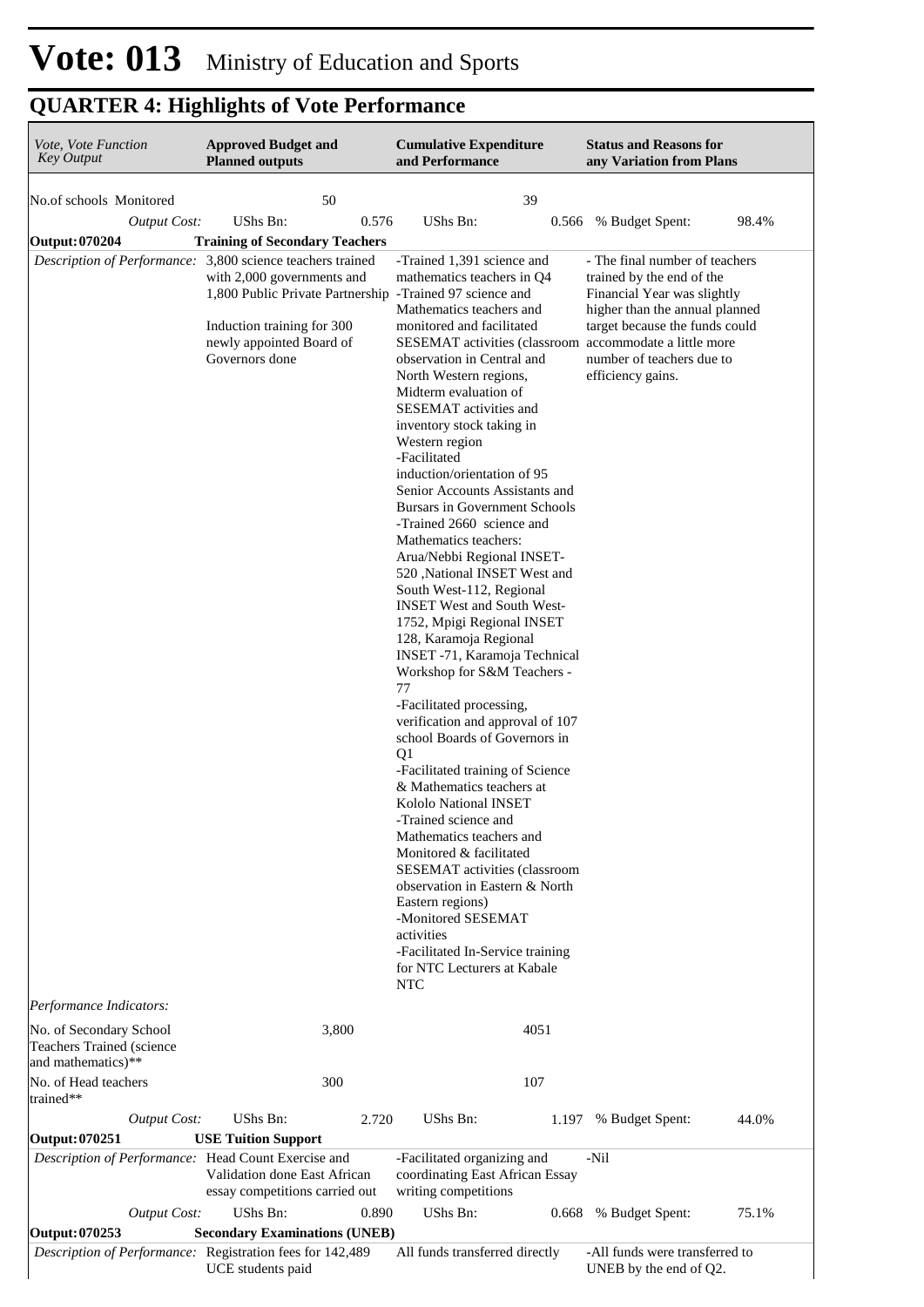| Vote, Vote Function<br><b>Key Output</b>                                                           | <b>Approved Budget and</b><br><b>Planned outputs</b>                                                                                                                                                                                                                                                                                                                                                                                                                                                                                                                                                          |         | <b>Cumulative Expenditure</b><br>and Performance                                                                                                                                                                                                                                                                                                                                                         |        | <b>Status and Reasons for</b><br>any Variation from Plans                                                                                                                                                                                                                                                                                                                                                                                                                                                                                                                                                                                                                                                                              |        |  |
|----------------------------------------------------------------------------------------------------|---------------------------------------------------------------------------------------------------------------------------------------------------------------------------------------------------------------------------------------------------------------------------------------------------------------------------------------------------------------------------------------------------------------------------------------------------------------------------------------------------------------------------------------------------------------------------------------------------------------|---------|----------------------------------------------------------------------------------------------------------------------------------------------------------------------------------------------------------------------------------------------------------------------------------------------------------------------------------------------------------------------------------------------------------|--------|----------------------------------------------------------------------------------------------------------------------------------------------------------------------------------------------------------------------------------------------------------------------------------------------------------------------------------------------------------------------------------------------------------------------------------------------------------------------------------------------------------------------------------------------------------------------------------------------------------------------------------------------------------------------------------------------------------------------------------------|--------|--|
|                                                                                                    | Registration fees for 29,961<br>UACE students paid                                                                                                                                                                                                                                                                                                                                                                                                                                                                                                                                                            |         |                                                                                                                                                                                                                                                                                                                                                                                                          |        |                                                                                                                                                                                                                                                                                                                                                                                                                                                                                                                                                                                                                                                                                                                                        |        |  |
| Performance Indicators:                                                                            |                                                                                                                                                                                                                                                                                                                                                                                                                                                                                                                                                                                                               |         |                                                                                                                                                                                                                                                                                                                                                                                                          |        |                                                                                                                                                                                                                                                                                                                                                                                                                                                                                                                                                                                                                                                                                                                                        |        |  |
| No. of students sitting<br><b>UCEand UACE</b>                                                      |                                                                                                                                                                                                                                                                                                                                                                                                                                                                                                                                                                                                               | 172,450 |                                                                                                                                                                                                                                                                                                                                                                                                          | 418308 |                                                                                                                                                                                                                                                                                                                                                                                                                                                                                                                                                                                                                                                                                                                                        |        |  |
| <b>Output Cost:</b><br><b>Output: 070280</b>                                                       | UShs Bn:<br><b>Classroom construction and rehabilitation (Secondary)</b>                                                                                                                                                                                                                                                                                                                                                                                                                                                                                                                                      | 12.522  | <b>UShs Bn:</b>                                                                                                                                                                                                                                                                                                                                                                                          | 22.864 | % Budget Spent:                                                                                                                                                                                                                                                                                                                                                                                                                                                                                                                                                                                                                                                                                                                        | 182.6% |  |
| Description of Performance: Complete construction of Kisozi -Disbursed funds to Katunguru          |                                                                                                                                                                                                                                                                                                                                                                                                                                                                                                                                                                                                               |         |                                                                                                                                                                                                                                                                                                                                                                                                          |        | -Disbursed funds to                                                                                                                                                                                                                                                                                                                                                                                                                                                                                                                                                                                                                                                                                                                    |        |  |
|                                                                                                    | seed school<br>Bufunjo seed school in kyenjojo commence construction of the<br>and katunguru seed in rubirizi<br>Under ADB IV there are plans<br>to complete and hand over the<br>18 Institutions being<br>constructed, rehabilitate and<br>expanded (Kitara SS,<br>Kyebambe SS, St. Leo College<br>Kyegobe, Kases SS, Busoga<br>College Mwiri, Iganga SS,<br>Mityana SS, Dokolo Technical<br>Institute, Makerere College<br>School, Nabisunsa Girls School,<br>Nsambya SS, Gombe SS,<br>Kamwenge SSS, Bufunjo SSS,<br>Katungulu SSS, Kalisizo TC,<br>and Bulamu SS. DLP for the 31<br>Centers of Excellence. |         | Seed SS in Rubirizi district to<br>seed school                                                                                                                                                                                                                                                                                                                                                           |        | Bundikahungu SS Bundibugyo<br>district for construction works.<br>-There are only 8 schools<br>remaining which translates to<br>12% of the sites and these are<br>scheduled to be handed over<br>before 15th August, 2015.<br>These are listed below:<br>a) Apoo Seed School in Yumbe<br>District;<br>b)Romogi Seed School in<br>Yumbe District;<br>c)Ogoko Seed School in Arua<br>District:<br>d)St. Peter's Senior Secondary<br>School, Nsambya in Kampala<br>District;<br>e)Gombe Senior Secondary<br>School in Butambala District;<br>f)Kalisizo Town Council Seed<br>School in Rakai District;<br>g)Dokolo Technical Institute in<br>Dokolo District; and,<br>h)St. Joseph's Senior Secondary<br>School, Layibi in Gulu District. |        |  |
| Performance Indicators:                                                                            |                                                                                                                                                                                                                                                                                                                                                                                                                                                                                                                                                                                                               |         |                                                                                                                                                                                                                                                                                                                                                                                                          |        |                                                                                                                                                                                                                                                                                                                                                                                                                                                                                                                                                                                                                                                                                                                                        |        |  |
| No. of secondary school<br>classrooms targeted for<br>rehabilitation**                             | $\boldsymbol{0}$                                                                                                                                                                                                                                                                                                                                                                                                                                                                                                                                                                                              |         |                                                                                                                                                                                                                                                                                                                                                                                                          | 3      |                                                                                                                                                                                                                                                                                                                                                                                                                                                                                                                                                                                                                                                                                                                                        |        |  |
| No. of secondary school<br>classrooms targeted for<br>completion**                                 | 4                                                                                                                                                                                                                                                                                                                                                                                                                                                                                                                                                                                                             |         |                                                                                                                                                                                                                                                                                                                                                                                                          | 12     |                                                                                                                                                                                                                                                                                                                                                                                                                                                                                                                                                                                                                                                                                                                                        |        |  |
| No. of new secondary<br>schools constructed**                                                      | 20                                                                                                                                                                                                                                                                                                                                                                                                                                                                                                                                                                                                            |         |                                                                                                                                                                                                                                                                                                                                                                                                          | 4      |                                                                                                                                                                                                                                                                                                                                                                                                                                                                                                                                                                                                                                                                                                                                        |        |  |
| No. of new secondary<br>classrooms constructed**                                                   | 12                                                                                                                                                                                                                                                                                                                                                                                                                                                                                                                                                                                                            |         |                                                                                                                                                                                                                                                                                                                                                                                                          | 21     |                                                                                                                                                                                                                                                                                                                                                                                                                                                                                                                                                                                                                                                                                                                                        |        |  |
| <b>Output Cost:</b>                                                                                | UShs Bn:                                                                                                                                                                                                                                                                                                                                                                                                                                                                                                                                                                                                      | 81.878  | UShs Bn:                                                                                                                                                                                                                                                                                                                                                                                                 | 6.457  | % Budget Spent:                                                                                                                                                                                                                                                                                                                                                                                                                                                                                                                                                                                                                                                                                                                        | 7.9%   |  |
| <b>Vote Function Cost</b><br>Vote Function: 0703 Special Needs Education, Guidance and Counselling | <b>UShs Bn:</b>                                                                                                                                                                                                                                                                                                                                                                                                                                                                                                                                                                                               |         | 107.469 UShs Bn:                                                                                                                                                                                                                                                                                                                                                                                         |        | 50.291 % Budget Spent:                                                                                                                                                                                                                                                                                                                                                                                                                                                                                                                                                                                                                                                                                                                 | 46.8%  |  |
| <b>Output: 070351</b>                                                                              | <b>Special Needs Education Services</b>                                                                                                                                                                                                                                                                                                                                                                                                                                                                                                                                                                       |         |                                                                                                                                                                                                                                                                                                                                                                                                          |        |                                                                                                                                                                                                                                                                                                                                                                                                                                                                                                                                                                                                                                                                                                                                        |        |  |
| Description of Performance: Conducting National                                                    | Placement exercises for<br>450,000 P.7 Leavers &<br>200,000 S.4 Leavers                                                                                                                                                                                                                                                                                                                                                                                                                                                                                                                                       |         | Conduct placement for 446,000<br>students and 189,889 students<br>(P.7 and S.4 leavers)<br>respectively)<br>-Procured the services of UNEB<br>to process selection documents<br>-Procured stationary and toners<br>for the selection exercise<br>-Procured a computer set and<br>printer to facilitate placement<br>activities<br>-Procured a projector and screen<br>to facilitate placement activities |        | -Paid allowances and fuel and<br>various administrative expenses                                                                                                                                                                                                                                                                                                                                                                                                                                                                                                                                                                                                                                                                       |        |  |
| <b>Output Cost:</b>                                                                                | UShs Bn:                                                                                                                                                                                                                                                                                                                                                                                                                                                                                                                                                                                                      | 1.062   | UShs Bn:                                                                                                                                                                                                                                                                                                                                                                                                 | 1.066  | % Budget Spent:                                                                                                                                                                                                                                                                                                                                                                                                                                                                                                                                                                                                                                                                                                                        | 100.4% |  |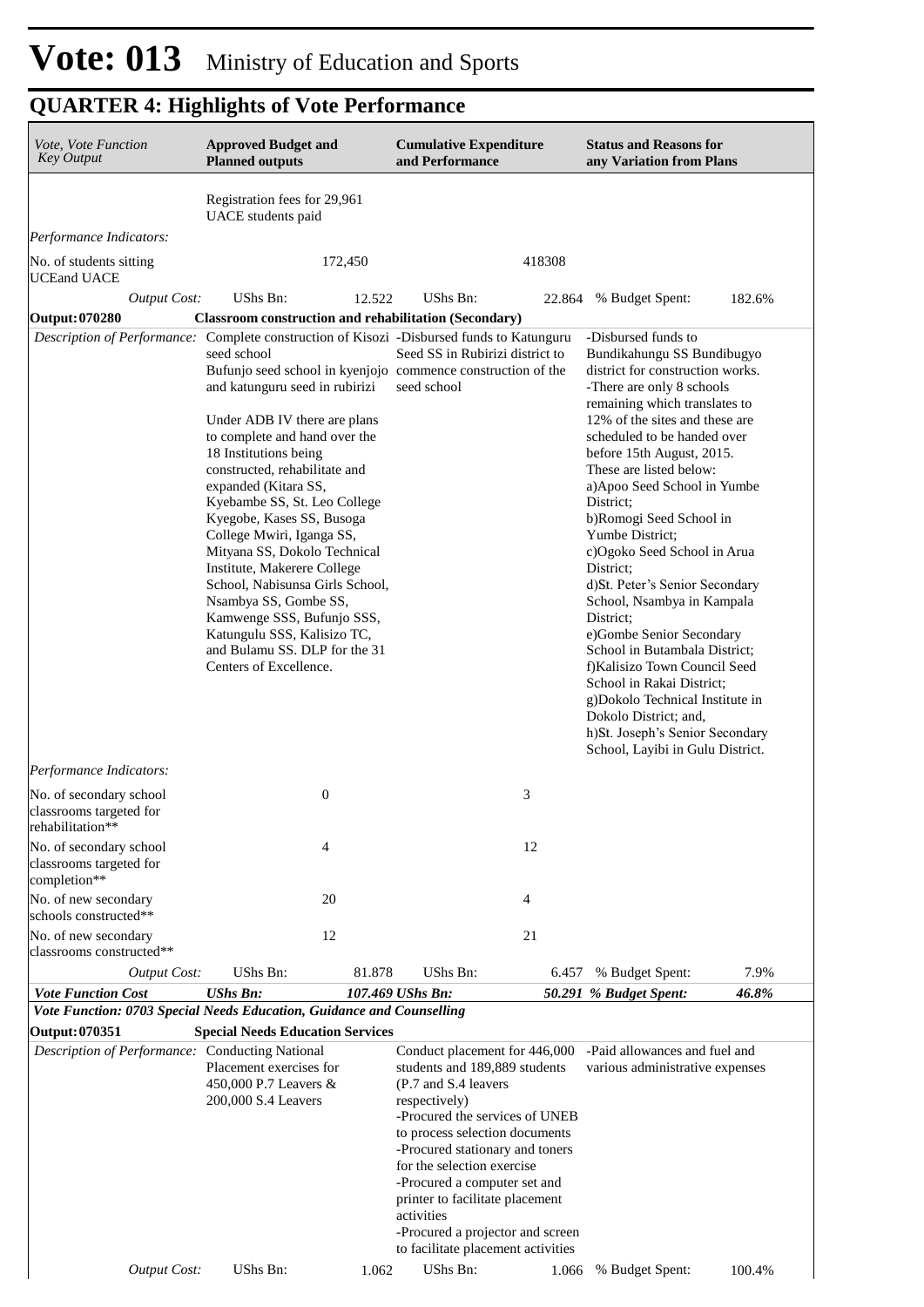| Vote, Vote Function<br><b>Key Output</b>                                                      | <b>Approved Budget and</b><br><b>Planned outputs</b>                                                                                                                                                                                                                                                                                                                                                                                                                                                         |        | <b>Cumulative Expenditure</b><br>and Performance                                                                                                                                                                                                                                                                                                                           |       | <b>Status and Reasons for</b><br>any Variation from Plans                                                                                                                                                                                                                                                                                                                                                                                       |       |
|-----------------------------------------------------------------------------------------------|--------------------------------------------------------------------------------------------------------------------------------------------------------------------------------------------------------------------------------------------------------------------------------------------------------------------------------------------------------------------------------------------------------------------------------------------------------------------------------------------------------------|--------|----------------------------------------------------------------------------------------------------------------------------------------------------------------------------------------------------------------------------------------------------------------------------------------------------------------------------------------------------------------------------|-------|-------------------------------------------------------------------------------------------------------------------------------------------------------------------------------------------------------------------------------------------------------------------------------------------------------------------------------------------------------------------------------------------------------------------------------------------------|-------|
| <b>Vote Function Cost</b>                                                                     | <b>UShs Bn:</b>                                                                                                                                                                                                                                                                                                                                                                                                                                                                                              |        | 4.124 UShs Bn:                                                                                                                                                                                                                                                                                                                                                             |       | 3.699 % Budget Spent:                                                                                                                                                                                                                                                                                                                                                                                                                           | 89.7% |
| Vote Function: 0704 Higher Education                                                          |                                                                                                                                                                                                                                                                                                                                                                                                                                                                                                              |        |                                                                                                                                                                                                                                                                                                                                                                            |       |                                                                                                                                                                                                                                                                                                                                                                                                                                                 |       |
| Output: 070451                                                                                |                                                                                                                                                                                                                                                                                                                                                                                                                                                                                                              |        | Support establishment of constituent colleges and Public Universities                                                                                                                                                                                                                                                                                                      |       |                                                                                                                                                                                                                                                                                                                                                                                                                                                 |       |
| Description of Performance: Disburse recurrent subvention                                     | to run Uganda Petroleum<br>Institute Kigumba (UPIK)                                                                                                                                                                                                                                                                                                                                                                                                                                                          |        | -Disbursed subvention funds to<br>Uganda Petroleum Institute<br>Kigumba (UPIK) for staff<br>expenses, students' welfare, and<br>technical training costs.                                                                                                                                                                                                                  |       | -There was no Q4 release to the<br>institution                                                                                                                                                                                                                                                                                                                                                                                                  |       |
| Output Cost:                                                                                  | UShs Bn:                                                                                                                                                                                                                                                                                                                                                                                                                                                                                                     | 2.000  | UShs Bn:                                                                                                                                                                                                                                                                                                                                                                   | 1.687 | % Budget Spent:                                                                                                                                                                                                                                                                                                                                                                                                                                 | 84.3% |
| Output: 070454                                                                                |                                                                                                                                                                                                                                                                                                                                                                                                                                                                                                              |        | Monitoring/supervision and Quality assurance for Tertiary Institutions (AICAD, NCHE, JAB)                                                                                                                                                                                                                                                                                  |       |                                                                                                                                                                                                                                                                                                                                                                                                                                                 |       |
| Description of Performance: Continue to accredit all old and                                  | new programmes in<br>universities and tertiary<br>institutions alongside the<br>facilities with which to offer<br>those programmes so as to<br>ensure a match between<br>programmes and facilities,<br>Monitor both Chartered and<br>provisionally licensed<br>universities to ensure adherence loan scheme<br>to delivery of quality education,<br>Monitor other Tertiary<br>institutions to ensure adherence<br>to standards in delivery higher<br>education,<br>Developing minimum standards<br>for PhD's |        | -Paid for Uganda's Education<br>Attaché in India (FSA, housing,<br>travel and medical expenses)<br>-Paid for Loan Scheme<br>Secretariat recurrent wage and<br>non-wage expenses.<br>-One candidate supported to<br>pursue PhD studies<br>-Loan Scheme Taskforce<br>supported to continue<br>preparations to operationalize<br>-Supported students on<br>scholarship abroad |       | No funds to cater for the<br>following:<br>-To support one candidate to<br>pursue PhD studies<br>-To support the Education<br>Attaché in India<br>-Support to Loan Scheme<br>-Support students on<br>scholarships abroad                                                                                                                                                                                                                        |       |
|                                                                                               | Accredit new Universities and<br>Tertiary institutions                                                                                                                                                                                                                                                                                                                                                                                                                                                       |        |                                                                                                                                                                                                                                                                                                                                                                            |       |                                                                                                                                                                                                                                                                                                                                                                                                                                                 |       |
| <b>Output Cost:</b>                                                                           | UShs Bn:                                                                                                                                                                                                                                                                                                                                                                                                                                                                                                     | 2.940  | UShs Bn:                                                                                                                                                                                                                                                                                                                                                                   | 2.413 | % Budget Spent:                                                                                                                                                                                                                                                                                                                                                                                                                                 | 82.1% |
| <b>Vote Function Cost</b>                                                                     | <b>UShs Bn:</b>                                                                                                                                                                                                                                                                                                                                                                                                                                                                                              |        | 55.445 UShs Bn:                                                                                                                                                                                                                                                                                                                                                            |       | 28.484 % Budget Spent:                                                                                                                                                                                                                                                                                                                                                                                                                          | 51.4% |
| Vote Function: 0705 Skills Development                                                        |                                                                                                                                                                                                                                                                                                                                                                                                                                                                                                              |        |                                                                                                                                                                                                                                                                                                                                                                            |       |                                                                                                                                                                                                                                                                                                                                                                                                                                                 |       |
| Output: 070502                                                                                |                                                                                                                                                                                                                                                                                                                                                                                                                                                                                                              |        | <b>Training and Capacity Building of BTVET Institutions</b>                                                                                                                                                                                                                                                                                                                |       |                                                                                                                                                                                                                                                                                                                                                                                                                                                 |       |
| Description of Performance: Training of 40 technical teachers -100 technical teachers trained | 40 Deputy Principals given<br>bursaries to Technical Institutes<br>to do Higher Diplomas in UTCs                                                                                                                                                                                                                                                                                                                                                                                                             |        | in the use of Continuous<br>Assessment Tools under<br><b>Competence Based Education</b><br>and Training (CBET).<br>-200 instructors trained in using<br>continuous assessment tools as<br>required by competence based<br>curriculum                                                                                                                                       |       | -The plan was to train 20<br>technical teachers, however, it<br>was realized that many more<br>technical teachers needed<br>training. The number of the<br>trained facilitators also includes<br>instructors hence explaining the<br>huge numbers, way beyond the<br>planned annual target.<br>-Funds were not released to<br>train instructors in using<br>continuous assessment tools as<br>required by competence based<br>curriculum in Q4. |       |
| Performance Indicators:                                                                       |                                                                                                                                                                                                                                                                                                                                                                                                                                                                                                              |        |                                                                                                                                                                                                                                                                                                                                                                            |       |                                                                                                                                                                                                                                                                                                                                                                                                                                                 |       |
| No. of tutor/facilitators<br>trained                                                          | 40                                                                                                                                                                                                                                                                                                                                                                                                                                                                                                           |        |                                                                                                                                                                                                                                                                                                                                                                            | 300   |                                                                                                                                                                                                                                                                                                                                                                                                                                                 |       |
| Output Cost:                                                                                  | UShs Bn:                                                                                                                                                                                                                                                                                                                                                                                                                                                                                                     | 19.331 | UShs Bn:                                                                                                                                                                                                                                                                                                                                                                   | 2.350 | % Budget Spent:                                                                                                                                                                                                                                                                                                                                                                                                                                 | 12.2% |
| Output: 070551<br>Description of Performance:                                                 | <b>Operational Support to UPPET BTVET Institutions</b>                                                                                                                                                                                                                                                                                                                                                                                                                                                       |        | -Disbursed capitation grants,<br>examination and industrial<br>training fees for 1,896 students<br>in 08 departmental training<br>institutions (i.e. UCC Kigumba;<br>Tororo Coop. College; NVTI;                                                                                                                                                                           |       | -The budget for Capitation<br>grants, examination and<br>industrial training fees for 1,896<br>students in 08 departmental<br>training institutions was cut by<br>16%                                                                                                                                                                                                                                                                           |       |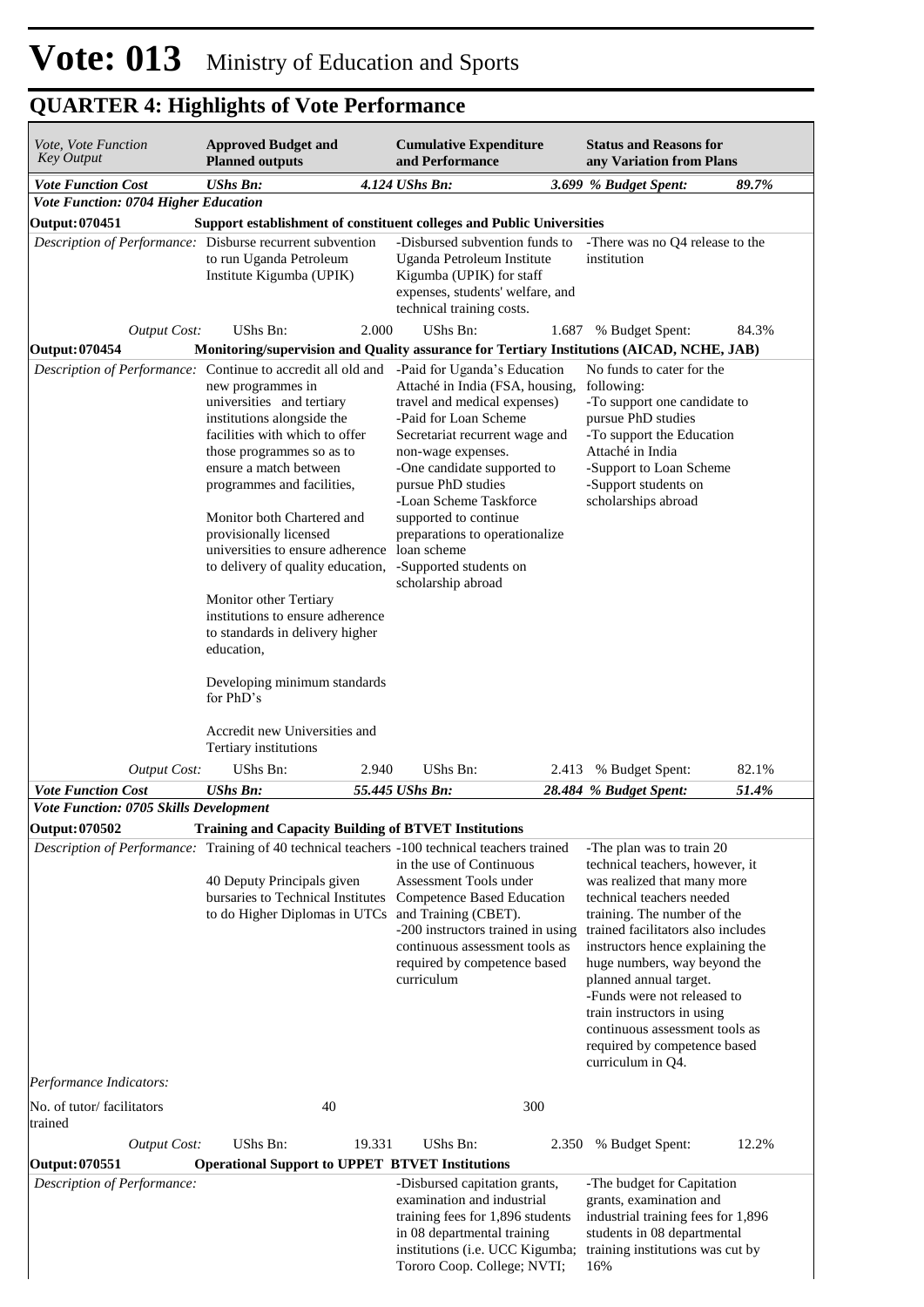| Vote, Vote Function<br><b>Key Output</b>               | <b>Approved Budget and</b><br><b>Planned outputs</b>                                                                                                                                                                                                                                                                                                                                                                                                                                                                                                                                                                                                                                                                                                                                                                                                                                                                                                                                                                                                   | <b>Cumulative Expenditure</b><br>and Performance                                                                                                                                                                                                                                                                                                                                                                                                                                                                                                                                                                                   | <b>Status and Reasons for</b><br>any Variation from Plans                                                                                                                                                                                                                                                                                                                                                                                                                   |  |  |
|--------------------------------------------------------|--------------------------------------------------------------------------------------------------------------------------------------------------------------------------------------------------------------------------------------------------------------------------------------------------------------------------------------------------------------------------------------------------------------------------------------------------------------------------------------------------------------------------------------------------------------------------------------------------------------------------------------------------------------------------------------------------------------------------------------------------------------------------------------------------------------------------------------------------------------------------------------------------------------------------------------------------------------------------------------------------------------------------------------------------------|------------------------------------------------------------------------------------------------------------------------------------------------------------------------------------------------------------------------------------------------------------------------------------------------------------------------------------------------------------------------------------------------------------------------------------------------------------------------------------------------------------------------------------------------------------------------------------------------------------------------------------|-----------------------------------------------------------------------------------------------------------------------------------------------------------------------------------------------------------------------------------------------------------------------------------------------------------------------------------------------------------------------------------------------------------------------------------------------------------------------------|--|--|
|                                                        |                                                                                                                                                                                                                                                                                                                                                                                                                                                                                                                                                                                                                                                                                                                                                                                                                                                                                                                                                                                                                                                        | Jinja Voc. Training Institute;<br>Lugogo Voc. Training Centre;<br>National Meteorological<br>Training Centre, Institute of<br>Survey and Land Management<br>and Nsamizi Social<br>Development Institute.<br>-Facilitated and supervised<br>interviews and verification of<br>nurses.                                                                                                                                                                                                                                                                                                                                               | -Interviews and verification of<br>nurses concluded by the end of<br>Q <sub>3</sub> .                                                                                                                                                                                                                                                                                                                                                                                       |  |  |
| <b>Output Cost:</b><br>Output: 070552                  | UShs Bn:<br>2.037<br>Assessment and Technical Support for Health Workers and Colleges                                                                                                                                                                                                                                                                                                                                                                                                                                                                                                                                                                                                                                                                                                                                                                                                                                                                                                                                                                  | UShs Bn:<br>2.037                                                                                                                                                                                                                                                                                                                                                                                                                                                                                                                                                                                                                  | % Budget Spent:<br>100.0%                                                                                                                                                                                                                                                                                                                                                                                                                                                   |  |  |
|                                                        | Description of Performance: Disbursed funds for effective<br><b>Midwives Examination Board</b><br>(UNMEB) and for effective<br>operation of Uganda Allied<br><b>Health Examinations Board</b><br>(UAHEB)                                                                                                                                                                                                                                                                                                                                                                                                                                                                                                                                                                                                                                                                                                                                                                                                                                               | -Funds disbursed for effective<br>operation of Uganda Nurses and operation of Uganda Nurses and<br><b>Midwives Examination Board</b><br>(UNMEB) activities.<br>-Funds disbursed for effective<br>operation of Uganda Allied<br>Health Examination Board<br>(UAHEB) activities.<br>-Disbursed to Hoima nursing<br>school                                                                                                                                                                                                                                                                                                            | -Funds to Hoima nursing school<br>were fully disbursed by the end<br>of<br>-There was a budget cut of 16%<br>meant for the effective<br>operation of Uganda Allied<br>Health Examination Board<br>(UAHEB) activities.                                                                                                                                                                                                                                                       |  |  |
| Performance Indicators:                                |                                                                                                                                                                                                                                                                                                                                                                                                                                                                                                                                                                                                                                                                                                                                                                                                                                                                                                                                                                                                                                                        |                                                                                                                                                                                                                                                                                                                                                                                                                                                                                                                                                                                                                                    |                                                                                                                                                                                                                                                                                                                                                                                                                                                                             |  |  |
| No. of students assessed by<br><b>UNMEB</b>            | 7000                                                                                                                                                                                                                                                                                                                                                                                                                                                                                                                                                                                                                                                                                                                                                                                                                                                                                                                                                                                                                                                   | 3740                                                                                                                                                                                                                                                                                                                                                                                                                                                                                                                                                                                                                               |                                                                                                                                                                                                                                                                                                                                                                                                                                                                             |  |  |
| No. of students assessed by<br><b>UAHEB</b>            | 5000                                                                                                                                                                                                                                                                                                                                                                                                                                                                                                                                                                                                                                                                                                                                                                                                                                                                                                                                                                                                                                                   | 7158                                                                                                                                                                                                                                                                                                                                                                                                                                                                                                                                                                                                                               |                                                                                                                                                                                                                                                                                                                                                                                                                                                                             |  |  |
| <b>Output Cost:</b><br>Output: 070580                  | UShs Bn:<br>9.535<br>Construction and rehabilitation of learning facilities (BTEVET)                                                                                                                                                                                                                                                                                                                                                                                                                                                                                                                                                                                                                                                                                                                                                                                                                                                                                                                                                                   | UShs Bn:<br>11.579                                                                                                                                                                                                                                                                                                                                                                                                                                                                                                                                                                                                                 | % Budget Spent:<br>121.4%                                                                                                                                                                                                                                                                                                                                                                                                                                                   |  |  |
| Description of Performance: Completion of construction | works of workshops at Kihanda lira completed<br>TS in Kanugu and Namasale TS<br>in Amolator and Namisindwa<br>TS in Manafwa, Bukoli TS in<br>Bugiri, St. Joseph Kyalubingo<br>in Kamwenge (TVET Grad 7)<br>Disburse funds for construction<br>of Medical laboratories for<br>Medical Lab technology,<br>Entomology and pharmacy at<br>Mulago paramedical school.<br>Equipping the three labs,<br>Hoima school of nursing to<br>complete class room block and<br>Equipping it with 200 beds,<br>completion of storage 4<br>classroom block at Gulu SOCO<br>and Equipping classes with<br>chairs and desks 120 chairs and<br>desks, completion of storage 4<br>classroom block at Kigumba co- beneficiary health training<br>operative college and equipping institutions<br>classes with chairs and desks<br>120 chairs and desks, and<br>Completion of kitchen and<br>Dining hall at PCO-Butabika<br>and equipping it (support to<br>Health)<br>Development of BTVET Plans<br>Development of BTVET Plans<br>To Establish Epel<br>To Establish Kiruhura | -Expansion of UTC Elgon and<br>-Completed construction of<br>Basoga Nsadhu Mem, Sasiira,<br>Lokopio Hills, Buhimba<br>Lwengo, Namataba,<br>Nakasongola and Ogolai Kilak<br>Corner technical institutes<br>-Disbursed funds under IDB,<br>SAUDI, South Korea, OPEC<br>and Kuwait projects<br>-Medical laboratories for<br>Medical Lab technology,<br>Entomology and pharmacy at<br>Mulago paramedical school<br>constructed and equipped<br>-Disbursed funds to: Construct<br>3-b storied medical laboratories<br>at Mulago Paramedic schools<br>-Conducted monitoring and<br>support supervision of civil<br>works and supplies in | -Completed the construction of<br>workshops at Ogolai TI,<br>Namisindwa TS, Abia War<br>Memorial TI, Namanyango TI,<br>Corner Kilak TI, Lwengo TI,<br>Namataba TI, UTC Elgon, UTC<br>Lira and Buhimba TI<br>-Disbursed funds to continue<br>with construction of an<br>Administration block at UTC<br>Bushenyi<br>-Completion of workshops and<br>classrooms in Namisindwa TS<br>and procurement for<br>construction of a storied<br>building is ongoing.<br>-The completed |  |  |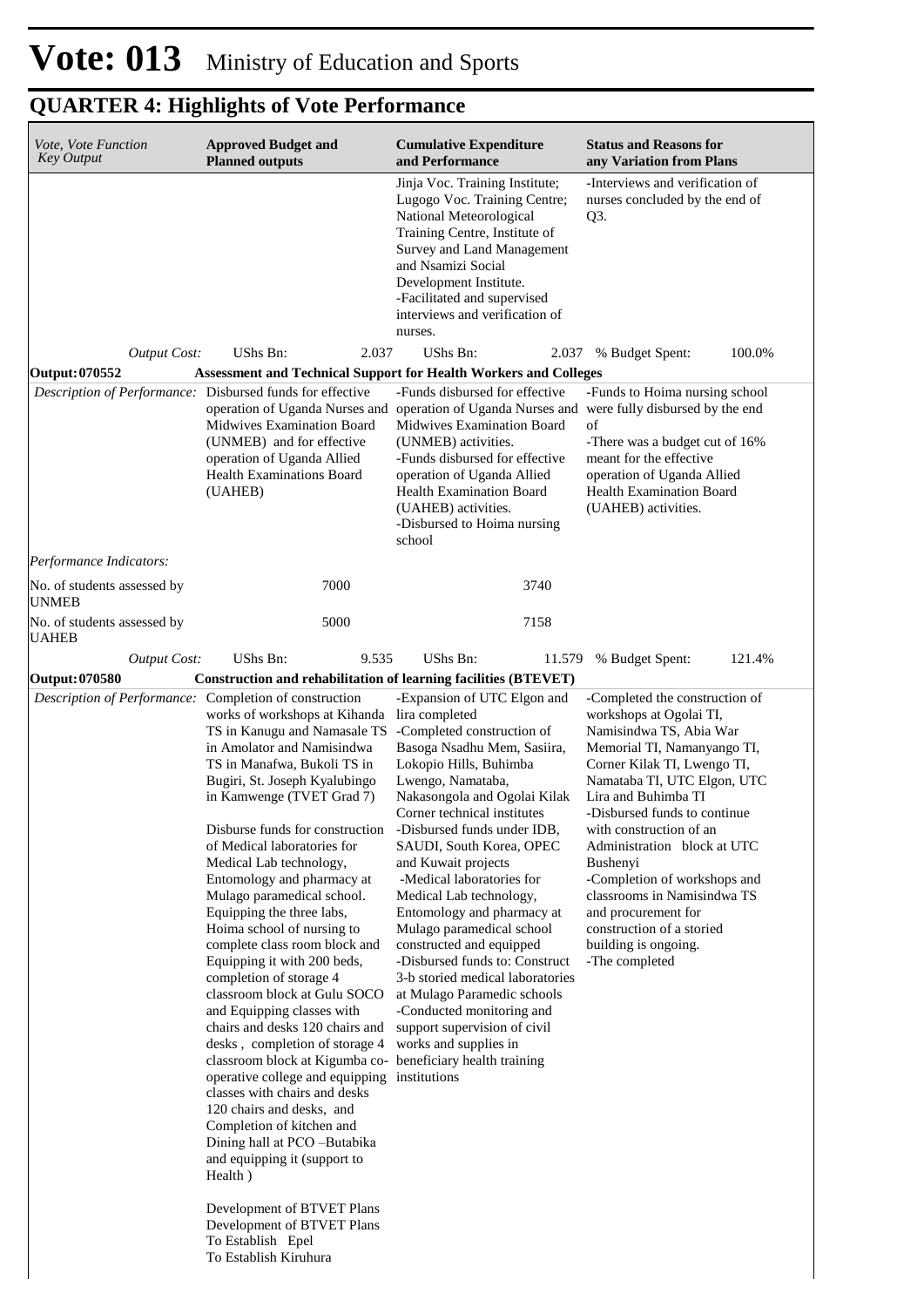| Vote, Vote Function<br><b>Key Output</b>                                                  | <b>Approved Budget and</b><br><b>Planned outputs</b>                                                                                                                                                                                                                                                                                                                       | <b>Cumulative Expenditure</b><br>and Performance                                                                                                                                                                                                                                                                                                                                                                                                                                                                                                                                                                | <b>Status and Reasons for</b><br>any Variation from Plans                                                                                                                                                                                                                                                                                                                                                                                                                                          |
|-------------------------------------------------------------------------------------------|----------------------------------------------------------------------------------------------------------------------------------------------------------------------------------------------------------------------------------------------------------------------------------------------------------------------------------------------------------------------------|-----------------------------------------------------------------------------------------------------------------------------------------------------------------------------------------------------------------------------------------------------------------------------------------------------------------------------------------------------------------------------------------------------------------------------------------------------------------------------------------------------------------------------------------------------------------------------------------------------------------|----------------------------------------------------------------------------------------------------------------------------------------------------------------------------------------------------------------------------------------------------------------------------------------------------------------------------------------------------------------------------------------------------------------------------------------------------------------------------------------------------|
|                                                                                           | To establish Bamunanika<br>Construction of an<br>Administration block for UTC<br>Bushenyi<br>Completion of Classroom at<br>Kabongo T.I<br>Completion of a fence at UTC<br>Kichwamba<br>Completion of a Library at UCC<br>Pakwach<br>Construction of an<br>Administration block at UCC<br>Aduku<br>Provisioning of a three phase<br>line at L.Katwe Technical<br>Institute. |                                                                                                                                                                                                                                                                                                                                                                                                                                                                                                                                                                                                                 |                                                                                                                                                                                                                                                                                                                                                                                                                                                                                                    |
| Performance Indicators:                                                                   |                                                                                                                                                                                                                                                                                                                                                                            |                                                                                                                                                                                                                                                                                                                                                                                                                                                                                                                                                                                                                 |                                                                                                                                                                                                                                                                                                                                                                                                                                                                                                    |
| No.of libraries Constructed                                                               | $\mathbf{0}$                                                                                                                                                                                                                                                                                                                                                               | $\mathbf{0}$                                                                                                                                                                                                                                                                                                                                                                                                                                                                                                                                                                                                    |                                                                                                                                                                                                                                                                                                                                                                                                                                                                                                    |
| No. of workshops constructed<br>No. of New BTVET<br>established**                         | 5<br>3                                                                                                                                                                                                                                                                                                                                                                     | 22<br>6                                                                                                                                                                                                                                                                                                                                                                                                                                                                                                                                                                                                         |                                                                                                                                                                                                                                                                                                                                                                                                                                                                                                    |
| <b>Output Cost:</b>                                                                       | UShs Bn:<br>65.028                                                                                                                                                                                                                                                                                                                                                         | UShs Bn:                                                                                                                                                                                                                                                                                                                                                                                                                                                                                                                                                                                                        | 39.586 % Budget Spent:<br>60.9%                                                                                                                                                                                                                                                                                                                                                                                                                                                                    |
| Output: 070582                                                                            |                                                                                                                                                                                                                                                                                                                                                                            | Construction and rehabilitation of Accomodation facilities (BTVET)                                                                                                                                                                                                                                                                                                                                                                                                                                                                                                                                              |                                                                                                                                                                                                                                                                                                                                                                                                                                                                                                    |
| <b>Description of Performance:</b>                                                        | Construct a girls dormitory at<br>Namisindwa in manafwa and<br>St Josephs kaylubingo in<br>Kamwenge<br>Complete staff houses at<br>Omugo TS in Arua and Lutunku manafwa and St Joseph's<br>CP in Sembabule<br>construct of a Girl hostel at<br>Butabika school of psychiatric<br>nursing                                                                                   | -A Dormitory at Butaleja<br>Technical Institute completed<br>-Disbursed funds for<br>construction of a girls'<br>dormitory at Namisindwa in<br>Kyalubingo in Kamwenge.<br>-Disbursed funds towards the<br>construction of Staff houses at<br>Omugo TS in Arua and Lutunku<br>CP in Sembabule                                                                                                                                                                                                                                                                                                                    | -Completed construction works<br>at lLira School of<br>Comprehensive Nursing,<br>Nawanyango TI, Ogolai TI,<br>Namataba TI, Lwengo TI,<br>Buhimba TI, Corner Kilak TI<br>and Basoga Nsadhu Memorial<br>Technical Institute.                                                                                                                                                                                                                                                                         |
| Performance Indicators:                                                                   |                                                                                                                                                                                                                                                                                                                                                                            |                                                                                                                                                                                                                                                                                                                                                                                                                                                                                                                                                                                                                 |                                                                                                                                                                                                                                                                                                                                                                                                                                                                                                    |
| No. of accomodation<br>facilities (hostels/dorms)<br>constructed in BTVET<br>institutions | 2                                                                                                                                                                                                                                                                                                                                                                          | 8                                                                                                                                                                                                                                                                                                                                                                                                                                                                                                                                                                                                               |                                                                                                                                                                                                                                                                                                                                                                                                                                                                                                    |
| <b>Output Cost:</b>                                                                       | UShs Bn:<br>0.870                                                                                                                                                                                                                                                                                                                                                          | UShs Bn:<br>0.746                                                                                                                                                                                                                                                                                                                                                                                                                                                                                                                                                                                               | 85.8%<br>% Budget Spent:                                                                                                                                                                                                                                                                                                                                                                                                                                                                           |
| <b>Vote Function Cost</b>                                                                 | <b>UShs Bn:</b>                                                                                                                                                                                                                                                                                                                                                            | 120.017 UShs Bn:                                                                                                                                                                                                                                                                                                                                                                                                                                                                                                                                                                                                | 86.9%<br>104.334 % Budget Spent:                                                                                                                                                                                                                                                                                                                                                                                                                                                                   |
| Vote Function: 0706 Quality and Standards                                                 |                                                                                                                                                                                                                                                                                                                                                                            |                                                                                                                                                                                                                                                                                                                                                                                                                                                                                                                                                                                                                 |                                                                                                                                                                                                                                                                                                                                                                                                                                                                                                    |
| <b>Output: 070602</b><br>Description of Performance: Pay capitation grants to 3751        | <b>Curriculum Training of Teachers</b><br>students in NTCs, 175 students<br>in Abilonino CPIC, and 120<br>students in Health Tutors                                                                                                                                                                                                                                        | Under the TTE project:<br>-Development of training<br>modules and organizing training<br>of trainers' workshop in<br>ongoing in 4 colleges.<br>-Teachers are being trained in<br>more specific skills for example<br>bursars are being trained on<br>how to use Microsoft packages<br>like excel among others.<br>-Strategic plans were prepared<br>for all the four colleges<br>specifically for TIET.<br>-Strategic plans for this have<br>also been prepared alongside<br>capacity building like bursars<br>have been trained on different<br>software tools to improve their<br>computer knowledge and also | Academic management of 4<br>project-supported colleges<br>A Plan of Action (PoA) to<br>improve the academic<br>management in the 4 colleges<br>was prepared. The PoA and<br>activities were scheduled<br>accordingly in the colleges.<br>Internal and external support<br>supervision and visitation<br>Internal and external support<br>supervision successfully carried<br>out in colleges.<br>R2: Management capacity of the<br>colleges has been strengthened<br>a)Strategic management of the |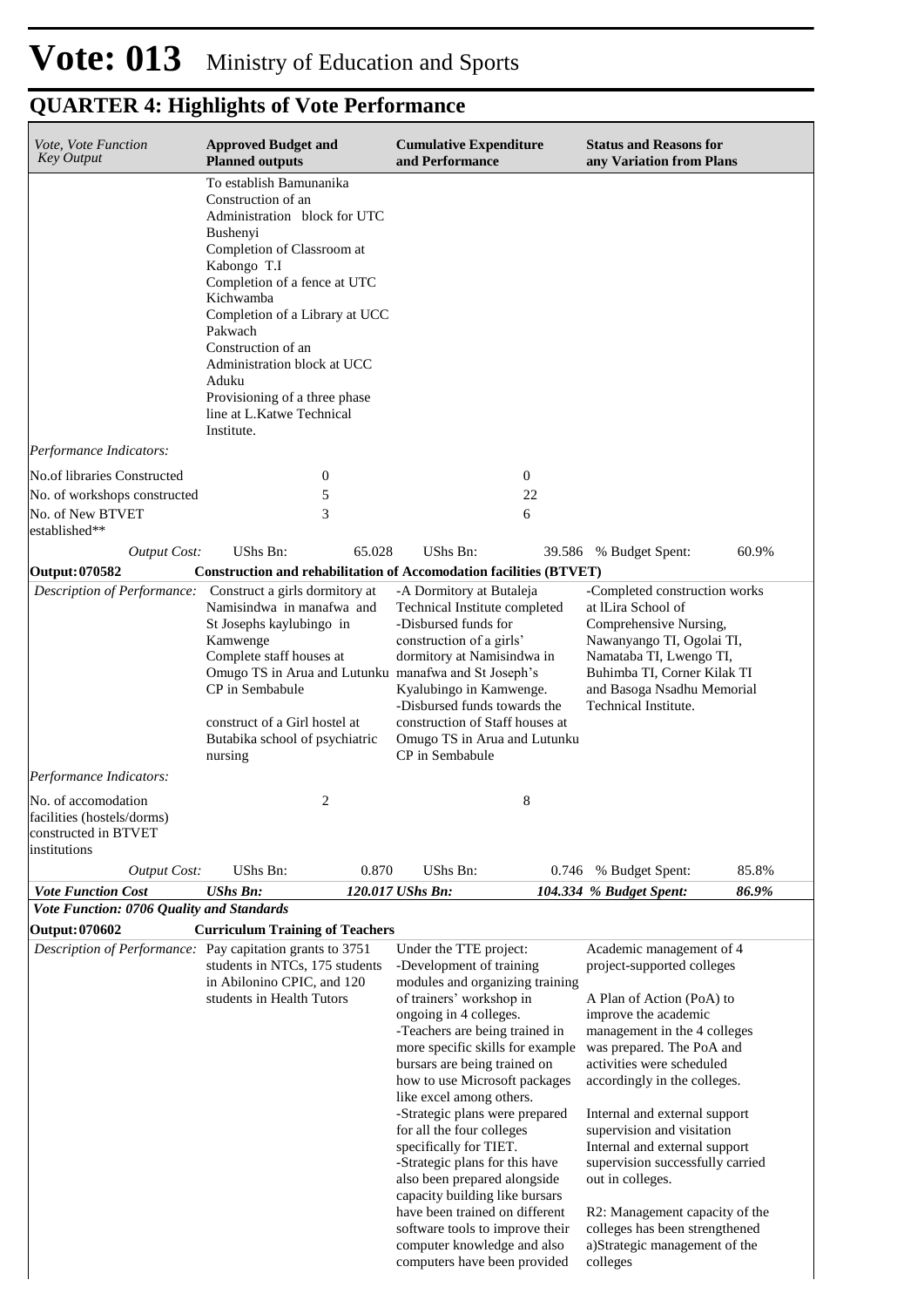| <i>Vote, Vote Function</i><br><b>Key Output</b> | <b>Approved Budget and</b><br><b>Planned outputs</b> | <b>Cumulative Expenditure</b><br>and Performance                                                                                                                                                                                                                                                                                                                                                                                                                                                                                                                                                                                                                                                                                                                                                                                                                                                                                                                                                                                                                                                                                                                                                                                                                                                                                                                                                                                                                                                            | <b>Status and Reasons for</b><br>any Variation from Plans                                                                                                                                                                                                                                                                                                                                                                                                                                                                                                                                                                                                                                                                                                                                                                                                                                                                                                                                                                                                                                                                                                                                                                                                                                                                                                                                                                                                                                                                                                              |
|-------------------------------------------------|------------------------------------------------------|-------------------------------------------------------------------------------------------------------------------------------------------------------------------------------------------------------------------------------------------------------------------------------------------------------------------------------------------------------------------------------------------------------------------------------------------------------------------------------------------------------------------------------------------------------------------------------------------------------------------------------------------------------------------------------------------------------------------------------------------------------------------------------------------------------------------------------------------------------------------------------------------------------------------------------------------------------------------------------------------------------------------------------------------------------------------------------------------------------------------------------------------------------------------------------------------------------------------------------------------------------------------------------------------------------------------------------------------------------------------------------------------------------------------------------------------------------------------------------------------------------------|------------------------------------------------------------------------------------------------------------------------------------------------------------------------------------------------------------------------------------------------------------------------------------------------------------------------------------------------------------------------------------------------------------------------------------------------------------------------------------------------------------------------------------------------------------------------------------------------------------------------------------------------------------------------------------------------------------------------------------------------------------------------------------------------------------------------------------------------------------------------------------------------------------------------------------------------------------------------------------------------------------------------------------------------------------------------------------------------------------------------------------------------------------------------------------------------------------------------------------------------------------------------------------------------------------------------------------------------------------------------------------------------------------------------------------------------------------------------------------------------------------------------------------------------------------------------|
|                                                 |                                                      | accordingly.<br>-A study on support supervision<br>and visitation (UGA230) was<br>finalized in Nov. 2014. Follow<br>up actions are being<br>implemented in 2015, to<br>develop an official support<br>supervision manual to be used<br>by all major stakeholders, i.e.<br>the colleges, TIET, awarding<br>University's. The project<br>sponsored A TEWG held in<br>May 2015 at Shimoni PTC, to<br>discuss supervision tools.<br>-A study to identify gap and<br>possibilities to upgrade<br>lecturer's qualifications was<br>finalized in May 2014<br>(UGA231); scholarships were<br>granted by the TT QTL for 11<br>lecturers according to the<br>criteria to increase their<br>qualification level so as to meet<br>the requirements to be<br>employed as full time lecturers<br>by MoESTS. They have been<br>monitored and seem to be<br>progressing well.<br>-For Strengthening Public<br>Private Partnerships, a<br>consultant was hired to lead a<br>team of 10 National Experts to<br>identify gaps in student's school<br>practice, Industrial Internship<br>and Clinical practice. So far<br>data was collected and<br>reinstitution workshop held in<br>June.<br>-A study to increase the proper<br>functioning of TIET at central<br>level (UGA 228) was finalized<br>and approved, but needs to be<br>approved by higher levels in the<br>MoESTS. The Strategic<br>management implementation<br>plan for TIET department was<br>developed and funds are yet to<br>be released by TTE project to | Strategic management at college<br>level – following the developed<br>strategic plans implementation<br>plans has been agreed upon<br>with the project team, contracts<br>signed and funds transferred to<br>college bank accounts.<br>-A study on strategic<br>management at the 4 colleges<br>was finalized in 2014 (UGA<br>237); follow up actions are<br>being implemented in each<br>college through execution<br>agreements signed with the<br>colleges and funds released to<br>their bank accounts by the<br>project.<br>-Several activities are ongoing<br>to improve the financial and HR<br>management of the colleges, to<br>be increased as part of the<br>execution agreements<br>-Under strengthen<br>management - infrastructure and<br>maintenance there are a number<br>of behavioral change activities,<br>reference visits and<br>participation to conferences<br>with the college and central<br>level. For example 'Academy<br>on Skills Development'<br>conference in Italy held in June<br>and attended by 11 project<br>sponsored participants - 4 from<br>MoESTS., 2 from the project, 1<br>from BTC, 3 from colleges and<br>1 from KyU. The purpose was<br>'To strengthen participants'<br>capacities to improve the<br>reference, effectiveness and<br>efficiency of their stalls<br>development systems, policies<br>and related programs to respond<br>to the needs of the individual,<br>society and the economy,<br>-Also under this component a<br>comprehensive maintenance<br>management system will be set<br>up for each college. |
|                                                 |                                                      | start implementation.<br>-Thematic team meetings and<br>coordination workshops are<br>held regularly (monthly<br>sometimes), this is all to<br>implement project activities and<br>strengthen the central level<br>(TIET).                                                                                                                                                                                                                                                                                                                                                                                                                                                                                                                                                                                                                                                                                                                                                                                                                                                                                                                                                                                                                                                                                                                                                                                                                                                                                  | Procurement on going.<br>Income-generating activities<br>A consultancy to determine<br>suitable income generation<br>activities at the college is<br>finalizing its report to be<br>submitted to the project                                                                                                                                                                                                                                                                                                                                                                                                                                                                                                                                                                                                                                                                                                                                                                                                                                                                                                                                                                                                                                                                                                                                                                                                                                                                                                                                                           |
|                                                 |                                                      | -Training on ATL<br>methodologies                                                                                                                                                                                                                                                                                                                                                                                                                                                                                                                                                                                                                                                                                                                                                                                                                                                                                                                                                                                                                                                                                                                                                                                                                                                                                                                                                                                                                                                                           | -Provision of Internet facilities<br>to 4 colleges<br>All colleges have internet and                                                                                                                                                                                                                                                                                                                                                                                                                                                                                                                                                                                                                                                                                                                                                                                                                                                                                                                                                                                                                                                                                                                                                                                                                                                                                                                                                                                                                                                                                   |
|                                                 |                                                      | ATL training (for lecturers of<br>the 4 project-supported colleges<br>and 5 other similar institutions)<br>is at the level of unit 3. Support                                                                                                                                                                                                                                                                                                                                                                                                                                                                                                                                                                                                                                                                                                                                                                                                                                                                                                                                                                                                                                                                                                                                                                                                                                                                                                                                                               | the project has monitored the<br>performance. Colleges are using<br>internet to enhance Active<br>teaching and learning.                                                                                                                                                                                                                                                                                                                                                                                                                                                                                                                                                                                                                                                                                                                                                                                                                                                                                                                                                                                                                                                                                                                                                                                                                                                                                                                                                                                                                                               |

supervision was carried to It

# **Vote: 013** Ministry of Education and Sports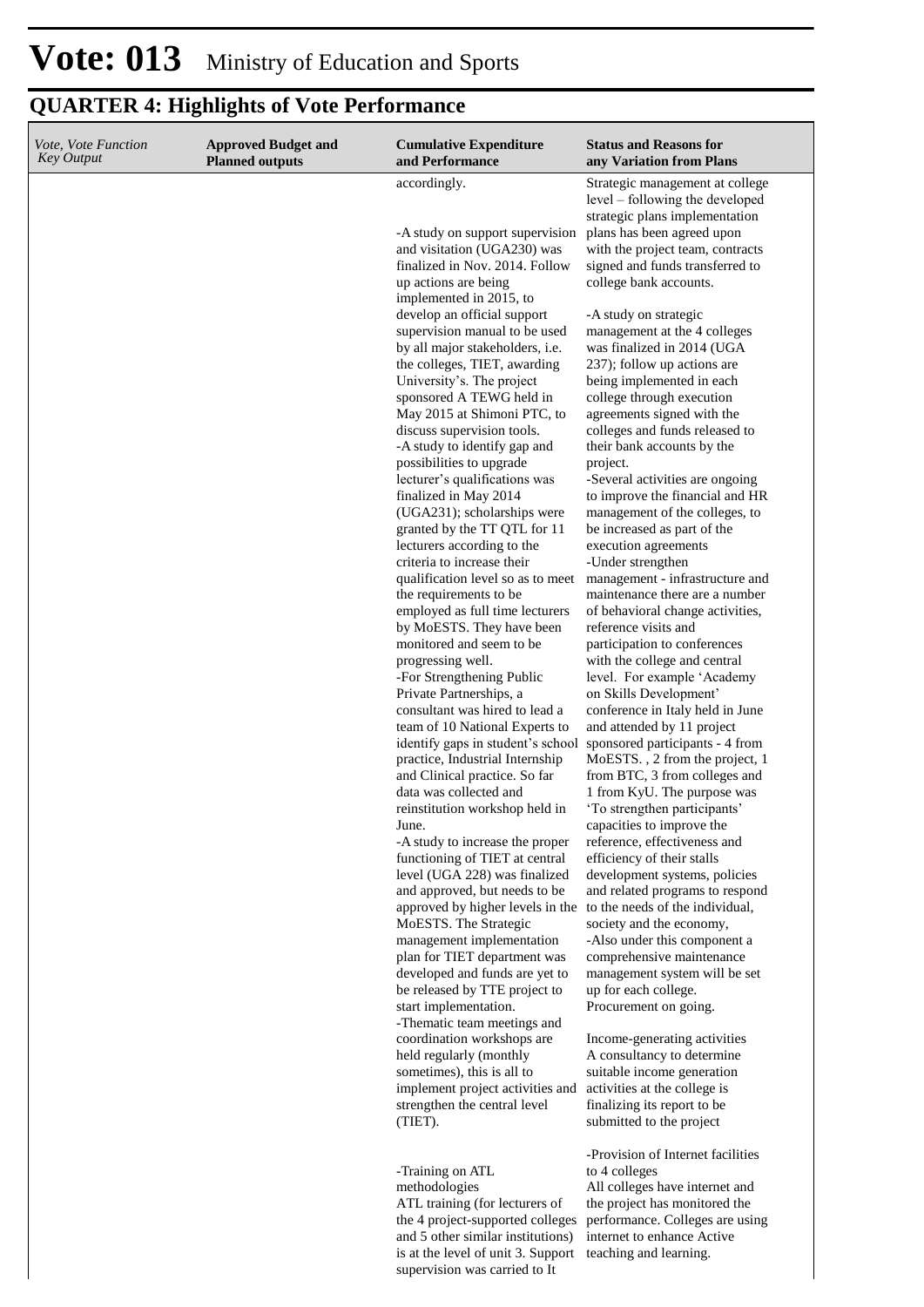# **Vote: 013** Ministry of Education and Sports

| Vote, Vote Function<br><b>Key Output</b> | <b>Approved Budget and</b><br><b>Planned outputs</b> | <b>Cumulative Expenditure</b><br>and Performance                                                                                                                                                                                                                                                                                                                                                                                                                                                                                                                                                                                      | <b>Status and Reasons for</b><br>any Variation from Plans                                                                                                        |
|------------------------------------------|------------------------------------------------------|---------------------------------------------------------------------------------------------------------------------------------------------------------------------------------------------------------------------------------------------------------------------------------------------------------------------------------------------------------------------------------------------------------------------------------------------------------------------------------------------------------------------------------------------------------------------------------------------------------------------------------------|------------------------------------------------------------------------------------------------------------------------------------------------------------------|
|                                          |                                                      | involved the following activities: -Addressing academic staff<br>-Training of mentor teachers<br>As part of the process of<br>strengthening implementation of<br>ATL in the project colleges, a<br>college-specific mentorship<br>programme was initiated since<br>late 2013 with the selection of<br>mentor teachers in each of the 4<br>project-supported colleges and<br>later in the other 5 colleges.<br>Together with the NE they have<br>trained in mentoring                                                                                                                                                                  | qualifications: Scholarships<br>programme<br>11 lecturers sponsored by the<br>project have completed their<br>first year. The project team has<br>monitored them |
|                                          |                                                      | Micro teaching<br><b>Enhancing Pedagogical</b><br>Practices of Teacher Educators<br>through Video-Based Self<br>"Reflection<br>There has been Micro teaching<br>sessions in the colleges, which<br>was also been part of<br>preparation of school practice.                                                                                                                                                                                                                                                                                                                                                                           |                                                                                                                                                                  |
|                                          |                                                      | Pedagogic projects (project<br>work)<br>Pedagogic projects supported<br>by the project, several project<br>work monitored by the Training<br>Coordinators- are on-going in<br>the four colleges as follows:<br>i.HTC, Mulago – ATL teaching<br>ii.NIC, Abilonino: Agriculture<br>and Mushroom growing;<br>Tailoring & Garment Cutting;<br>ICT; Metal fabrication &<br>welding; House construction<br>iii.Kaliro NTC: Art and design;<br>Agriculture (goat rearing)<br>iv. Muni NTC: Organic Piggery;<br>Poultry                                                                                                                       |                                                                                                                                                                  |
| Performance Indicators:                  |                                                      | -Development of training<br>modules and organizing training<br>of trainers' workshop in<br>ongoing in 4 colleges.<br>-Teachers are being trained in<br>more specific skills for example<br>bursars are being trained on<br>how to use Microsoft packages<br>like excel among others.<br>-Strategic plans were prepared<br>for all the four colleges<br>specifically for TIET.<br>-Strategic plans for this have<br>also been prepared alongside<br>capacity building like bursars<br>have been trained on different<br>software tools to improve their<br>computer knowledge and also<br>computers have been provided<br>accordingly. |                                                                                                                                                                  |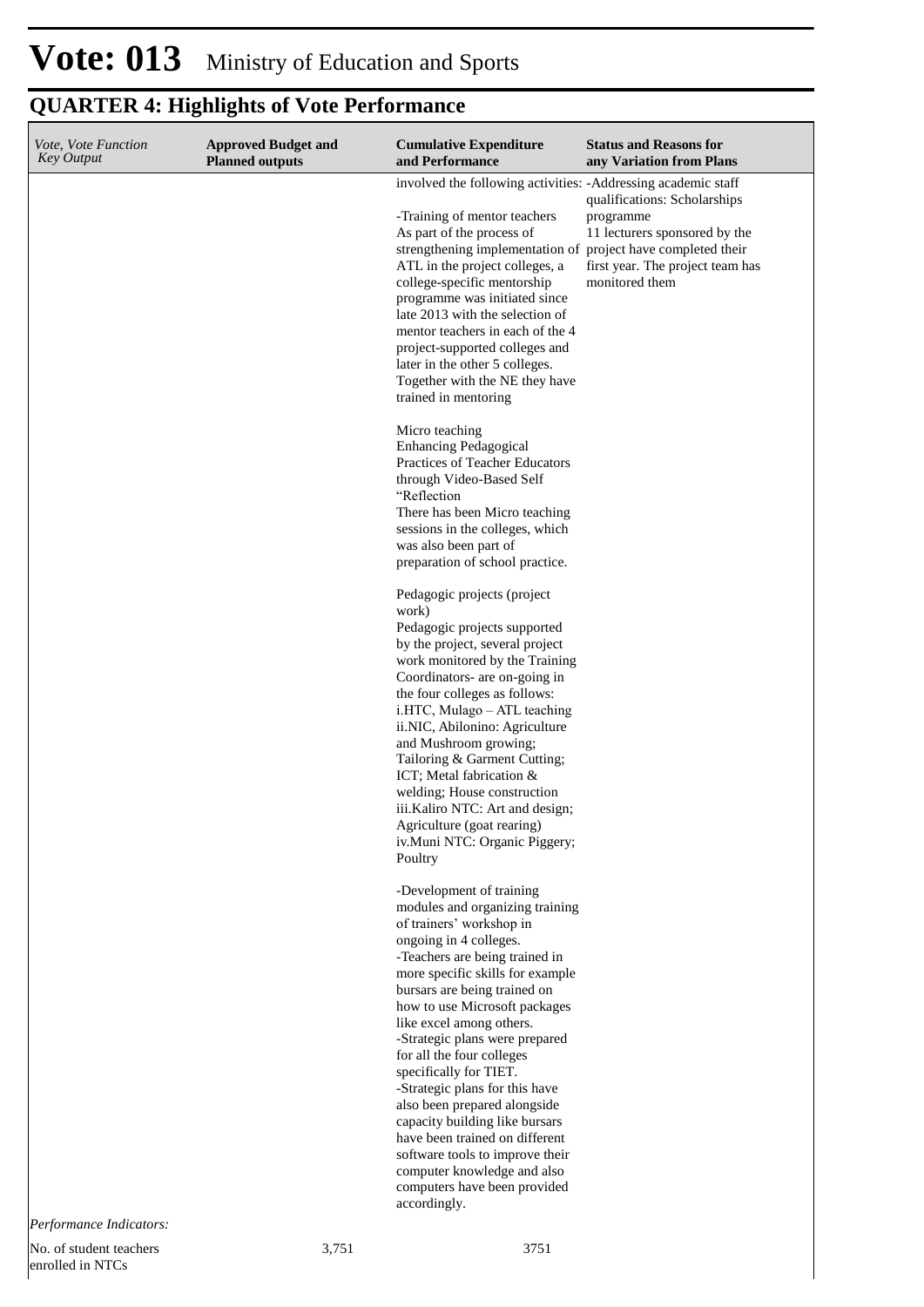| Vote, Vote Function<br>Key Output         | <b>Approved Budget and</b><br><b>Planned outputs</b>                                                                                                                                                                                                                                                                                                                                                                                                                                                                                                                                                                                                                                                                                                                                                                                       | <b>Cumulative Expenditure</b><br>and Performance                                                                                                                                                | <b>Status and Reasons for</b><br>any Variation from Plans                                                                                                                                                                                                                                           |
|-------------------------------------------|--------------------------------------------------------------------------------------------------------------------------------------------------------------------------------------------------------------------------------------------------------------------------------------------------------------------------------------------------------------------------------------------------------------------------------------------------------------------------------------------------------------------------------------------------------------------------------------------------------------------------------------------------------------------------------------------------------------------------------------------------------------------------------------------------------------------------------------------|-------------------------------------------------------------------------------------------------------------------------------------------------------------------------------------------------|-----------------------------------------------------------------------------------------------------------------------------------------------------------------------------------------------------------------------------------------------------------------------------------------------------|
| <b>Output Cost:</b>                       | UShs Bn:<br>0.515                                                                                                                                                                                                                                                                                                                                                                                                                                                                                                                                                                                                                                                                                                                                                                                                                          | UShs Bn:                                                                                                                                                                                        | 1.803 % Budget Spent:<br>350.1%                                                                                                                                                                                                                                                                     |
| Output: 070604                            | <b>Training and Capacity Building of Inspectors and Education Managers</b>                                                                                                                                                                                                                                                                                                                                                                                                                                                                                                                                                                                                                                                                                                                                                                 |                                                                                                                                                                                                 |                                                                                                                                                                                                                                                                                                     |
|                                           | Description of Performance: Training 300 headteachers on<br>school improvement using the 6<br>improvement booklets<br>Training of 196 Inspectors                                                                                                                                                                                                                                                                                                                                                                                                                                                                                                                                                                                                                                                                                           | -Training of 256 inspectors was -Nil<br>done at both Central and Local<br>Government throughout the<br>country. This was carried out at<br>Namboole Sports<br>Hotel.<br>-Trained 196 Inspectors |                                                                                                                                                                                                                                                                                                     |
| <b>Output Cost:</b>                       | UShs Bn:<br>3.089                                                                                                                                                                                                                                                                                                                                                                                                                                                                                                                                                                                                                                                                                                                                                                                                                          | UShs Bn:<br>3.064                                                                                                                                                                               | 99.2%<br>% Budget Spent:                                                                                                                                                                                                                                                                            |
| Output: 070651                            | <b>Uganda National Education Board (UNEB) Services</b>                                                                                                                                                                                                                                                                                                                                                                                                                                                                                                                                                                                                                                                                                                                                                                                     |                                                                                                                                                                                                 |                                                                                                                                                                                                                                                                                                     |
| Description of Performance: UNEB non wage | Pay salaries and allowances to<br>239 staff.                                                                                                                                                                                                                                                                                                                                                                                                                                                                                                                                                                                                                                                                                                                                                                                               | -Disbursed all the subvention<br>grants to support UNEB<br>operations by the end of Q2.                                                                                                         | -Disbursed all the subvention<br>grants to support UNEB<br>operations by the end of Q2 to<br>facilitate examinations in<br>October and November 2014                                                                                                                                                |
| <b>Output Cost:</b>                       | UShs Bn:<br>2.825                                                                                                                                                                                                                                                                                                                                                                                                                                                                                                                                                                                                                                                                                                                                                                                                                          | UShs Bn:                                                                                                                                                                                        | 2.675 % Budget Spent:<br>94.7%                                                                                                                                                                                                                                                                      |
| Output: 070653                            | Training of Secondary Teachers and Instructors (NTCs)                                                                                                                                                                                                                                                                                                                                                                                                                                                                                                                                                                                                                                                                                                                                                                                      |                                                                                                                                                                                                 |                                                                                                                                                                                                                                                                                                     |
| Description of Performance:               | Capitation Grants to 5 NTCs for -Capitation Grants to 5 NTCs<br>3,751 students; Abilonino<br>CPIC for 175 students, Health<br>Tutors College for 120 students<br>and 45 PTCs for 16,239<br>students paid                                                                                                                                                                                                                                                                                                                                                                                                                                                                                                                                                                                                                                   | for 3750 students; Abilonino<br>CPIC for 175 students, Health<br>Tutors College for 120 students<br>and 45 PTCs for 16239 students<br>were paid.                                                | -All capitation grants paid out<br>by the end of O3.                                                                                                                                                                                                                                                |
| <b>Output Cost:</b>                       | 2.822<br>UShs Bn:                                                                                                                                                                                                                                                                                                                                                                                                                                                                                                                                                                                                                                                                                                                                                                                                                          | UShs Bn:<br>2.759                                                                                                                                                                               | 97.8%<br>% Budget Spent:                                                                                                                                                                                                                                                                            |
| Output: 070654                            | <b>Curriculum Development and Training (NCDC)</b>                                                                                                                                                                                                                                                                                                                                                                                                                                                                                                                                                                                                                                                                                                                                                                                          |                                                                                                                                                                                                 |                                                                                                                                                                                                                                                                                                     |
|                                           | Description of Performance: Piloting Kiswahili for Primary<br>schools<br>Printing of Thematic Song books Nakaseke Core PTC.<br>Developing of Sign Language<br>Curriculum for Lower primary<br>Sensitizing the public on the<br>Thematic curriculum and the<br>use of local language.<br>Study the effects of offering the<br>Ugandan and other curricula to<br>the same learners at Primary<br>level<br>Purchase of Library Reference<br>books and subscription for E-<br>resources<br>Establish a Research,<br>monitoring and evaluation<br>framework for the Centre.<br>Proposal writing for a Tracer<br>Study of the 2006-2010<br>Diploma Business graduates of<br>BTVET Institutions in Uganda.<br>Printing of A' level teaching<br>syllabus<br>Monitoring Implementation of<br>the teaching of A-level<br>Subsidiary ICT in Secondary | -127 teachers from 53 pilot<br>schools were trained for 16 days<br>on P.7 third term Content at                                                                                                 | -The Primary Curriculum was<br>developed and finalised in<br>2007. It is undergoing<br>implementation by the sector<br>and therefore there is no<br>curricular to review or to<br>implement<br>-Most of the planned activities<br>were not executed due to a cut<br>in the funds to the Directorate |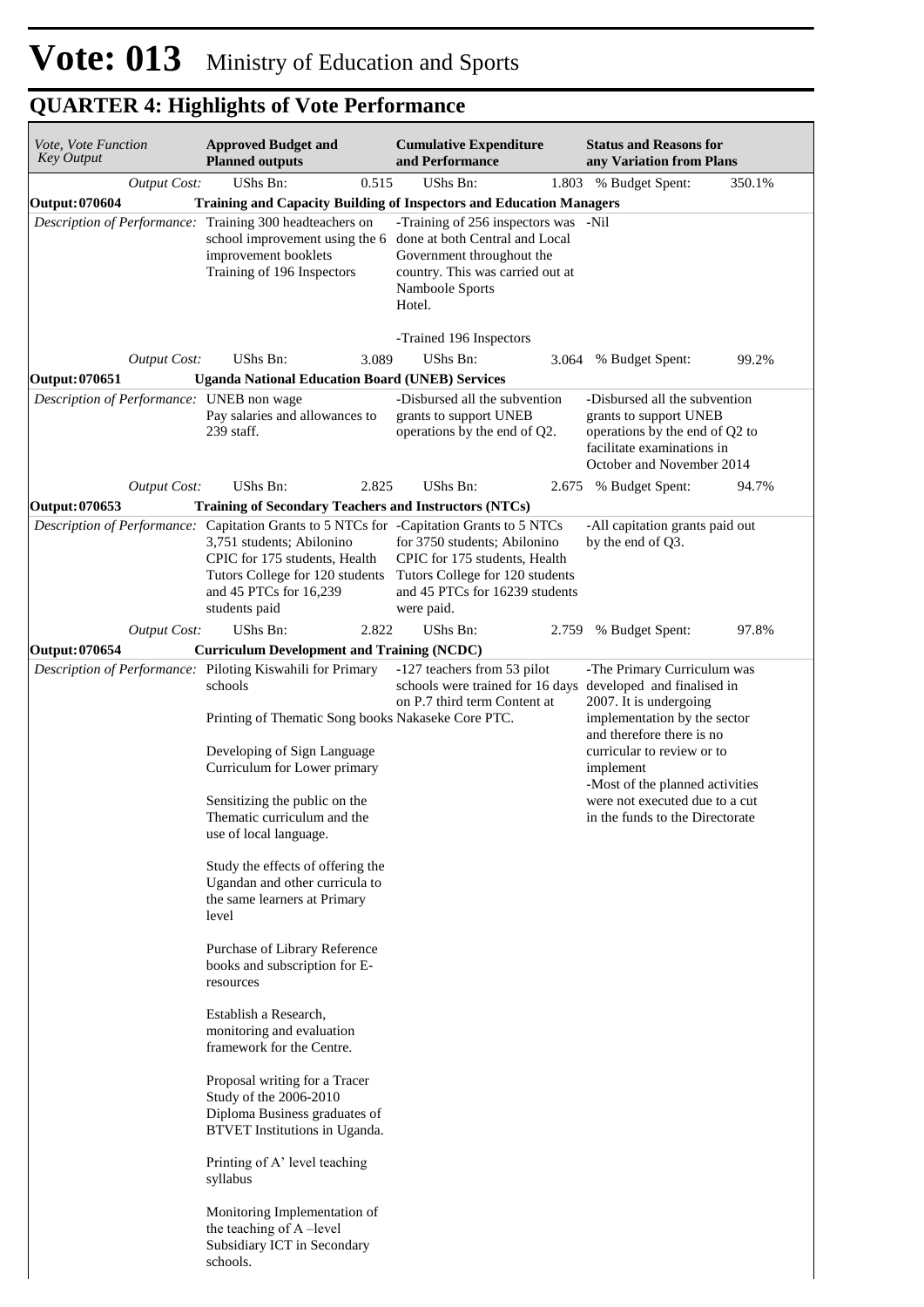| Vote, Vote Function<br><b>Key Output</b>                  | <b>Approved Budget and</b><br><b>Planned outputs</b>                                                                                                                                                                                                                                                                                                                                                                                                                                                                                   |       | <b>Cumulative Expenditure</b><br>and Performance |       | <b>Status and Reasons for</b><br>any Variation from Plans                                                                                                                                                                                                                                                                                                                                                                                                                                                                                                                    |                  |
|-----------------------------------------------------------|----------------------------------------------------------------------------------------------------------------------------------------------------------------------------------------------------------------------------------------------------------------------------------------------------------------------------------------------------------------------------------------------------------------------------------------------------------------------------------------------------------------------------------------|-------|--------------------------------------------------|-------|------------------------------------------------------------------------------------------------------------------------------------------------------------------------------------------------------------------------------------------------------------------------------------------------------------------------------------------------------------------------------------------------------------------------------------------------------------------------------------------------------------------------------------------------------------------------------|------------------|
|                                                           | Orientation of A level<br><b>Subsidiary Mathematics</b><br>teachers for Secondary schools                                                                                                                                                                                                                                                                                                                                                                                                                                              |       |                                                  |       |                                                                                                                                                                                                                                                                                                                                                                                                                                                                                                                                                                              |                  |
| Performance Indicators:                                   |                                                                                                                                                                                                                                                                                                                                                                                                                                                                                                                                        |       |                                                  |       |                                                                                                                                                                                                                                                                                                                                                                                                                                                                                                                                                                              |                  |
| No. of primary curricula<br>reviewed**                    | $\boldsymbol{0}$                                                                                                                                                                                                                                                                                                                                                                                                                                                                                                                       |       | $\boldsymbol{0}$                                 |       |                                                                                                                                                                                                                                                                                                                                                                                                                                                                                                                                                                              |                  |
| No. of cirricular<br>implemented (Primary)**              | $\boldsymbol{0}$                                                                                                                                                                                                                                                                                                                                                                                                                                                                                                                       |       | $\boldsymbol{0}$                                 |       |                                                                                                                                                                                                                                                                                                                                                                                                                                                                                                                                                                              |                  |
| <b>Output Cost:</b>                                       | UShs Bn:                                                                                                                                                                                                                                                                                                                                                                                                                                                                                                                               | 6.186 | UShs Bn:                                         | 5.686 | % Budget Spent:                                                                                                                                                                                                                                                                                                                                                                                                                                                                                                                                                              | 91.9%            |
| <b>Vote Function Cost</b>                                 | <b>UShs Bn:</b>                                                                                                                                                                                                                                                                                                                                                                                                                                                                                                                        |       | 44.102 UShs Bn:                                  |       | 38.261 % Budget Spent:                                                                                                                                                                                                                                                                                                                                                                                                                                                                                                                                                       | 86.8%            |
| Vote Function: 0707 Physical Education and Sports         |                                                                                                                                                                                                                                                                                                                                                                                                                                                                                                                                        |       |                                                  |       |                                                                                                                                                                                                                                                                                                                                                                                                                                                                                                                                                                              |                  |
| Output: 070752                                            | <b>Management Oversight for Sports Development (NCS)</b>                                                                                                                                                                                                                                                                                                                                                                                                                                                                               |       |                                                  |       |                                                                                                                                                                                                                                                                                                                                                                                                                                                                                                                                                                              |                  |
| Description of Performance: Talent identification and     | development programs<br>Supported<br>Teams Supported for<br>international exposure<br>Teams Prepared for<br><b>Commonwealth Games</b><br>BOQs already secured for<br>Refurbishment of Lugogo<br>Sports Gymnasium<br><b>District Sports Councils</b><br>reactivated, technical personnel<br>trained, and basic sports<br>equipment provided<br>Well equipped ICT center and<br>Resource Center for show-<br>casing sports, and which can<br>also be used as a point of<br>reference for all sports related<br>information and materials |       | -Made quarterly subventions to<br><b>NCS</b>     |       | -Insured the General Secretary's<br>CAR reg. No. UAJ. 225X<br>-Facilitated staff in land travels<br>for official work<br>-Facilitated staff travels abroad<br>for international conventions<br>and meetings<br>-Eueled the General Secretary's<br>car Reg. UAJ.225X<br>-Repaired and serviced the<br>General Secretaries car Reg.<br><b>UAJ 225X</b><br>-Supported FUFA, FUBA,<br>UNF, and UWB<br>-Facilitated staff to participant<br>in Cancer run<br>-Facilitated Assistant General<br>Secretary, Administration to<br>attend FEASSSA Game in Dar-<br>es-Salaam, Tanzania |                  |
| <b>Output Cost:</b><br><b>Vote Function Cost</b>          | established<br>UShs Bn:<br><b>UShs Bn:</b>                                                                                                                                                                                                                                                                                                                                                                                                                                                                                             | 1.954 | UShs Bn:<br>6.974 UShs Bn:                       |       | -Paid Affiliation fees to<br><b>TAFISA</b><br>-Renovated the concrete seats in<br>the Cricket oval Pavilion<br>-Remitted subvention to NCS to<br>facilitate activities of National<br>Sports Federations/ Associations<br>2.493 % Budget Spent:<br>7.208 % Budget Spent:                                                                                                                                                                                                                                                                                                     | 127.6%<br>103.4% |
| Vote Function: 0749 Policy, Planning and Support Services |                                                                                                                                                                                                                                                                                                                                                                                                                                                                                                                                        |       |                                                  |       |                                                                                                                                                                                                                                                                                                                                                                                                                                                                                                                                                                              |                  |
| <b>Vote Function Cost</b>                                 | <b>UShs Bn:</b>                                                                                                                                                                                                                                                                                                                                                                                                                                                                                                                        |       | 13.747 UShs Bn:                                  |       | 14.463 % Budget Spent:                                                                                                                                                                                                                                                                                                                                                                                                                                                                                                                                                       | 105.2%           |
| <b>Cost of Vote Services:</b>                             | UShs Bn:                                                                                                                                                                                                                                                                                                                                                                                                                                                                                                                               |       | 413.888 UShs Bn:                                 |       | <b>295.090</b> % Budget Spent:                                                                                                                                                                                                                                                                                                                                                                                                                                                                                                                                               | 71.3%            |

*\* Excluding Taxes and Arrears*

-Funds are released on a quarterly basis which affects the implementation of especially construction works and procurement of instructional materials. As consequence, therefore, timely procurement and implementation processes are affected. This largely explains why the construction works and procurement of instructional materials are way behind the expected schedule. Therefore, this makes the achievement of targets of a given Financial Year in the same Year very difficult.

#### **Table V2.2: Implementing Actions to Improve Vote Performance**

| <b>Planned Actions:</b>                                                                                                                                                       | <b>Actual Actions:</b>                                                                                                                             | <b>Reasons for Variation</b>                                                                                                                                           |
|-------------------------------------------------------------------------------------------------------------------------------------------------------------------------------|----------------------------------------------------------------------------------------------------------------------------------------------------|------------------------------------------------------------------------------------------------------------------------------------------------------------------------|
| Vote: 013 Ministry of Education and Sports                                                                                                                                    |                                                                                                                                                    |                                                                                                                                                                        |
| Vote Function: 07 01 Pre-Primary and Primary Education                                                                                                                        |                                                                                                                                                    |                                                                                                                                                                        |
| <b>Procure Pupils textbooks, accompanying</b><br>teachers guides, Wall Charts and local<br>language books for Primary 5,6 and 7.<br>Assorted instructional materials for P1 & | -Paid up to 80% contract sum to<br>Baroque for supply of; 96,096 P.5<br>Science textbooks and teachers 'guide,<br>58,492 P.6 Science Textbooks and | -Procurement of assorted instructional<br>material set of wall charts for 4 subjects<br>namely: CRE, Integrated Science, SST<br>and Mathematics provided in all 12,229 |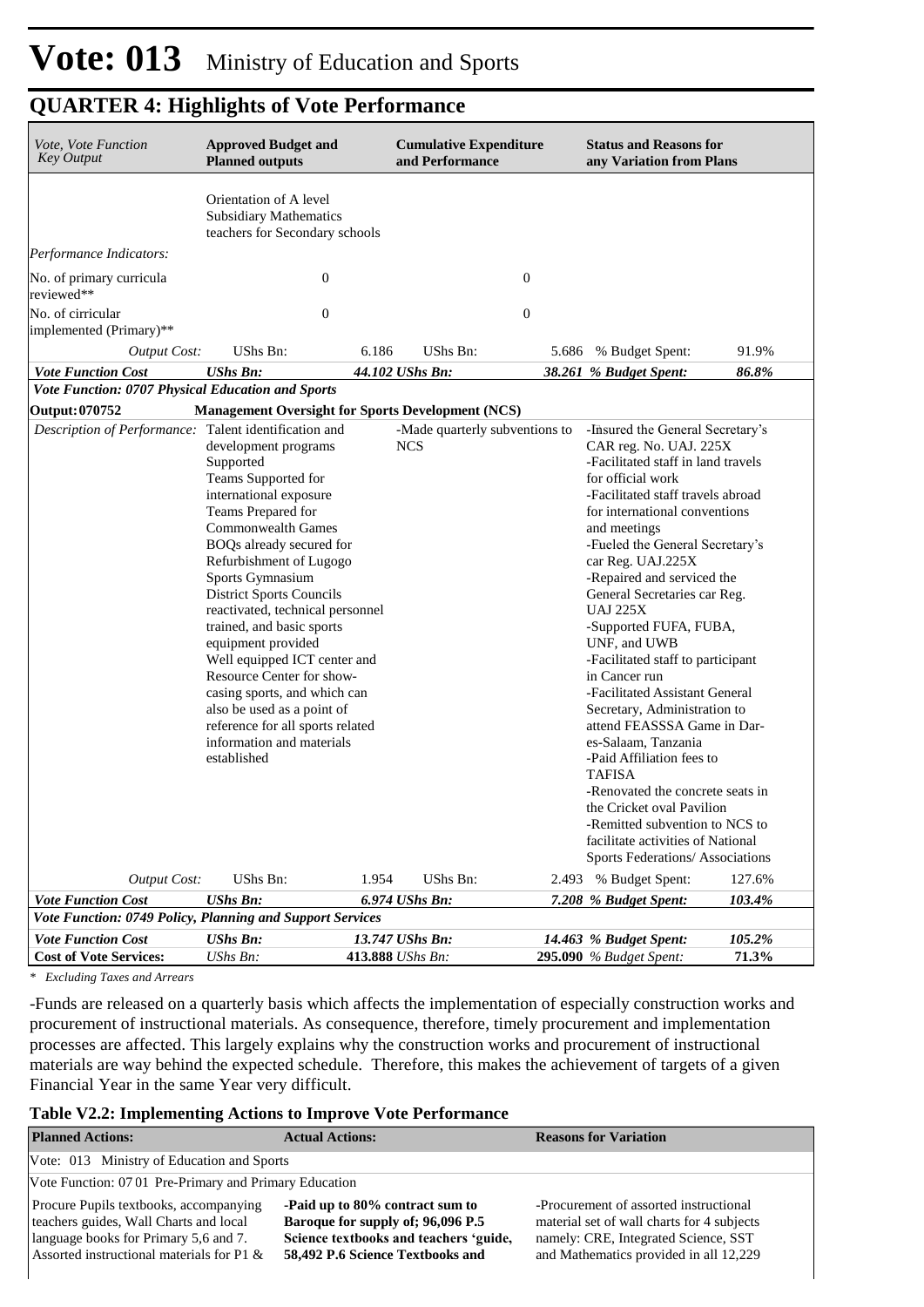| <b>Planned Actions:</b>                                                                                                                                                                                        | <b>Actual Actions:</b>                                                                                                                                                                                                                                                                                                                                                                                                                                                                                                                                                                                                                                                                                                                                                                                                                                                                                                                                                                                                                     | <b>Reasons for Variation</b>                                                                                                                                                                                                                                                                                                                                                                                                           |
|----------------------------------------------------------------------------------------------------------------------------------------------------------------------------------------------------------------|--------------------------------------------------------------------------------------------------------------------------------------------------------------------------------------------------------------------------------------------------------------------------------------------------------------------------------------------------------------------------------------------------------------------------------------------------------------------------------------------------------------------------------------------------------------------------------------------------------------------------------------------------------------------------------------------------------------------------------------------------------------------------------------------------------------------------------------------------------------------------------------------------------------------------------------------------------------------------------------------------------------------------------------------|----------------------------------------------------------------------------------------------------------------------------------------------------------------------------------------------------------------------------------------------------------------------------------------------------------------------------------------------------------------------------------------------------------------------------------------|
| P2, Special Needs Education (SNE) and<br>materials for roll out of the new<br>curriculum for PTCs                                                                                                              | teachers 'guide, 92550 P.7 Science<br>textbooks and Trs' Guide, 92550 CRE<br>textbooks and Teachers' guide.<br>-Conducted monitoring exercise on the<br>delivery of Goods Received Notes in<br>Core PTCs(i.e. Bishop Willis Iganga<br>Mukuju, St. Aloysius Ngora, St. John<br><b>Bosco Nyondo,</b><br>Moroto, Gulu, Loro, Kitgum, Lodonga,<br>Arua, Canon Apollo, Bushenyi,, St.<br>George Ibanda, Bishop Stuart, Kibingo<br>,Kabale-Bukinda, Kibuli, Shimoni,<br>Nakaseke, Kabulasoke, Busubizi, Bulera<br>and Ndegeya and Primary schools.<br>-Paid the final 20% contract sum to<br><b>Publishers (St. Bernard, Pelican and</b><br><b>East African Education).</b><br>-Hired Consultancy to conducted Needs<br><b>Assessment for learners with hearing</b><br>impairment.<br>-Conducted a monitoring exercise on<br>the state and Management of<br>instructional materials in school.<br>-Committed funds for the procurement<br>of Local Language books for P.5 to P.7.<br>-Verification of deliveries and final<br>payments was done. | government aided primary schools was<br>not done because of inadequate funds.<br>-Contracts are yet to be signed for supply<br>of English books for P.5 to P.7<br>-Monitored instructional materials<br>delivery and other related procurement<br>processes.                                                                                                                                                                           |
| Vote Function: 0702 Secondary Education                                                                                                                                                                        |                                                                                                                                                                                                                                                                                                                                                                                                                                                                                                                                                                                                                                                                                                                                                                                                                                                                                                                                                                                                                                            |                                                                                                                                                                                                                                                                                                                                                                                                                                        |
| Extend the digital science initiative to 100<br>secondary schools under cycle 5, and also<br>continue providing textbooks to UPOLET<br>schools                                                                 | -Nil                                                                                                                                                                                                                                                                                                                                                                                                                                                                                                                                                                                                                                                                                                                                                                                                                                                                                                                                                                                                                                       | -No funding was made available for the<br>procurement of books and periodicals.<br>-There was no funding for the 5th cycle of<br>50 schools under Digital Science Cyber<br>-Funds for the procurement of science $\&$<br>mathematics for UPOLET students were<br>ring-fenced. Therefore, the procurement<br>process could not proceed.<br>-Curriculum review was one of the<br>unfunded priorities                                     |
| Vote Function: 07 03 Special Needs Education, Guidance and Counselling                                                                                                                                         |                                                                                                                                                                                                                                                                                                                                                                                                                                                                                                                                                                                                                                                                                                                                                                                                                                                                                                                                                                                                                                            |                                                                                                                                                                                                                                                                                                                                                                                                                                        |
| Procurement of assorted instructional<br>materials for Special Needs Education<br>(SNE)                                                                                                                        | <b>Procurement of specialized assorted</b><br>instructional materials for teaching<br>students is ongoing.                                                                                                                                                                                                                                                                                                                                                                                                                                                                                                                                                                                                                                                                                                                                                                                                                                                                                                                                 | -Nil                                                                                                                                                                                                                                                                                                                                                                                                                                   |
| Vote Function: 0704 Higher Education                                                                                                                                                                           |                                                                                                                                                                                                                                                                                                                                                                                                                                                                                                                                                                                                                                                                                                                                                                                                                                                                                                                                                                                                                                            |                                                                                                                                                                                                                                                                                                                                                                                                                                        |
| Public universities have continued the<br>policy of internship attachments                                                                                                                                     | -Universities continue to implement the<br>policy of internship attachment. This is<br>because Internship was institutionalized<br>as a policy at all universities.                                                                                                                                                                                                                                                                                                                                                                                                                                                                                                                                                                                                                                                                                                                                                                                                                                                                        | -Nil                                                                                                                                                                                                                                                                                                                                                                                                                                   |
| Vote Function: 07 05 Skills Development                                                                                                                                                                        |                                                                                                                                                                                                                                                                                                                                                                                                                                                                                                                                                                                                                                                                                                                                                                                                                                                                                                                                                                                                                                            |                                                                                                                                                                                                                                                                                                                                                                                                                                        |
| Training of 40 technical teachers<br>40 Deputy Principals given bursaries to<br>Technical Institutes to do Higher<br>Diplomas in UTCs<br>Vote Function: 07 06 Quality and Standards                            | -100 technical teachers trained in the<br>use of Continuous Assessment Tools<br>under Competence Based Education<br>and Training (CBET).<br>-200 instructors trained in using<br>continuous assessment tools as required<br>by competence based curriculum                                                                                                                                                                                                                                                                                                                                                                                                                                                                                                                                                                                                                                                                                                                                                                                 | -The plan was to train 20 technical<br>teachers, however, it was realized that<br>many more technical teachers needed<br>training. The number of the trained<br>facilitators also includes instructors hence<br>explaining the huge numbers, way beyond<br>the planned annual target.<br>-Funds were not released to train<br>instructors in using continuous assessment<br>tools as required by competence based<br>curriculum in Q4. |
|                                                                                                                                                                                                                |                                                                                                                                                                                                                                                                                                                                                                                                                                                                                                                                                                                                                                                                                                                                                                                                                                                                                                                                                                                                                                            |                                                                                                                                                                                                                                                                                                                                                                                                                                        |
| Pay certificates for construction works in<br>8 PTCs (Buhungiro, Paidha, Bundibugyo,<br>Bukedea, Kapchorwa, Arua, Ibanda and<br>Canon Lawrence) to be completed and<br>kick start other 8 PTCs (Kisoro Kaliro, | -Inspection of over 1240 secondary; 150<br><b>BTVET</b> institutions and 10 PTCs was<br>carried.                                                                                                                                                                                                                                                                                                                                                                                                                                                                                                                                                                                                                                                                                                                                                                                                                                                                                                                                           | -Inspection for BTVET was at 96% by the<br>end of Q3 so no inspection was done in<br>Q4.<br>-MLA was done with the 3rd Quarter<br>release (it is a one off activity)                                                                                                                                                                                                                                                                   |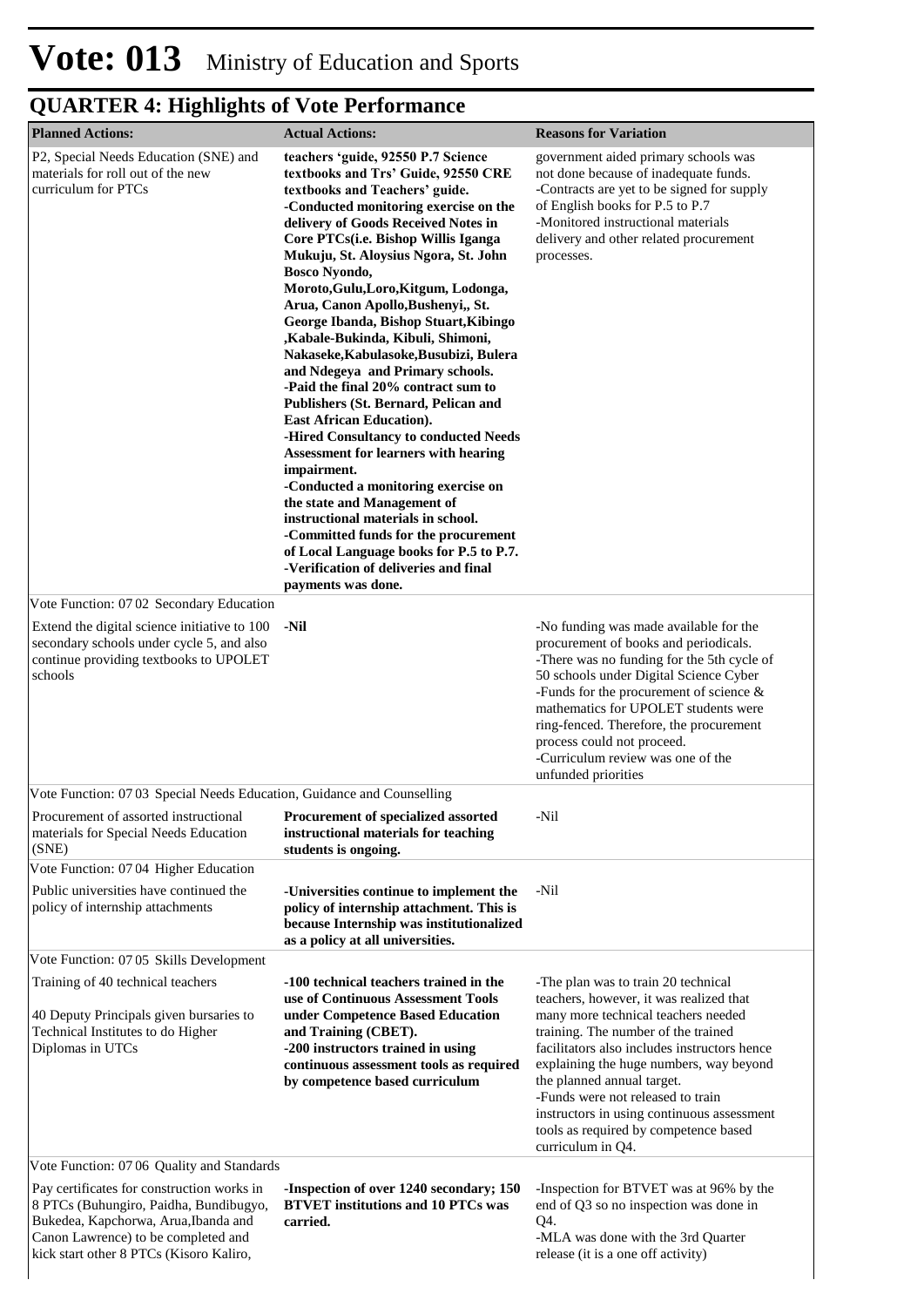| <b>Planned Actions:</b>                                                                       | <b>Actual Actions:</b>                                                                                                                                                                                                                                                                                                                                                                                                                                                                                                                                                                                                                                                                                                                                                                                                                                                                                                                                                                                                                                                                                                                                                                                                                                                                                                                                                                                                                                                                                                                                                                                                                                                                                                                                                                                                                                                                                                                                                                                                          | <b>Reasons for Variation</b>                                                                                                                                                                                                                                |
|-----------------------------------------------------------------------------------------------|---------------------------------------------------------------------------------------------------------------------------------------------------------------------------------------------------------------------------------------------------------------------------------------------------------------------------------------------------------------------------------------------------------------------------------------------------------------------------------------------------------------------------------------------------------------------------------------------------------------------------------------------------------------------------------------------------------------------------------------------------------------------------------------------------------------------------------------------------------------------------------------------------------------------------------------------------------------------------------------------------------------------------------------------------------------------------------------------------------------------------------------------------------------------------------------------------------------------------------------------------------------------------------------------------------------------------------------------------------------------------------------------------------------------------------------------------------------------------------------------------------------------------------------------------------------------------------------------------------------------------------------------------------------------------------------------------------------------------------------------------------------------------------------------------------------------------------------------------------------------------------------------------------------------------------------------------------------------------------------------------------------------------------|-------------------------------------------------------------------------------------------------------------------------------------------------------------------------------------------------------------------------------------------------------------|
| Rukungiri, Rakai, Kabwangasi,<br>Kabukungu, CTK and Erepi)                                    |                                                                                                                                                                                                                                                                                                                                                                                                                                                                                                                                                                                                                                                                                                                                                                                                                                                                                                                                                                                                                                                                                                                                                                                                                                                                                                                                                                                                                                                                                                                                                                                                                                                                                                                                                                                                                                                                                                                                                                                                                                 | -Training of inspectors was achieved (over<br>100%) by end of 3rd Quarter. The target<br>was 196 and achieved 250.<br>-The directorate received only 82% of the<br>expected funds<br>-Follow-up inspection was done in Q4<br>(430 schools and institutions) |
| Vote Function: 07 07 Physical Education and Sports                                            |                                                                                                                                                                                                                                                                                                                                                                                                                                                                                                                                                                                                                                                                                                                                                                                                                                                                                                                                                                                                                                                                                                                                                                                                                                                                                                                                                                                                                                                                                                                                                                                                                                                                                                                                                                                                                                                                                                                                                                                                                                 |                                                                                                                                                                                                                                                             |
| Continue sensitization and increased<br>mobilization of districts/schools on sports<br>policy | -4 coordination meetings held on 2nd,<br>9th, 26th April and 25th June 2015 in<br>preparation for PTCs and Technical<br><b>Institutes Games, Secondary Schools</b><br><b>Ball Games II and Athletics National</b><br><b>Championships</b><br>-12 Preparatory Meetings for hosting<br><b>2017 World Cross Country</b><br>Championship (In April on 2nd, 16th<br>,23rd, 30th, In May 2015 on 4th, 11th<br>,18th, 25th June 2015)<br>-Two (02) meetings held with First<br><b>Parliamentary Counsel, Ministry of</b><br><b>Justice and Constitutional Affairs on</b><br>the PAS Bill produced.<br>-Assistant Commissioner, Physical<br><b>Education and Sports attended EAC</b><br><b>Technical Experts Meeting from 20th-</b><br>24th April 2015 to prepare for the 1st<br>EAC Games, Mwanza, Tanzania<br>-Commissioner, Physical Education and<br><b>Sports attended AU Sports Council</b><br>Zone 4 restructuring Kigali, Rwanda,<br>12th-14th May 2015<br>-3500 participants from 300 teams of<br>Netball, Handball, Volleyball, Rugby 7s<br>and Athletics participated at Layibi,<br><b>Gulu High School and Pece Stadium</b><br><b>Grounds</b><br>-One meeting was held on<br>harmonization for schools<br>-Facilitated 5 PAS Bill consultative<br>meetings<br>-Facilitated ministerial officials to<br>attend the national games ball<br>championship<br>-Paid air ticket for Mr. Uganda to go to<br><b>San Diego</b><br>-Paid tuition fees for one of the PES<br>staff at UMI<br>-Facilitated taskforce that developed<br>statutory instrument on NCS Act<br>-Facilitated II PROJECT review<br>meetings in Karamoja<br>-Conducted Pre-Games inspection for<br><b>Primary schools and SNL National Ball</b><br>and Technical Schools and Community<br>Polytechnics, Masuliita TS, Wakiso<br><b>District</b><br>-Contributed towards organization of<br><b>PTCs, Technical and Vocational</b><br><b>Institutes Games August 2014, Canon</b><br><b>Apollo Core PTC, Fort Portal</b><br>-Coordinated 2014 Edition of Technical | -Nil                                                                                                                                                                                                                                                        |
|                                                                                               | <b>Schools and Community Polytechnics</b><br><b>National Games, September 2014,</b><br>Masuliita TS, Wakiso District<br>-Coordinated 2014 Edition of Technical,<br><b>Vocational Institutes and PTCs Games,</b><br><b>Canon Apollo Core PTC, Port Portal</b>                                                                                                                                                                                                                                                                                                                                                                                                                                                                                                                                                                                                                                                                                                                                                                                                                                                                                                                                                                                                                                                                                                                                                                                                                                                                                                                                                                                                                                                                                                                                                                                                                                                                                                                                                                    |                                                                                                                                                                                                                                                             |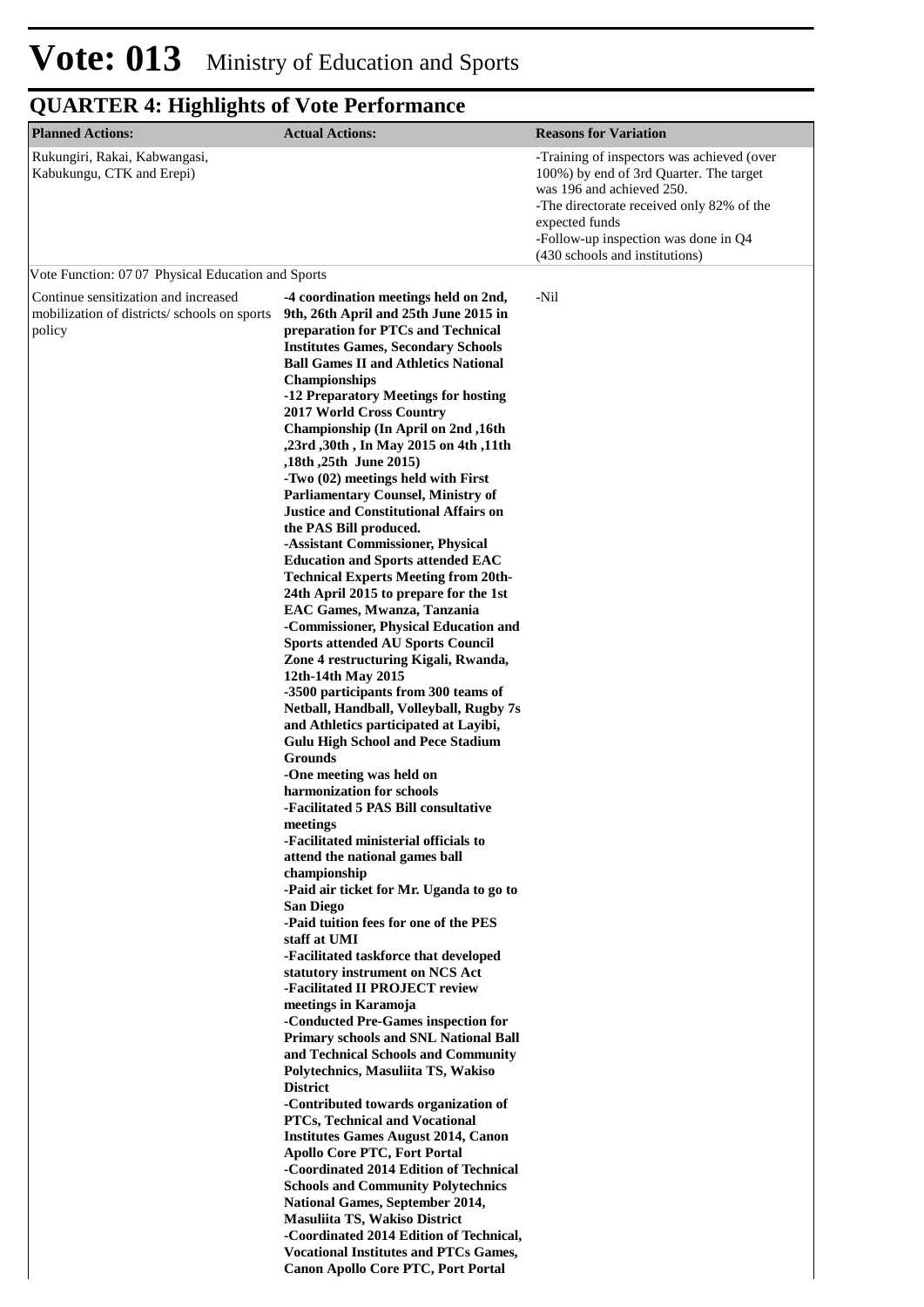| <b>Planned Actions:</b>                                                                                                                                                                                                                  | <b>Actual Actions:</b>                                                                                                                                                                                                                                                                                                                                                                                                                                                                                                                                                                                                                                                                                                                                                                                                                                                                                                                                                                                                                                                                                                                                                                                                                                                                                                                                                                                                                                                                                                                                                                                                                                                                                                                                                                                                                                                                                                                                                                                                                                                                                                                                                                                                                                                                                                                     | <b>Reasons for Variation</b> |
|------------------------------------------------------------------------------------------------------------------------------------------------------------------------------------------------------------------------------------------|--------------------------------------------------------------------------------------------------------------------------------------------------------------------------------------------------------------------------------------------------------------------------------------------------------------------------------------------------------------------------------------------------------------------------------------------------------------------------------------------------------------------------------------------------------------------------------------------------------------------------------------------------------------------------------------------------------------------------------------------------------------------------------------------------------------------------------------------------------------------------------------------------------------------------------------------------------------------------------------------------------------------------------------------------------------------------------------------------------------------------------------------------------------------------------------------------------------------------------------------------------------------------------------------------------------------------------------------------------------------------------------------------------------------------------------------------------------------------------------------------------------------------------------------------------------------------------------------------------------------------------------------------------------------------------------------------------------------------------------------------------------------------------------------------------------------------------------------------------------------------------------------------------------------------------------------------------------------------------------------------------------------------------------------------------------------------------------------------------------------------------------------------------------------------------------------------------------------------------------------------------------------------------------------------------------------------------------------|------------------------------|
|                                                                                                                                                                                                                                          | -Paid top up allowance for MoES<br>officials who attended FEASSSA<br>Games, Dar-es-Salaam, Tanzania                                                                                                                                                                                                                                                                                                                                                                                                                                                                                                                                                                                                                                                                                                                                                                                                                                                                                                                                                                                                                                                                                                                                                                                                                                                                                                                                                                                                                                                                                                                                                                                                                                                                                                                                                                                                                                                                                                                                                                                                                                                                                                                                                                                                                                        |                              |
| Vote: 013 Ministry of Education and Sports                                                                                                                                                                                               |                                                                                                                                                                                                                                                                                                                                                                                                                                                                                                                                                                                                                                                                                                                                                                                                                                                                                                                                                                                                                                                                                                                                                                                                                                                                                                                                                                                                                                                                                                                                                                                                                                                                                                                                                                                                                                                                                                                                                                                                                                                                                                                                                                                                                                                                                                                                            |                              |
| Vote Function: 07 02 Secondary Education                                                                                                                                                                                                 |                                                                                                                                                                                                                                                                                                                                                                                                                                                                                                                                                                                                                                                                                                                                                                                                                                                                                                                                                                                                                                                                                                                                                                                                                                                                                                                                                                                                                                                                                                                                                                                                                                                                                                                                                                                                                                                                                                                                                                                                                                                                                                                                                                                                                                                                                                                                            |                              |
| Complete construction of Kisozi<br>seed school<br>Bufunjo seed school in kyenjojo<br>and katunguru seed in rubirizi<br>Complete and hand over for use<br>the:1-8 Institutions being constructed<br>rehabilitate and expanded under ADB V | -Paid final certificates for construction<br>of Bumbo Seed SS & Burunga Seed S S<br>in Kiruhura district<br>-Disbursed funds to Bundikahungu SS<br><b>Bundibugyo district for construction</b><br>works<br>-Disbursed funds to Katunguru Seed SS<br>in Rubirizi district to commence<br>construction of the seed school<br>-Monitored the progress of the 5<br><b>Technical Institutions benefitting under</b><br><b>South Korean Co-financing</b><br>(Kiryandongo TI, Iganga TI, Arua TI,<br><b>Nyakatare TI and Mubende TI)</b><br>Currently, the average physical<br>progress for the 5 sites is estimated at<br>17%.<br>-60 schools (88%) have been completed<br>and handed over.<br>-The remaining $8(12\%)$ sites that are<br>scheduled to be handed over before 15th<br>August 2015 are presented below.<br>(i) Apoo Seed School in Yumbe District;<br>(ii) Romogi Seed School in Yumbe<br>District;<br>(iii) Ogoko Seed School in Arua District;<br>(iv) St. Peter's Senior Secondary School,<br>Nsambya in Kampala District;<br>(v)Gombe Senior Secondary School in<br><b>Butambala District;</b><br>(vi) Kalisizo Town Council Seed School<br>in Rakai District;<br>(vii)Dokolo Technical Institute in<br><b>Dokolo District; and</b><br>(viii) St. Joseph's Senior Secondary<br>School, Laibi in Gulu District.<br>-The completed schools are: Completed<br>existing traditional schools (39 No.):<br>Teso College Aloet - Soroti District;<br>Ngora High School – Kumi District;<br>Nabumali High School – Mbale District;<br>Usuk S.S.S. – Katakwi District; Mbale<br>S.S.S (Day) – Mbale District; Pallisa S.<br>S. S – Pallisa District; Sebei College,<br>Tegeres - Kapchorwa District; Tororo<br>Girls S. S. S - Tororo District; Bukedi<br>College, Kachonga - Tororo District;<br>St. Peters' College, Tororo - Tororo<br>District; Busoga College, Mwiri - Jinja<br>District; Iganga S.S.S - Iganga District;<br>Lumino High School - Busia District;<br>Soroti SSS - Soroti District; Sacred<br>Heart S. S. S., Gulu - Gulu District; Dr.<br>Obote College, Boroboro – Lira<br>District; St. Catherine Girls - Lira<br>District; St. Joseph's College,<br>Ombachi - Arua District; Mvara SS -<br>Arua District; Metu S. S. - Moyo<br>District; St. Aloysius College Nyapea –<br>Zombo District; Mary Hill High School | -Nil                         |
|                                                                                                                                                                                                                                          | Isingiro District; Ibanda SSS – Ibanda                                                                                                                                                                                                                                                                                                                                                                                                                                                                                                                                                                                                                                                                                                                                                                                                                                                                                                                                                                                                                                                                                                                                                                                                                                                                                                                                                                                                                                                                                                                                                                                                                                                                                                                                                                                                                                                                                                                                                                                                                                                                                                                                                                                                                                                                                                     |                              |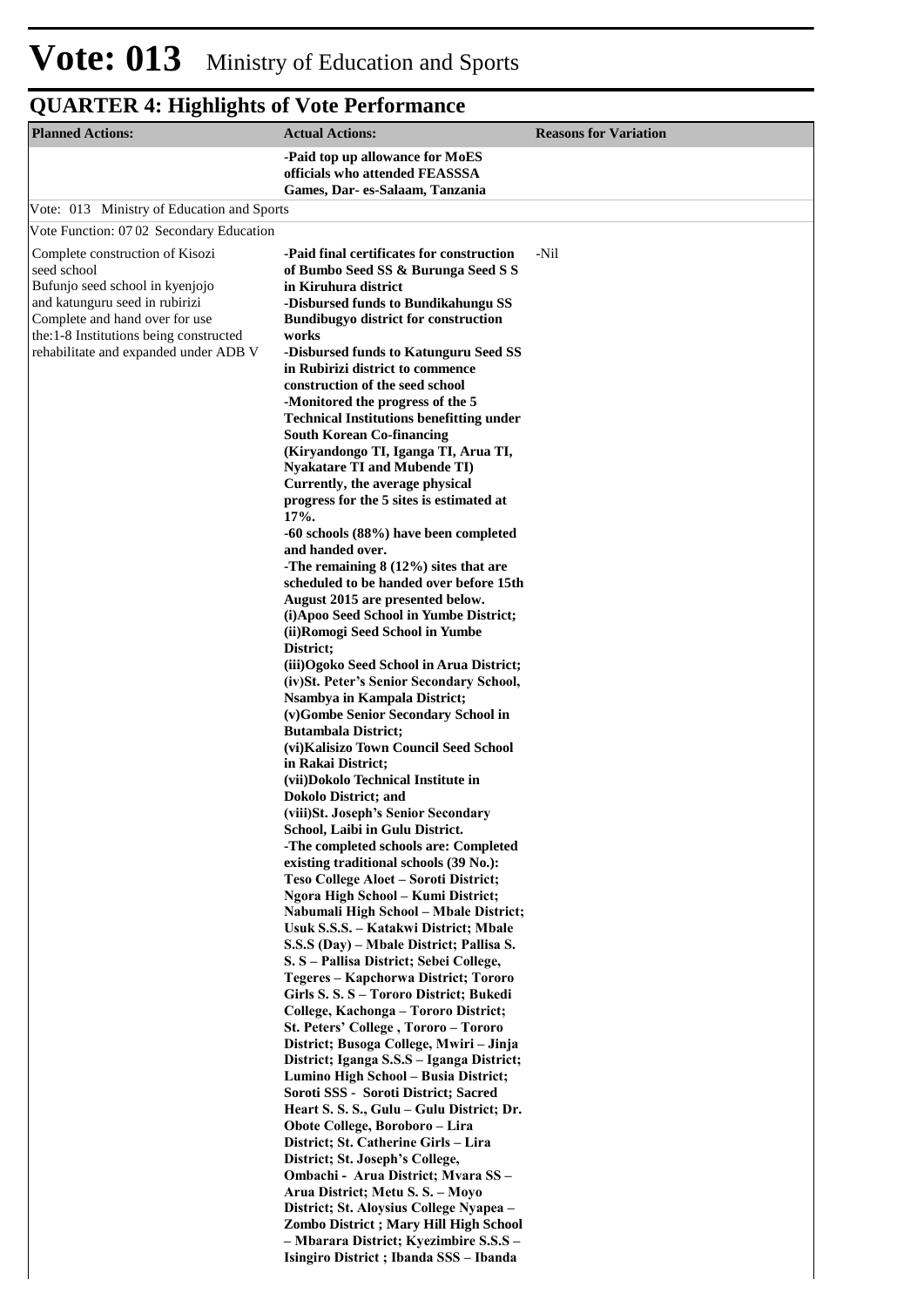| <b>Planned Actions:</b>                                                | <b>Actual Actions:</b>                                                              | <b>Reasons for Variation</b> |
|------------------------------------------------------------------------|-------------------------------------------------------------------------------------|------------------------------|
|                                                                        | District; Mbarara High School-                                                      |                              |
|                                                                        | <b>Mbarara District; St. Paul's SS</b>                                              |                              |
|                                                                        | <b>Mutorele – Kisoro District; Seseme</b><br>Girls' School - Kisoro District;       |                              |
|                                                                        | Muntuyera High School Kitunga -                                                     |                              |
|                                                                        | Ntungamo District; Bweranyangi Girls                                                |                              |
|                                                                        | SS - Bushenyi District; Kabale SSS -                                                |                              |
|                                                                        | Kabale District; Kitara SS - Hoima                                                  |                              |
|                                                                        | District; Kyebambe SS – Kabarole<br>District; St Leo's College, Kyegobe -           |                              |
|                                                                        | Kabarole District; Kasese SSS - Kasese                                              |                              |
|                                                                        | District; Mityana S.S. - Mityana                                                    |                              |
|                                                                        | District; Kaloke Christian High School -                                            |                              |
|                                                                        | Nakaseke; Makerere College -                                                        |                              |
|                                                                        | Kampala District; Masaka S.S.S (Day) -<br>Masaka District; Nabisunsa Girls          |                              |
|                                                                        | School – Kampala District. Completed                                                |                              |
|                                                                        | <b>BTVET</b> institutes (1No.): Kabasanda                                           |                              |
|                                                                        | Technical Institute - Butambala                                                     |                              |
|                                                                        | <b>District; Completed New Seed Schools</b><br>(7 No.): Kanara Seed School-         |                              |
|                                                                        | <b>Bundibugyo District; Katunguru Seed</b>                                          |                              |
|                                                                        | School – Bushenyi District; Bufunjo                                                 |                              |
|                                                                        | Seed School - Kyenjojo District;                                                    |                              |
|                                                                        | Purongo Seed School - Amuru District;                                               |                              |
|                                                                        | Patongo Seed School - Pader District;<br><b>Atutur Seed School - Kumi District;</b> |                              |
|                                                                        | <b>Mella Seed School - Tororo District;</b>                                         |                              |
|                                                                        | Wakyato Seed School – Nakaseke                                                      |                              |
|                                                                        | District; and Bumayoka Seed School -                                                |                              |
|                                                                        | <b>Bududa District. Completed Seed</b>                                              |                              |
|                                                                        | Schools for expansion (14 No.): Bubandi<br>Seed School – Bundibugyo District;       |                              |
|                                                                        | Kalongo Seed School – Nakasongola                                                   |                              |
|                                                                        | District; Bugunzu Seed School -                                                     |                              |
|                                                                        | Sironko District; Kabei Seed School -                                               |                              |
|                                                                        | Bukwo District; Buhanika Seed School -<br>Hoima District; Bulamu Seed School -      |                              |
|                                                                        | Mpigi District; Bukanga Seed School -                                               |                              |
|                                                                        | Luuka District ; Busaba Seed School -                                               |                              |
|                                                                        | <b>Butaleja District; Ojetenyang Seed</b>                                           |                              |
|                                                                        | School – Soroti District; Kamwenge                                                  |                              |
|                                                                        | College School - Kamwenge District;<br><b>Buweeswa Seed School - Manafwa</b>        |                              |
|                                                                        | District; Ayer Seed School - Apac                                                   |                              |
|                                                                        | District; Naggulu Seed School - Wakiso                                              |                              |
|                                                                        | District; and Koome Seed School -                                                   |                              |
|                                                                        | <b>Mukono District.</b>                                                             |                              |
|                                                                        | -The funds to schools for the proposed                                              |                              |
|                                                                        | works are released on a Quarterly basis.                                            |                              |
|                                                                        | This affects early procurement and                                                  |                              |
|                                                                        | consequently the implementation of the                                              |                              |
|                                                                        | works. The targets of a given financial<br>year are not achieved in the same year.  |                              |
|                                                                        | -In total, 80 schools were to benefit                                               |                              |
|                                                                        | under the development of secondary                                                  |                              |
|                                                                        | project in FY 2014/15. The snap shot                                                |                              |
|                                                                        | overview is as follows: 7 schools are at<br>the procurement stage, 41 schools are   |                              |
|                                                                        | implementing works while 22 schools                                                 |                              |
|                                                                        | have co                                                                             |                              |
| Vote Function: 07 03 Special Needs Education, Guidance and Counselling |                                                                                     |                              |

NFE teacher trainers (CCTs) oriented on the utilization of Yr. 2 training manuals

**-Nil**

Funds were not available to facilitate the following: -Training of 1,500 NFE teachers in 6

CPTCs of Busubizi, Arua, Moroto, Bulera, Kibuli and Nakaseke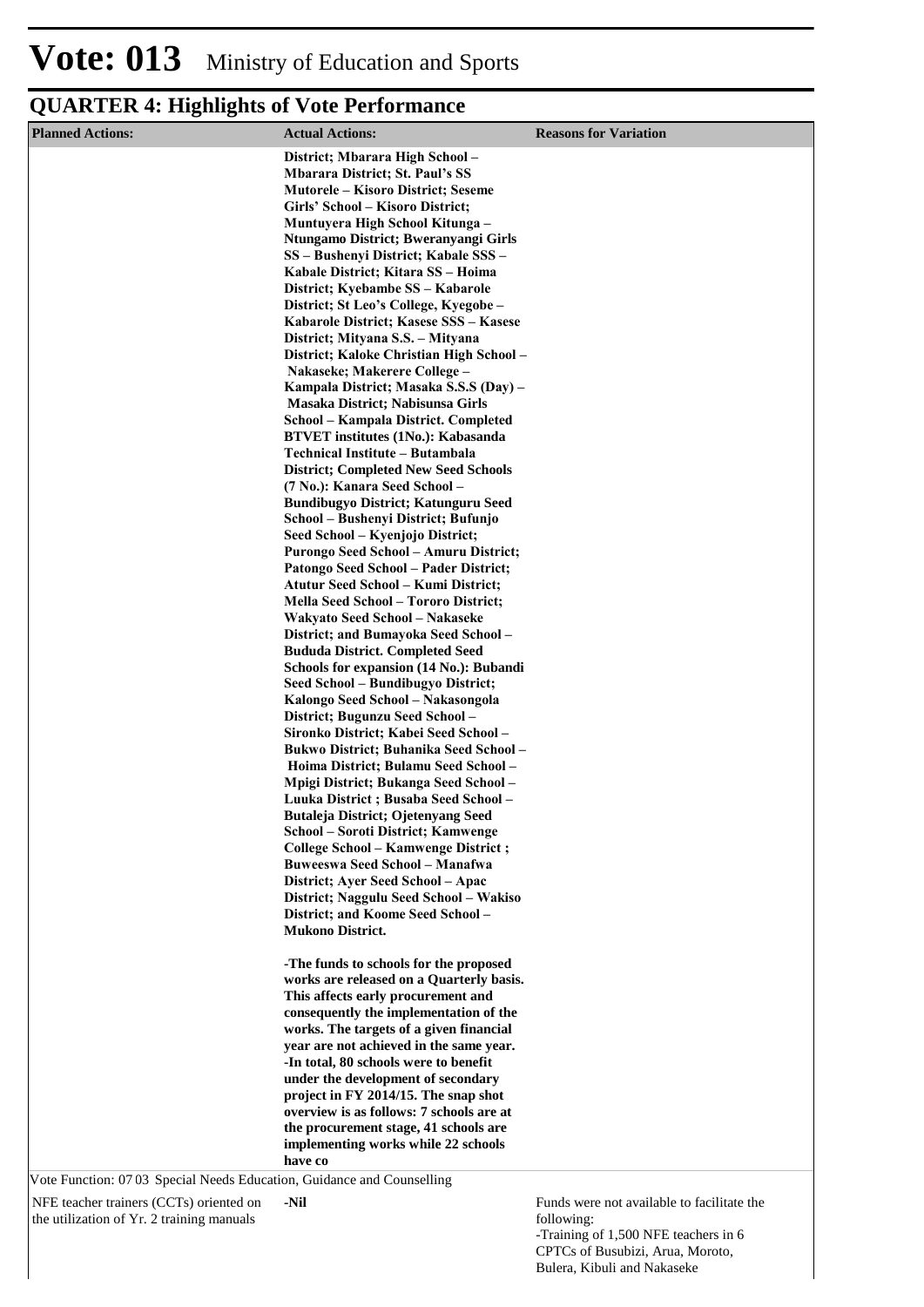| <b>Planned Actions:</b>                                                                                                                                                                                                                   | <b>Actual Actions:</b>                                                                                                                                                                                                                                                                                                                                                                                                                                                                                                                                                                                                                                                                                                                                                                                                                                                                                                                                                                                                                                                                                                                                                                                                                                                                                                                                                                                                                                                                                                                                                                                                                                                                                                                                                                                                 | <b>Reasons for Variation</b>                                                                                                                                                                                                                                                                                                                                                                                                                                                |
|-------------------------------------------------------------------------------------------------------------------------------------------------------------------------------------------------------------------------------------------|------------------------------------------------------------------------------------------------------------------------------------------------------------------------------------------------------------------------------------------------------------------------------------------------------------------------------------------------------------------------------------------------------------------------------------------------------------------------------------------------------------------------------------------------------------------------------------------------------------------------------------------------------------------------------------------------------------------------------------------------------------------------------------------------------------------------------------------------------------------------------------------------------------------------------------------------------------------------------------------------------------------------------------------------------------------------------------------------------------------------------------------------------------------------------------------------------------------------------------------------------------------------------------------------------------------------------------------------------------------------------------------------------------------------------------------------------------------------------------------------------------------------------------------------------------------------------------------------------------------------------------------------------------------------------------------------------------------------------------------------------------------------------------------------------------------------|-----------------------------------------------------------------------------------------------------------------------------------------------------------------------------------------------------------------------------------------------------------------------------------------------------------------------------------------------------------------------------------------------------------------------------------------------------------------------------|
|                                                                                                                                                                                                                                           |                                                                                                                                                                                                                                                                                                                                                                                                                                                                                                                                                                                                                                                                                                                                                                                                                                                                                                                                                                                                                                                                                                                                                                                                                                                                                                                                                                                                                                                                                                                                                                                                                                                                                                                                                                                                                        | -Orientation of NFE teacher trainers<br>(CCTs) on the utilization of Yr.2 training<br>manuals.<br>-Registration Yr 1 NFE teacher trainees,<br>set examinations, administer and mark                                                                                                                                                                                                                                                                                         |
| Vote Function: 0704 Higher Education                                                                                                                                                                                                      |                                                                                                                                                                                                                                                                                                                                                                                                                                                                                                                                                                                                                                                                                                                                                                                                                                                                                                                                                                                                                                                                                                                                                                                                                                                                                                                                                                                                                                                                                                                                                                                                                                                                                                                                                                                                                        |                                                                                                                                                                                                                                                                                                                                                                                                                                                                             |
| There are plans to construct and<br>rehabilitate 9 buildings of Makerere<br>University, 14 buildings in Kyambogo<br>University, 10 buildings in Gulu<br>University, 7 buildings in Busitema<br>University, 4 buildings in Muni University | -Monitored the progress of<br>implementation of works at the 8<br><b>Beneficiary Institutions these are:</b><br>Makerere University, UMI, Kyambogo<br>University, MUBS, Busitema<br>University, Gulu University, Muni<br><b>University and Mbarara University of</b><br>Science and Technology (MUST).<br>-Provided fuel for field visits<br>-Civil works progress<br>-Signed the civil works contract for<br><b>MUBS</b> proposed Faculty of Business<br>Computing on 12th June 2015.<br>-Awaiting No-Objection for the contract<br>for the Completion of Office/Classroom<br>block at UMI<br>-Completed Prequalification of<br><b>Contractors for Makerere and</b><br><b>Kyambogo Universities.</b><br>-Final Bidding Documents for Makerere<br>have been submitted to the Bank for a<br>no-objection.<br>-Muni University submitted acceptable<br>designs and these were to be submitted<br>to the Bank for no-objection by 30th<br>June 2015.<br>-MUST submitted their documents on<br>Thursday 25th June 2015.<br>-Feasibility Studies for the<br>establishment of the 8 Business<br>Incubation Centres (BIC's) have been<br>completed by the Private Sector<br><b>Foundation Uganda (PSFU)</b><br>-PSFU is now engaging the BIs in<br>Business planning retreats so as to<br>finalize the Business Plans.<br>Operationalization of the BICs will then<br>follow<br>-Post Graduate Training by<br><b>International Centre for Tropical</b><br><b>Agriculture (CIAT) and Makerere</b><br>University.<br>-8 post-graduate students (3 PhDs and 5<br>Master's Degree) have embarked on<br>their courses and research under the<br>supervision of the CIAT in areas of<br>tropical agriculture relevant to the<br>development needs of the country and<br>addressing food security.<br>-Industrial Training by Uganda | -To date, Muni and Gulu Universities<br>have not utilized the funds released to<br>them and have requested for it to be used<br>for student merit based scholarships. This<br>request has been sent to ADB for a no-<br>objection.<br>-The following are yet to submit<br>acceptable designs - Gulu University,<br>Busitema University and Kyambogo<br>University. This despite an undertaking<br>they made to do so by 15th June 2015 and<br>a written reminder by PS/ESTS |
|                                                                                                                                                                                                                                           | Manufactures' Association (UMA).<br>-The UMA is to manage the placement<br>of an estimated 2,000 students for<br>industrial training.<br>-The second cohort of 400 students are<br>currently undertaking industrial<br>training in various industries.<br>-Scholarships for Staff (Staff                                                                                                                                                                                                                                                                                                                                                                                                                                                                                                                                                                                                                                                                                                                                                                                                                                                                                                                                                                                                                                                                                                                                                                                                                                                                                                                                                                                                                                                                                                                               |                                                                                                                                                                                                                                                                                                                                                                                                                                                                             |
|                                                                                                                                                                                                                                           | Development) are 95% funded by GoU<br>counterpart beginning FY 14/15 where<br>a provision of UGX 3.4 billion has been<br>made. ADB contribution has been sent                                                                                                                                                                                                                                                                                                                                                                                                                                                                                                                                                                                                                                                                                                                                                                                                                                                                                                                                                                                                                                                                                                                                                                                                                                                                                                                                                                                                                                                                                                                                                                                                                                                          |                                                                                                                                                                                                                                                                                                                                                                                                                                                                             |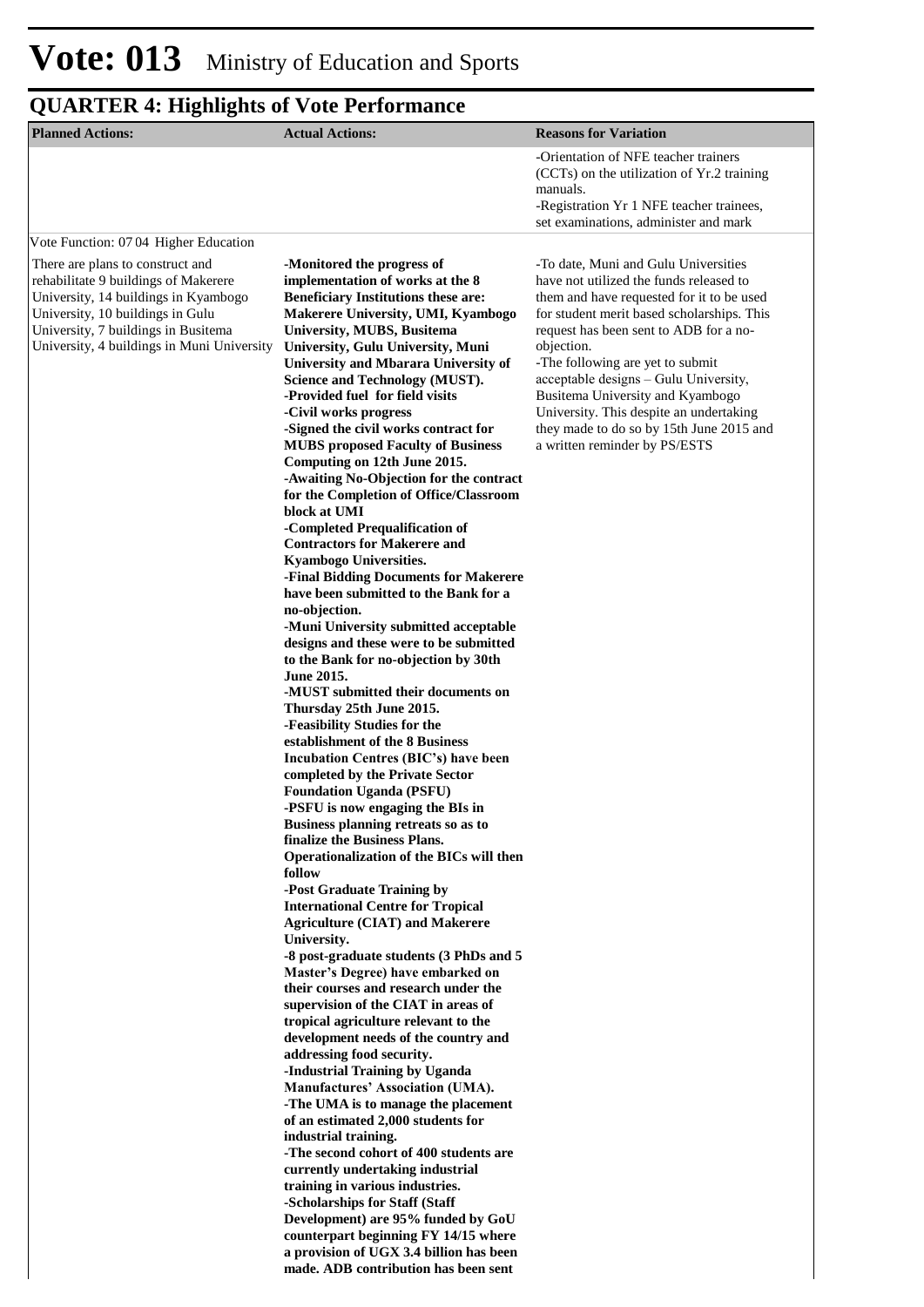| <b>Planned Actions:</b>                                                                                                                                                                           | <b>Actual Actions:</b>                                                                                                                                                                                                                                                                                                                                                                                                                                                                                                                                                                                              | <b>Reasons for Variation</b>                                                                                                                                                                                                                                                                                                                                                                                                                          |
|---------------------------------------------------------------------------------------------------------------------------------------------------------------------------------------------------|---------------------------------------------------------------------------------------------------------------------------------------------------------------------------------------------------------------------------------------------------------------------------------------------------------------------------------------------------------------------------------------------------------------------------------------------------------------------------------------------------------------------------------------------------------------------------------------------------------------------|-------------------------------------------------------------------------------------------------------------------------------------------------------------------------------------------------------------------------------------------------------------------------------------------------------------------------------------------------------------------------------------------------------------------------------------------------------|
|                                                                                                                                                                                                   | to kick start this activity.<br>-The TA/ICT and TA/Equipment were<br>procured and are currently visiting the<br>beneficiary institutions finalizing the<br>specifications and aligning cost<br>estimates with budgets.<br>-Site meetings held at the institutions to<br>discuss the progress of the<br>implementation of the project<br>-Fueled and serviced vehicles during<br>field visits                                                                                                                                                                                                                        |                                                                                                                                                                                                                                                                                                                                                                                                                                                       |
| Vote Function: 07 05 Skills Development                                                                                                                                                           |                                                                                                                                                                                                                                                                                                                                                                                                                                                                                                                                                                                                                     |                                                                                                                                                                                                                                                                                                                                                                                                                                                       |
| A request has been raised in the unfunded<br>priorities to cater for inadequate capitation<br>grants                                                                                              | -Nil                                                                                                                                                                                                                                                                                                                                                                                                                                                                                                                                                                                                                | The capitation grants have been held<br>constant because no additional funding<br>was provided by MoFPED                                                                                                                                                                                                                                                                                                                                              |
| Vote: 013 Ministry of Education and Sports                                                                                                                                                        |                                                                                                                                                                                                                                                                                                                                                                                                                                                                                                                                                                                                                     |                                                                                                                                                                                                                                                                                                                                                                                                                                                       |
| Vote Function: 0701 Pre-Primary and Primary Education                                                                                                                                             |                                                                                                                                                                                                                                                                                                                                                                                                                                                                                                                                                                                                                     |                                                                                                                                                                                                                                                                                                                                                                                                                                                       |
| <b>NIL</b>                                                                                                                                                                                        | <b>Funds for construction of teachers'</b><br><b>Houses disbursed to 20 Local</b><br>Governments of Bushenyi, Jinja,<br>Kabarole, Kalangala, Mpigi, Mukono,<br>Ntungamo, Rukungiri, Sembabule,<br>Sironko, Wakiso, Kiruhura, Nakaseke,<br>Namutumba, Gomba, namayingo,<br>Ntoroko, Lwengo, Rubirizi and<br>Butambala.                                                                                                                                                                                                                                                                                               | -Nil                                                                                                                                                                                                                                                                                                                                                                                                                                                  |
| Vote Function: 07 05 Skills Development                                                                                                                                                           |                                                                                                                                                                                                                                                                                                                                                                                                                                                                                                                                                                                                                     |                                                                                                                                                                                                                                                                                                                                                                                                                                                       |
| There are plans to provide Instructional<br>Materials Post S.4 BTVET Institutions to<br>a tune of Ugshs 1,347,486,000bn                                                                           | -Procured assorted learning tools and<br>equipment for constructed workshop<br>and classrooms at Bukooli Technical<br>Institute, Katakwi T.I, Mbale<br><b>Community Polytechnic, Rukore</b><br><b>Community Polytechnic, Kihihi</b><br><b>Community Polytechnic, Kitagata Farm</b><br>School, Namisindwa T.I, Mubende<br>Community Polytechnic in Q3.<br>-Tools & equipment provided at Kaliro,<br>Burora, Kalera and Minakulu.<br>- Made 30% payment for the services of<br><b>NKW</b> and Streamline services to supply<br>tools and equipment to Arua T.I,<br>Barlonyo, Amugo Agro, UCC Kabale<br>and UTC Kyema. | -Tools & equipment were also provided at<br>Conel Nasur Kotido, Arua T.I, Barlonyo,<br>Ihunga, Nalwire, Kabasanda, Amugo<br>Agro, St.Kizito Masaka, UCC Aduku,<br>UCC Kabale, UCC Pakwach, UTC<br>Kyema, Moyo T.I and L.Katwe T.I<br>-Machinery and equipment for St. Josephs<br>Kyarubingo, Namisindwa TS, Mbale CP,<br>Bukoli TS and Kakira TS was procured<br>(N.B two tractors were procured for<br>Namisindwa and Kyarubingo TS<br>respectively) |
| Vote Function: 07 06 Quality and Standards                                                                                                                                                        |                                                                                                                                                                                                                                                                                                                                                                                                                                                                                                                                                                                                                     |                                                                                                                                                                                                                                                                                                                                                                                                                                                       |
| Inspection of 3,600 secondary, 600<br>BTVET and 20 PTCs done<br>Follow up inspection of 440 scs<br>Inspection of 5 NTCs inspection of 50<br>nursery training printing school<br>improvement books | -kick started other 8 PTCs (Kisoro<br>Kaliro, Rukungiri, Rakai, Kabwangasi,<br>Kabukungu, CTK and Erepi)<br>-Facilitated the payment of the<br>certificates which were prepared for on-<br>going construction works at Paidha,<br>Arua, Canon Lawrence, Bukedea,<br>Kapchorwa, Bundibugyo, Buhungiro<br>and Ibanda<br>-Made payments for on-going<br>construction works (Buhungiro, Paidha,<br>Bundibugyo, Bukedea, Kapchorwa,<br><b>Arua, Ibanda and Canon Lawrence)</b>                                                                                                                                           | -Nil                                                                                                                                                                                                                                                                                                                                                                                                                                                  |
| Vote Function: 07 49 Policy, Planning and Support Services                                                                                                                                        |                                                                                                                                                                                                                                                                                                                                                                                                                                                                                                                                                                                                                     |                                                                                                                                                                                                                                                                                                                                                                                                                                                       |
|                                                                                                                                                                                                   | A project proposal on construction of<br><b>Ministry Headquarters was submitted</b><br>made to Ministry of Finance for<br>approval.                                                                                                                                                                                                                                                                                                                                                                                                                                                                                 | The project was deferred subject to<br>finalization of the national policy/strategy<br>by the committee in the President's Office                                                                                                                                                                                                                                                                                                                     |

*V3: Details of Releases and Expenditure*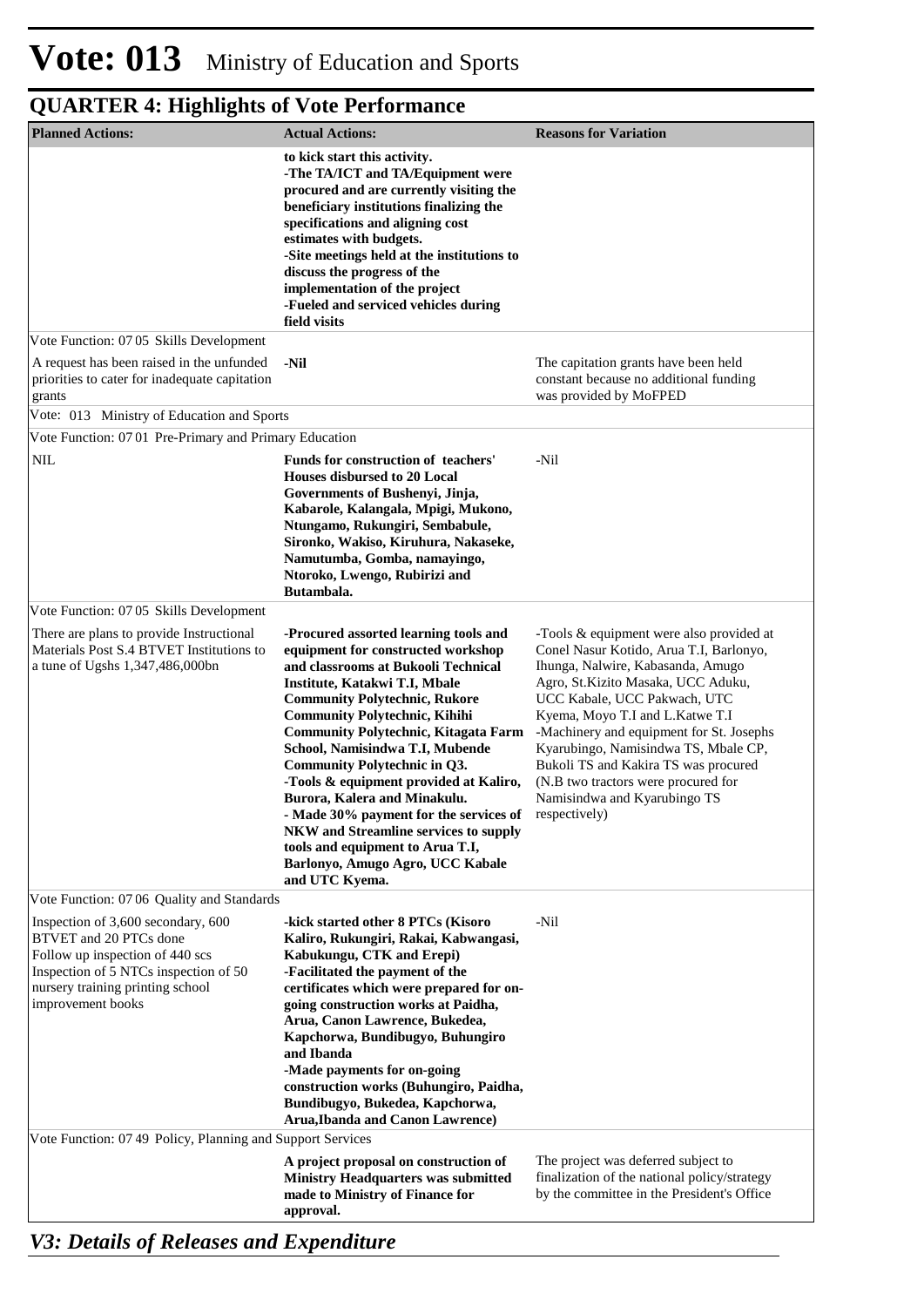*This section provides a comprehensive summary of the outputs delivered by the Vote and further details of Vote expenditures by Vote Function and Expenditure Item.*

### **Table V3.1: GoU Releases and Expenditure by Output\***

| <b>Billion Uganda Shillings</b>                                                                     | <b>Approved Released</b><br><b>Budget</b> |       | <b>Spent</b> | $\%$ GoU<br><b>Budget</b><br>Released | $%$ GoU<br><b>Budget</b><br><b>Spent</b> | $%$ GoU<br>Releases<br>Spent |  |
|-----------------------------------------------------------------------------------------------------|-------------------------------------------|-------|--------------|---------------------------------------|------------------------------------------|------------------------------|--|
| VF:0701 Pre-Primary and Primary Education                                                           | 33.86                                     | 34.73 | 34.82        | 102.6%                                | 102.8%                                   | 100.3%                       |  |
| Class: Outputs Provided                                                                             | 20.71                                     | 17.48 | 17.57        | 84.4%                                 | 84.8%                                    | 100.5%                       |  |
| 070101 Policies, laws, guidelines, plans and strategies                                             | 2.59                                      | 2.37  | 2.36         | 91.8%                                 | 91.3%                                    | 99.5%                        |  |
| 070102 Instructional Materials for Primary Schools                                                  | 17.37                                     | 14.49 | 14.60        | 83.5%                                 | 84.0%                                    | 100.7%                       |  |
| 070103 Monitoring and Supervision of Primary Schools                                                | 0.46                                      | 0.39  | 0.39         | 85.0%                                 | 85.0%                                    | 100.0%                       |  |
| 070105 Support to war affected children in Northern Uganda                                          | 0.30                                      | 0.23  | 0.23         | 75.0%                                 | 75.0%                                    | 100.0%                       |  |
| Class: Outputs Funded                                                                               | 11.38                                     | 13.52 | 13.52        | 118.8%                                | 118.8%                                   | 100.0%                       |  |
| 070151 Assessment of Primary Education (PLE)                                                        | 6.38                                      | 8.52  | 8.52         | 133.5%                                | 133.5%                                   | 100.0%                       |  |
| 070153 Primary Teacher Development (PTC's)                                                          | 5.00                                      | 5.00  | 5.00         | 100.0%                                | 100.0%                                   | 100.0%                       |  |
| Class: Capital Purchases                                                                            | 1.76                                      | 3.72  | 3.72         | 210.8%                                | 210.8%                                   | 100.0%                       |  |
| 070180 Classroom construction and rehabilitation (Primary)                                          | 1.76                                      | 3.72  | 3.72         | 210.8%                                | 210.8%                                   | 100.0%                       |  |
| VF:0702 Secondary Education                                                                         | 30.14                                     | 39.47 | 39.45        | 131.0%                                | 130.9%                                   | 99.9%                        |  |
| Class: Outputs Provided                                                                             | 10.12                                     | 9.48  | 9.46         | 93.7%                                 | 93.5%                                    | 99.7%                        |  |
| 070201 Policies, laws, guidelines plans and strategies                                              | 4.37                                      | 4.14  | 4.15         | 94.8%                                 | 95.1%                                    | 100.3%                       |  |
| 070202 Instructional Materials for Secondary Schools                                                | 4.17                                      | 3.86  | 3.83         | 92.7%                                 | 92.0%                                    | 99.2%                        |  |
| 070203 Monitoring and Supervision of Secondary Schools                                              | 0.58                                      | 0.55  | 0.57         | 96.4%                                 | 98.4%                                    | 102.1%                       |  |
| 070204 Training of Secondary Teachers                                                               | 0.66                                      | 0.65  | 0.65         | 98.8%                                 | 98.5%                                    | 99.7%                        |  |
| 070205 Monitoring USE Placements in Private Schools                                                 | 0.35                                      | 0.27  | 0.25         | 77.9%                                 | 72.6%                                    | 93.2%                        |  |
| Class: Outputs Funded                                                                               | 13.41                                     | 23.53 | 23.53        | 175.5%                                | 175.5%                                   | 100.0%                       |  |
| 070251 USE Tuition Support                                                                          | 0.89                                      | 0.67  | 0.67         | 75.0%                                 | 75.1%                                    | 100.1%                       |  |
| 070253 Secondary Examinations (UNEB)                                                                | 12.52                                     | 22.86 | 22.86        | 182.6%                                | 182.6%                                   | 100.0%                       |  |
| Class: Capital Purchases                                                                            | 6.61                                      | 6.46  | 6.46         | 97.8%                                 | 97.7%                                    | 100.0%                       |  |
| 070280 Classroom construction and rehabilitation (Secondary)                                        | 6.61                                      | 6.46  | 6.46         | 97.8%                                 | 97.7%                                    | 100.0%                       |  |
| VF:0703 Special Needs Education, Guidance and Counselling                                           | 4.12                                      | 3.71  | 3.70         | 90.0%                                 | 89.7%                                    | 99.7%                        |  |
| Class: Outputs Provided                                                                             | 1.88                                      | 1.61  | 1.61         | 85.8%                                 | 85.4%                                    | 99.5%                        |  |
| 070301 Policies, laws, guidelines, plans and strategies                                             | 1.09                                      | 0.99  | 0.98         | 90.9%                                 | 90.3%                                    | 99.3%                        |  |
| 070302 Advocacy, Sensitisation and Information Dissemmination                                       | 0.65                                      | 0.52  | 0.52         | 80.2%                                 | 80.1%                                    | 99.9%                        |  |
| 070303 Monitoring and Supervision of Special Needs Facilities                                       | 0.14                                      | 0.10  | 0.10         | 72.3%                                 | 72.3%                                    | 100.0%                       |  |
| Class: Outputs Funded                                                                               | 1.06                                      | 1.06  | 1.07         | 100.0%                                | 100.4%                                   | 100.4%                       |  |
| 070351 Special Needs Education Services                                                             | 1.06                                      | 1.06  | 1.07         | 100.0%                                | 100.4%                                   | 100.4%                       |  |
| Class: Capital Purchases                                                                            | 1.18                                      | 1.04  | 1.03         | 87.7%                                 | 87.0%                                    | 99.1%                        |  |
| 070372 Government Buildings and Administrative Infrastructure                                       | 1.18                                      | 1.04  | 1.03         | 87.7%                                 | 87.0%                                    | 99.1%                        |  |
| VF:0704 Higher Education                                                                            | 31.42                                     | 25.23 | 24.83        | 80.3%                                 | 79.0%                                    | 98.4%                        |  |
| Class: Outputs Provided                                                                             | 0.86                                      | 0.77  | 0.82         | 89.0%                                 | 94.9%                                    | 106.7%                       |  |
| 070401 Policies, guidelines to universities and other tertiary institutions                         | 0.44                                      | 0.38  | 0.38         | 86.2%                                 | 86.3%                                    | 100.1%                       |  |
| 070402 Operational Support for Private Universities                                                 | 0.42                                      | 0.39  | 0.44         | 91.9%                                 | 104.0%                                   | 113.2%                       |  |
| Class: Outputs Funded                                                                               | 20.50                                     | 19.17 | 18.72        | 93.5%                                 | 91.3%                                    | 97.7%                        |  |
| 070451 Support establishment of constituent colleges and Public<br>Universities                     | 2.00                                      | 1.69  | 1.69         | 84.3%                                 | 84.3%                                    | 100.0%                       |  |
| 070452 Support to Research Institutions in Public Universities                                      | 1.60                                      | 1.52  | 1.20         | 95.1%                                 | 75.0%                                    | 78.8%                        |  |
| 070453 Sponsorship Scheme and Staff Development for Masters and                                     | 6.77                                      | 6.41  | 6.29         | 94.7%                                 | 93.0%                                    | 98.1%                        |  |
| Phds                                                                                                |                                           |       |              |                                       |                                          |                              |  |
| 070454 Monitoring/supervision and Quality assurance for Tertiary<br>Institutions (AICAD, NCHE, JAB) | 2.94                                      | 2.41  | 2.41         | 81.8%                                 | 82.1%                                    | 100.3%                       |  |
| 070455 Operational Support for Public and Private Universities                                      | 7.20                                      | 7.15  | 7.14         | 99.3%                                 | 99.1%                                    | 99.8%                        |  |
| Class: Capital Purchases                                                                            | 10.06                                     | 5.29  | 5.29         | 52.6%                                 | 52.6%                                    | 100.0%                       |  |
| 070480 Construction and Rehabilitation of facilities                                                | 10.06                                     | 5.29  | 5.29         | 52.6%                                 | 52.6%                                    | 100.0%                       |  |
| VF:0705 Skills Development                                                                          | 43.41                                     | 45.81 | 46.20        | 105.5%                                | 106.4%                                   | 100.9%                       |  |
| Class: Outputs Provided                                                                             | 4.66                                      | 4.54  | 4.56         | 97.5%                                 | 97.8%                                    | 100.3%                       |  |
| 070501 Policies, laws, guidelines plans and strategies                                              | 4.00                                      | 3.89  | 3.90         | 97.3%                                 | 97.6%                                    | 100.2%                       |  |
| 070502 Training and Capacity Building of BTVET Institutions                                         | 0.62                                      | 0.62  | 0.62         | 100.0%                                | 100.6%                                   | 100.6%                       |  |
| 070503 Monitoring and Supervision of BTVET Institutions                                             | 0.04                                      | 0.03  | 0.03         | 79.9%                                 | 79.9%                                    | 100.0%                       |  |
| Class: Outputs Funded                                                                               | 27.04                                     | 30.19 | 30.20        | 111.6%                                | 111.7%                                   | $100.0\%$                    |  |
| 070551 Operational Support to UPPET BTVET Institutions                                              | 2.04                                      | 2.04  | 2.04         | 100.0%                                | 100.0%                                   | 100.0%                       |  |
| 070552 Assessment and Technical Support for Health Workers and<br>Colleges                          | 9.54                                      | 11.58 | 11.58        | 121.4%                                | 121.4%                                   | $100.0\%$                    |  |
| 070553 Assessment and Profiling of Industrial Skills (DIT, Industrial<br>Training Council)          | 1.10                                      | 0.92  | 0.92         | 83.5%                                 | 83.5%                                    | 100.0%                       |  |
| 070554 Operational Support to Government Technical Colleges                                         | 14.37                                     | 15.65 | 15.67        | 109.0%                                | 109.0%                                   | 100.1%                       |  |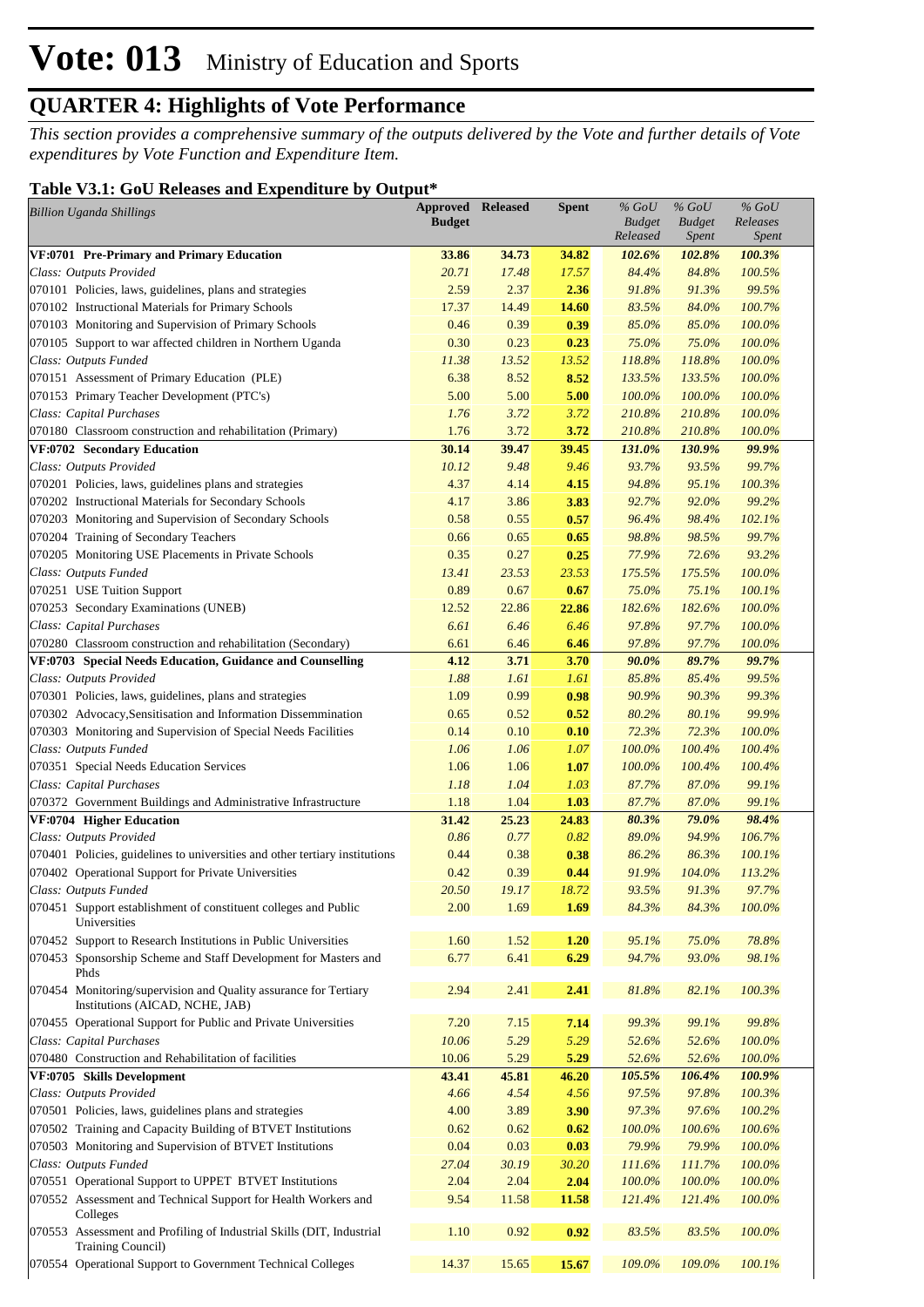|                                                                                         | <b>Approved Released</b> |        | Spent  | $%$ GoU       | $%$ GoU       | $%$ GoU      |
|-----------------------------------------------------------------------------------------|--------------------------|--------|--------|---------------|---------------|--------------|
| <b>Billion Uganda Shillings</b>                                                         | <b>Budget</b>            |        |        | <b>Budget</b> | <b>Budget</b> | Releases     |
|                                                                                         |                          |        |        | Released      | <i>Spent</i>  | <b>Spent</b> |
| Class: Capital Purchases                                                                | 11.72                    | 11.08  | 11.44  | 94.5%         | 97.7%         | 103.3%       |
| 070571 Acquisition of Land by Government                                                | 0.50                     | 0.50   | 0.50   | 100.0%        | 100.0%        | 100.0%       |
| 070573 Roads, Streets and Highways                                                      | 0.10                     | 0.10   | 0.10   | 100.0%        | 100.0%        | 100.0%       |
| 070577 Purchase of Specialised Machinery & Equipment                                    | 1.85                     | 1.76   | 1.73   | 95.2%         | 93.6%         | 98.2%        |
| 070578 Purchase of Office and Residential Furniture and Fittings                        | 0.13                     | 0.10   | 0.10   | 75.5%         | 75.5%         | 100.0%       |
| 070580 Construction and rehabilitation of learning facilities (BTEVET)                  | 8.27                     | 7.88   | 8.27   | 95.4%         | 100.0%        | 104.9%       |
| 070582 Construction and rehabilitation of Accomodation facilities<br>(BTVET)            | 0.87                     | 0.73   | 0.75   | 84.3%         | 85.8%         | 101.8%       |
| VF:0706 Quality and Standards                                                           | 26.83                    | 24.94  | 25.26  | 92.9%         | 94.1%         | 101.3%       |
| Class: Outputs Provided                                                                 | 7.89                     | 7.83   | 7.82   | 99.3%         | 99.1%         | 99.8%        |
| 070601 Policies, laws, guidelines, plans and strategies                                 | 4.69                     | 4.70   | 4.68   | 100.1%        | 99.8%         | 99.7%        |
| 070602 Curriculum Training of Teachers                                                  | 0.11                     | 0.07   | 0.07   | 65.4%         | 65.4%         | 100.0%       |
| 070604 Training and Capacity Building of Inspectors and Education                       | 3.09                     | 3.07   | 3.06   | 99.3%         | 99.2%         | 99.9%        |
| Managers                                                                                |                          |        |        |               |               |              |
| Class: Outputs Funded                                                                   | 13.21                    | 12.28  | 12.63  | 93.0%         | 95.6%         | 102.8%       |
| 070651 Training of Primary Teachers (Capitation) and operational cost                   | 2.83                     | 2.68   | 2.68   | 94.7%         | 94.7%         | 100.0%       |
| 070652 Teacher Training in Multi Disciplinary Areas                                     | 1.38                     | 1.16   | 1.16   | 84.3%         | 84.3%         | 100.0%       |
| 070653 Training of Secondary Teachers and Instructors (NTCs)                            | 2.82                     | 2.76   | 2.76   | 97.8%         | 97.8%         | 100.0%       |
| 070654 Curriculum Development and Training (NCDC)                                       | 6.19                     | 5.69   | 6.03   | 91.9%         | 97.5%         | 106.1%       |
| Class: Capital Purchases                                                                | 5.73                     | 4.82   | 4.81   | 84.0%         | 83.9%         | 99.8%        |
| 070672 Government Buildings and Administrative Infrastructure                           | 5.73                     | 4.82   | 4.81   | 84.0%         | 83.9%         | 99.8%        |
| VF:0707 Physical Education and Sports                                                   | 6.97                     | 7.21   | 7.21   | 103.4%        | 103.4%        | 100.0%       |
| Class: Outputs Provided                                                                 | 1.17                     | 0.94   | 0.94   | 79.9%         | 79.9%         | 100.0%       |
| 070701 Policies, Laws, Guidelines and Strategies                                        | 0.27                     | 0.25   | 0.25   | 93.5%         | 93.3%         | 99.8%        |
| 070702 Support to National Sports Organisations/Bodies for PES<br>activities            | 0.62                     | 0.47   | 0.47   | 75.0%         | 75.1%         | 100.2%       |
| 070704 Sports Management and Capacity Development                                       | 0.28                     | 0.22   | 0.22   | 77.7%         | 77.6%         | 99.9%        |
| Class: Outputs Funded                                                                   | 2.11                     | 2.61   | 2.61   | 123.9%        | 123.8%        | 99.9%        |
| 070751 Membership to International Sports Associations                                  | 0.15                     | 0.11   | 0.11   | 75.0%         | 75.0%         | 100.0%       |
| 070752 Management Oversight for Sports Development (NCS)                                | 1.95                     | 2.50   | 2.49   | 127.7%        | 127.6%        | 99.9%        |
| Class: Capital Purchases                                                                | 3.69                     | 3.66   | 3.66   | 99.2%         | 99.2%         | 100.0%       |
| 070772 Government Buildings and Administrative Infrastructure                           | 3.69                     | 3.66   | 3.66   | 99.2%         | 99.2%         | 100.0%       |
| VF:0749 Policy, Planning and Support Services                                           | 13.75                    | 14.98  | 14.46  | 109.0%        | 105.2%        | 96.6%        |
| Class: Outputs Provided                                                                 | 12.52                    | 13.78  | 13.26  | 110.0%        | 105.9%        | 96.2%        |
| 074901 Policy, consultation, planning and monitoring services                           | 1.29                     | 1.26   | 1.26   | 98.0%         | 98.0%         | 99.9%        |
| 074902 Ministry Support Services                                                        | 1.62                     | 1.59   | 1.57   | 98.1%         | 97.0%         | 98.9%        |
| 074903 Ministerial and Top Management Services                                          | 6.84                     | 8.20   | 7.72   | 120.0%        | 112.9%        | 94.1%        |
| 074904 Education Data and Information Services                                          | 1.70                     | 1.65   | 1.64   | 97.6%         | 96.6%         | 99.0%        |
| 074905 Financial Management and Accounting Services                                     | 0.35                     | 0.34   | 0.34   | 97.9%         | 97.7%         | 99.8%        |
| 074906 Education Sector Co-ordination and Planning                                      | 0.73                     | 0.73   | 0.73   | 99.5%         | 99.5%         | 100.0%       |
| Class: Outputs Funded                                                                   | 1.23                     | 1.20   | 1.20   | 97.9%         | 98.3%         | 100.4%       |
| 074951 Support to National Commission for UNESCO Secretariat and<br>other organisations | 1.21                     | 1.18   | 1.19   | 97.9%         | 98.3%         | 100.5%       |
| 074952 Memebership to Accounting Institutions (ACCA)                                    | 0.02                     | 0.02   | 0.02   | 97.9%         | 97.9%         | 100.0%       |
| <b>Total For Vote</b>                                                                   | 190.52                   | 196.07 | 195.92 | 102.9%        | 102.8%        | 99.9%        |

*\* Excluding Taxes and Arrears*

### **Table V3.2: 2014/15 GoU Expenditure by Item**

| <b>Billion Uganda Shillings</b>                           | Approved<br><b>Budget</b> | <b>Releases</b> | Expend-<br>iture | % Budged<br><b>Released</b> | % Budget<br><b>Spent</b> | %Releases<br><b>Spent</b> |
|-----------------------------------------------------------|---------------------------|-----------------|------------------|-----------------------------|--------------------------|---------------------------|
| Output Class: Outputs Provided                            | 59.51                     | 56.22           | 55.75            | 94.5%                       | 93.7%                    | 99.2%                     |
| 211101 General Staff Salaries                             | 9.61                      | 11.23           | <b>10.70</b>     | 116.9%                      | 111.4%                   | 95.3%                     |
| 211102 Contract Staff Salaries (Incl. Casuals, Temporary) | 3.13                      | 3.13            | 3.13             | 100.0%                      | 100.2%                   | 100.2%                    |
| 211103 Allowances                                         | 7.54                      | 7.13            | 7.11             | 94.5%                       | 94.3%                    | 99.7%                     |
| [213001 Medical expenses (To employees)                   | 0.02                      | 0.02            | 0.02             | 97.9%                       | 97.9%                    | 100.0%                    |
| 221001 Advertising and Public Relations                   | 0.38                      | 0.30            | 0.31             | 78.9%                       | 82.3%                    | 104.3%                    |
| 221002 Workshops and Seminars                             | 1.10                      | 1.01            | 1.01             | 91.7%                       | 91.9%                    | 100.2%                    |
| 221003 Staff Training                                     | 1.41                      | 1.32            | 1.32             | 93.7%                       | 94.0%                    | 100.3%                    |
| 221006 Commissions and related charges                    | 0.10                      | 0.09            | 0.09             | 81.6%                       | 82.8%                    | 101.6%                    |
| $ 221007 \text{ Books}$ , Periodicals & Newspapers        | 19.00                     | 16.28           | <b>16.38</b>     | 85.7%                       | 86.2%                    | 100.6%                    |
| 221008 Computer supplies and Information Technology (IT)  | 2.17                      | 1.84            | 1.81             | 84.9%                       | 83.5%                    | 98.3%                     |
| 221009 Welfare and Entertainment                          | 0.12                      | 0.11            | 0.11             | 95.7%                       | 95.6%                    | 99.9%                     |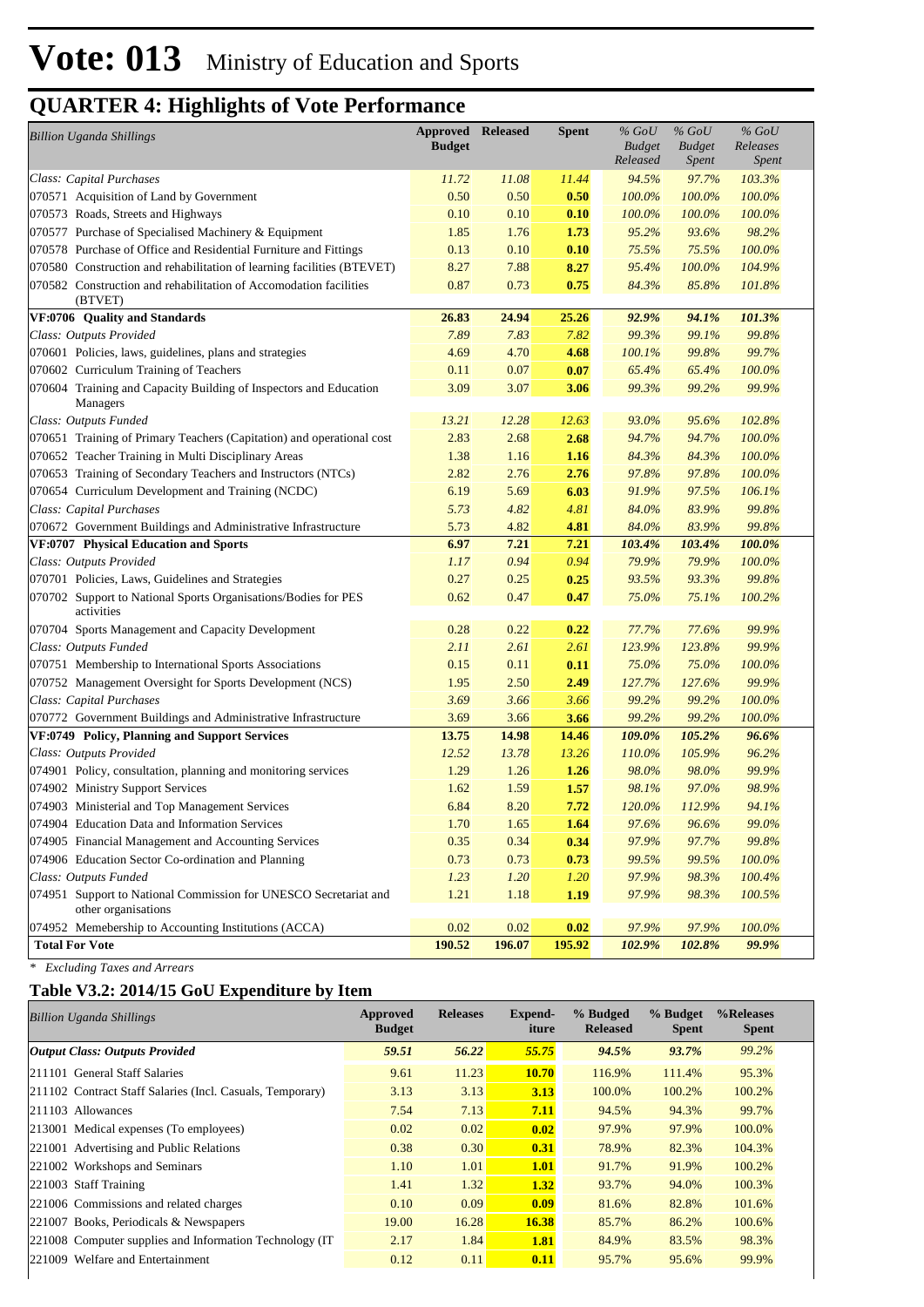| <b>Billion Uganda Shillings</b>                            | <b>Approved</b><br><b>Budget</b> | <b>Releases</b> | <b>Expend-</b><br>iture | % Budged<br><b>Released</b> | % Budget<br><b>Spent</b> | %Releases<br><b>Spent</b> |
|------------------------------------------------------------|----------------------------------|-----------------|-------------------------|-----------------------------|--------------------------|---------------------------|
| 221011 Printing, Stationery, Photocopying and Binding      | 1.32                             | 1.19            | <b>1.18</b>             | 90.1%                       | 89.5%                    | 99.3%                     |
| 221012 Small Office Equipment                              | 0.08                             | 0.07            | 0.07                    | 90.6%                       | 90.4%                    | 99.8%                     |
| 221016 IFMS Recurrent costs                                | 0.07                             | 0.07            | 0.06                    | 97.9%                       | 96.2%                    | 98.3%                     |
| 221017 Subscriptions                                       | 0.15                             | 0.15            | 0.15                    | 97.9%                       | 97.9%                    | 100.0%                    |
| 221020 IPPS Recurrent Costs                                | 0.03                             | 0.02            | 0.02                    | 97.9%                       | 97.9%                    | 100.0%                    |
| 222001 Telecommunications                                  | 0.18                             | 0.16            | 0.16                    | 88.6%                       | 87.8%                    | 99.2%                     |
| 222002 Postage and Courier                                 | 0.01                             | 0.01            | 0.01                    | 97.1%                       | 92.4%                    | 95.1%                     |
| 222003 Information and communications technology (ICT)     | 0.67                             | 0.65            | 0.65                    | 98.0%                       | 98.0%                    | 100.0%                    |
| 223002 Rates                                               | 0.11                             | 0.11            | 0.11                    | 100.0%                      | 101.0%                   | 101.0%                    |
| 223003 Rent – (Produced Assets) to private entities        | 0.70                             | 0.58            | 0.59                    | 82.7%                       | 84.6%                    | 102.4%                    |
| 223004 Guard and Security services                         | 0.16                             | 0.15            | 0.14                    | 97.9%                       | 93.5%                    | 95.5%                     |
| 223005 Electricity                                         | 0.17                             | 0.17            | 0.17                    | 96.8%                       | 96.8%                    | 100.0%                    |
| 223006 Water                                               | 0.03                             | 0.03            | 0.03                    | 95.0%                       | 95.0%                    | 100.0%                    |
| 223901 Rent – (Produced Assets) to other govt. units       | 2.50                             | 2.32            | 2.31                    | 92.9%                       | 92.4%                    | 99.5%                     |
| 224006 Agricultural Supplies                               | 0.59                             | 0.50            | 0.50                    | 84.3%                       | 84.3%                    | 100.0%                    |
| 225001 Consultancy Services- Short term                    | 1.46                             | 1.34            | 1.33                    | 91.2%                       | 90.9%                    | 99.7%                     |
| 225002 Consultancy Services-Long-term                      | 0.66                             | 0.65            | 0.65                    | 99.0%                       | 98.9%                    | 99.9%                     |
| 227001 Travel inland                                       | 3.46                             | 3.17            | 3.16                    | 91.6%                       | 91.5%                    | 99.9%                     |
| 227002 Travel abroad                                       | 0.42                             | 0.39            | 0.39                    | 93.9%                       | 93.8%                    | 99.9%                     |
| 227004 Fuel, Lubricants and Oils                           | 0.28                             | 0.27            | 0.27                    | 93.2%                       | 93.3%                    | 100.1%                    |
| 228001 Maintenance - Civil                                 | 0.06                             | 0.05            | 0.05                    | 97.9%                       | 97.9%                    | 100.0%                    |
| 228002 Maintenance - Vehicles                              | 0.16                             | 0.16            | 0.16                    | 96.2%                       | 95.9%                    | 99.7%                     |
| 228003 Maintenance – Machinery, Equipment & Furniture      | 0.23                             | 0.22            | 0.22                    | 97.0%                       | 98.2%                    | 101.2%                    |
| 228004 Maintenance – Other                                 | 1.39                             | 1.28            | 1.29                    | 91.9%                       | 92.7%                    | 100.8%                    |
| 282104 Compensation to 3rd Parties                         | 0.05                             | 0.05            | 0.05                    | 97.9%                       | 97.9%                    | 100.0%                    |
| <b>Output Class: Outputs Funded</b>                        | 90.24                            | 103.79          | 103.71                  | 115.0%                      | 114.9%                   | 99.9%                     |
| 262101 Contributions to International Organisations (Curre | 1.36                             | 1.30            | 1.30                    | 95.3%                       | 95.7%                    | 100.4%                    |
| 263106 Other Current grants (Current)                      | 71.88                            | 83.97           | 83.56                   | 116.8%                      | 116.2%                   | 99.5%                     |
| 263340 Other grants                                        | 7.20                             | 7.15            | 7.14                    | 99.3%                       | 99.1%                    | 99.8%                     |
| 264101 Contributions to Autonomous Institutions            | 9.48                             | 11.13           | <b>11.48</b>            | 117.4%                      | 121.0%                   | 103.1%                    |
| 264102 Contributions to Autonomous Institutions (Wage S    | 0.01                             | 0.01            | 0.01                    | 97.9%                       | 97.9%                    | 100.0%                    |
| 321440 Other grants                                        | 0.30                             | 0.23            | 0.23                    | 75.0%                       | 75.0%                    | 100.0%                    |
| <b>Output Class: Capital Purchases</b>                     | 41.64                            | 38.59           | 38.53                   | 92.7%                       | 92.5%                    | 99.8%                     |
| 231001 Non Residential buildings (Depreciation)            | 35.82                            | 31.51           | 31.83                   | 88.0%                       | 88.9%                    | 101.0%                    |
| 231002 Residential buildings (Depreciation)                | 0.93                             | 0.80            | 0.80                    | 85.3%                       | 85.3%                    | 100.0%                    |
| 231003 Roads and bridges (Depreciation)                    | 0.10                             | 0.10            | 0.10                    | 100.0%                      | 100.0%                   | 100.0%                    |
| 231005 Machinery and equipment                             | 1.85                             | 1.76            | <b>1.73</b>             | 95.2%                       | 93.6%                    | 98.2%                     |
| 231006 Furniture and fittings (Depreciation)               | 0.13                             | 0.10            | 0.10                    | 75.5%                       | 75.5%                    | 100.0%                    |
| 281503 Engineering and Design Studies & Plans for capital  | 0.40                             | 0.40            | 0.40                    | 100.0%                      | 100.0%                   | 100.0%                    |
| 281504 Monitoring, Supervision & Appraisal of capital wor  | 1.02                             | 0.89            | 1.00                    | 87.2%                       | 97.6%                    | 111.9%                    |
| 311101 Land                                                | 0.50                             | 0.50            | 0.50                    | 100.0%                      | 100.0%                   | 100.0%                    |
| 312204 Taxes on Machinery, Furniture & Vehicles            | 0.88                             | 2.53            | 2.08                    | 288.3%                      | 236.4%                   | 82.0%                     |
| <b>Output Class: Arrears</b>                               | 0.29                             | 0.29            | 0.29                    | 100.0%                      | 98.1%                    | 98.1%                     |
| 321612 Water arrears(Budgeting)                            | 0.29                             | 0.29            | 0.29                    | 100.0%                      | 98.1%                    | 98.1%                     |
| <b>Grand Total:</b>                                        | 191.68                           | 198.89          | <b>198.28</b>           | 103.8%                      | 103.4%                   | 99.7%                     |
| <b>Total Excluding Taxes and Arrears:</b>                  | 190.52                           | 196.07          | 195.92                  | 102.9%                      | 102.8%                   | 99.9%                     |

### **Table V3.3: GoU Releases and Expenditure by Project and Programme\***

| <b>Billion Uganda Shillings</b>                          | Approved      | <b>Released</b> | <b>Spent</b> | $%$ GoU       | $%$ GoU       | $%$ GoU      |
|----------------------------------------------------------|---------------|-----------------|--------------|---------------|---------------|--------------|
|                                                          | <b>Budget</b> |                 |              | <b>Budget</b> | <b>Budget</b> | Releases     |
|                                                          |               |                 |              | Released      | <i>Spent</i>  | <i>Spent</i> |
| VF:0701 Pre-Primary and Primary Education                | 33.86         | 34.73           | 34.82        | 102.6%        | 102.8%        | 100.3%       |
| <b>Recurrent Programmes</b>                              |               |                 |              |               |               |              |
| $ 02\rangle$<br><b>Basic Education</b>                   | 30.80         | 29.74           | 29.84        | 96.6%         | 96.9%         | 100.3%       |
| Development Projects                                     |               |                 |              |               |               |              |
| 0943<br>Emergency Construction of Primary Schools (0943) | 1.86          | 3.81            | 3.80         | $204.1\%$     | 204.0%        | 100.0%       |
| 1232<br>Karamoja Primary Education Project               | 1.20          | 1.18            | 1.18         | 98.5%         | 98.0%         | 99.5%        |
| VF:0702 Secondary Education                              | 30.14         | 39.47           | 39.45        | 131.0%        | 130.9%        | 99.9%        |
| <b>Recurrent Programmes</b>                              |               |                 |              |               |               |              |
| 03<br><b>Secondary Education</b>                         | 15.67         | 25.32           | 25.31        | 161.6%        | 161.5%        | 100.0%       |
|                                                          |               |                 |              |               |               |              |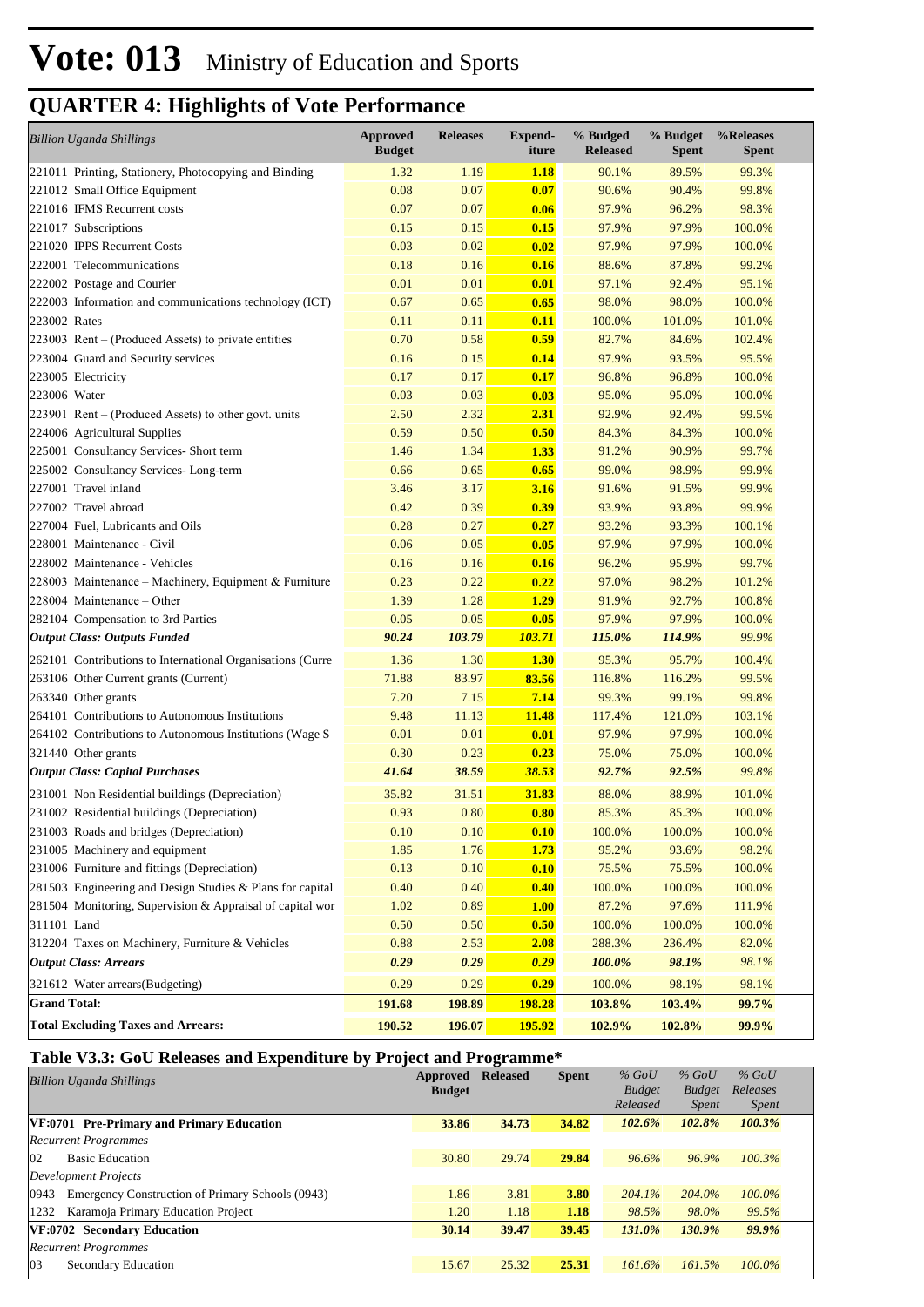|      | <b>Billion Uganda Shillings</b>                                                     | Approved<br><b>Budget</b> | <b>Released</b> | <b>Spent</b> | $%$ GoU<br><b>Budget</b><br>Released | $\%$ GoU<br><b>Budget</b><br><i>Spent</i> | $\%$ GoU<br>Releases<br><b>Spent</b> |  |
|------|-------------------------------------------------------------------------------------|---------------------------|-----------------|--------------|--------------------------------------|-------------------------------------------|--------------------------------------|--|
| 14   | Private Schools Department                                                          | 0.62                      | 0.51            | 0.49         | 82.9%                                | 79.7%                                     | 96.2%                                |  |
|      | <b>Development Projects</b>                                                         |                           |                 |              |                                      |                                           |                                      |  |
| 0897 | Development of Secondary Education (0897)                                           | 6.77                      | 6.58            | 6.56         | 97.3%                                | 97.0%                                     | 99.7%                                |  |
| 1091 | Support to USE (IDA)                                                                | 0.89                      | 0.89            | 0.91         | 100.0%                               | 102.5%                                    | 102.5%                               |  |
| 1092 | ADB IV Support to USE (1092)                                                        | 6.20                      | 6.18            | 6.17         | 99.6%                                | 99.6%                                     | 99.9%                                |  |
|      | VF:0703 Special Needs Education, Guidance and Counselling                           | 4.12                      | 3.71            | 3.70         | 90.0%                                | 89.7%                                     | 99.7%                                |  |
|      | <b>Recurrent Programmes</b>                                                         |                           |                 |              |                                      |                                           |                                      |  |
| 06   | Special Needs Education and Career Guidance                                         | 1.11                      | 1.03            | 1.03         | 92.4%                                | 92.6%                                     | 100.2%                               |  |
| 15   | Guidance and Counselling                                                            | 0.95                      | 0.86            | 0.85         | 90.2%                                | 89.6%                                     | 99.4%                                |  |
|      | <b>Development Projects</b>                                                         |                           |                 |              |                                      |                                           |                                      |  |
|      | 1308 Development and Improvement of Special Needs Education (SNE)                   | 2.06                      | 1.83            | 1.82         | 88.6%                                | 88.2%                                     | 99.5%                                |  |
|      | VF:0704 Higher Education                                                            | 31.42                     | 25.23           | 24.83        | 80.3%                                | 79.0%                                     | 98.4%                                |  |
|      | <b>Recurrent Programmes</b>                                                         |                           |                 |              |                                      |                                           |                                      |  |
| 07   | <b>Higher Education</b>                                                             | 20.94                     | 19.55           | 19.11        | 93.3%                                | 91.2%                                     | 97.7%                                |  |
|      | <b>Development Projects</b>                                                         |                           |                 |              |                                      |                                           |                                      |  |
| 1241 | Development of Uganda Petroleum Institute Kigumba                                   | 10.00                     | 5.23            | 5.23         | 52.3%                                | 52.3%                                     | 100.0%                               |  |
| 1273 | Support to Higher Education, Science & Technology                                   | 0.48                      | 0.45            | 0.50         | 92.9%                                | 103.2%                                    | 111.1%                               |  |
|      | VF:0705 Skills Development                                                          | 43.41                     | 45.81           | 46.20        | 105.5%                               | 106.4%                                    | 100.9%                               |  |
|      | <b>Recurrent Programmes</b>                                                         |                           |                 |              |                                      |                                           |                                      |  |
| 05   | <b>BTVET</b>                                                                        | 17.83                     | 18.92           | 18.94        | 106.1%                               | 106.2%                                    | 100.1%                               |  |
| 10   | <b>NHSTC</b>                                                                        | 9.59                      | 11.62           | 11.62        | 121.2%                               | 121.2%                                    | 100.0%                               |  |
| 11   | Dept. Training Institutions                                                         | 2.70                      | 2.69            | 2.69         | 99.7%                                | 99.6%                                     | 99.9%                                |  |
|      | <b>Development Projects</b>                                                         |                           |                 |              |                                      |                                           |                                      |  |
| 0942 | Development of BTVET                                                                | 8.05                      | 7.78            | 8.15         | 96.6%                                | 101.3%                                    | 104.9%                               |  |
| 0971 | Development of TVET P7 Graduate                                                     | 2.00                      | 1.73            | 1.73         | 86.6%                                | 86.6%                                     | 100.0%                               |  |
| 1093 | Nakawa Vocational Training Institute (1093)                                         | 0.40                      | 0.35            | 0.35         | 86.6%                                | 86.6%                                     | 100.0%                               |  |
| 1270 | Support to National Health & Departmental Training Institutions                     | 2.85                      | 2.72            | 2.72         | 95.6%                                | 95.6%                                     | 100.0%                               |  |
|      | VF:0706 Quality and Standards                                                       | 26.83                     | 24.94           | 25.26        | 92.9%                                | 94.1%                                     | 101.3%                               |  |
| 04   | <b>Recurrent Programmes</b><br><b>Teacher Education</b>                             | 16.54                     | 15.62           | 15.95        | 94.4%                                | 96.4%                                     | 102.1%                               |  |
| 09   | <b>Education Standards Agency</b>                                                   | 3.92                      | 3.89            | 3.89         | 99.4%                                | 99.4%                                     | 99.9%                                |  |
|      | <b>Development Projects</b>                                                         |                           |                 |              |                                      |                                           |                                      |  |
| 0944 | Development of PTCs (0944)                                                          | 5.48                      | 4.67            | 4.67         | 85.2%                                | 85.2%                                     | 99.9%                                |  |
| 0984 | Relocation of Shimoni PTC (0984)                                                    | 0.69                      | 0.58            | 0.58         | 83.9%                                | 83.9%                                     | 100.0%                               |  |
| 1233 | Improving the Training of BTVET Technical Instructors, Health                       | 0.20                      | 0.17            | 0.17         | 83.0%                                | 83.0%                                     | 100.0%                               |  |
|      | Tutors & Secondary Teachers in Uganda                                               |                           |                 |              |                                      |                                           |                                      |  |
|      | VF:0707 Physical Education and Sports                                               | 6.97                      | $7.21$          | 7.21         | 103.4%                               | 103.4%                                    | 100.0%                               |  |
|      | <b>Recurrent Programmes</b>                                                         |                           |                 |              |                                      |                                           |                                      |  |
| 12   | Sports and PE                                                                       | 3.19                      | 3.46            | 3.46         | 108.4%                               | 108.2%                                    | 99.9%                                |  |
|      | <b>Development Projects</b>                                                         |                           |                 |              |                                      |                                           |                                      |  |
|      | 1136 Support to Physical Education and Sports                                       | 3.78                      | 3.75            | 3.75         | 99.2%                                | 99.2%                                     | 100.1%                               |  |
|      | VF:0749 Policy, Planning and Support Services                                       | 13.75                     | 14.98           | 14.46        | 109.0%                               | 105.2%                                    | 96.6%                                |  |
|      | <b>Recurrent Programmes</b>                                                         |                           |                 |              |                                      |                                           |                                      |  |
| 01   | Headquarter                                                                         | 8.81                      | 10.13           | 9.65         | 115.0%                               | 109.6%                                    | 95.3%                                |  |
| 08   | Planning                                                                            | 4.31                      | 4.26            | 4.25         | 98.7%                                | 98.5%                                     | 99.8%                                |  |
| 13   | Internal Audit                                                                      | 0.43                      | 0.42            | 0.41         | 98.2%                                | 96.7%                                     | 98.5%                                |  |
|      | <b>Development Projects</b>                                                         |                           |                 |              |                                      |                                           |                                      |  |
| 1297 | Quick Action for Improving Quality and Timeliness of Education<br>and Sports Sector | 0.20                      | 0.17            | 0.15         | 85.7%                                | 75.5%                                     | 88.1%                                |  |
|      | <b>Total For Vote</b>                                                               | 190.52                    | 196.07          | 195.92       | 102.9%                               | 102.8%                                    | 99.9%                                |  |

*\* Excluding Taxes and Arrears*

### **Table V3.4: External Financing Releases and Expenditure by Project and Programme\***

| <b>Billion Uganda Shillings</b>                         | Approved      | <b>Released</b> | <b>Spent</b> | $%$ GoU       | $%$ GoU       | $%$ GoU      |  |
|---------------------------------------------------------|---------------|-----------------|--------------|---------------|---------------|--------------|--|
|                                                         | <b>Budget</b> |                 |              | <b>Budget</b> | <b>Budget</b> | Releases     |  |
|                                                         |               |                 |              | Released      | <i>Spent</i>  | <i>Spent</i> |  |
| VF:0701 Pre-Primary and Primary Education               | 28.15         | 22.42           | 13.53        | 79.6%         | 48.1%         | 60.4%        |  |
| Development Projects                                    |               |                 |              |               |               |              |  |
| Karamoja Primary Education Project<br>1232              | 20.09         | 22.42           | 13.53        | $111.6\%$     | 67.4%         | 60.4%        |  |
| Uganda Teacher and School Effectiveness Project<br>1296 | 8.06          | 0.00            | 0.00         | $0.0\%$       | $0.0\%$       | N/A          |  |
| VF:0702 Secondary Education                             | 77.33         | 11.88           | 10.84        | 15.4%         | 14.0%         | 91.2%        |  |
| Development Projects                                    |               |                 |              |               |               |              |  |
| Development of Secondary Education (0897)<br>0897       | 2.06          | 1.58            | 0.55         | 76.6%         | 26.6%         | 34.7%        |  |
|                                                         |               |                 |              |               |               |              |  |